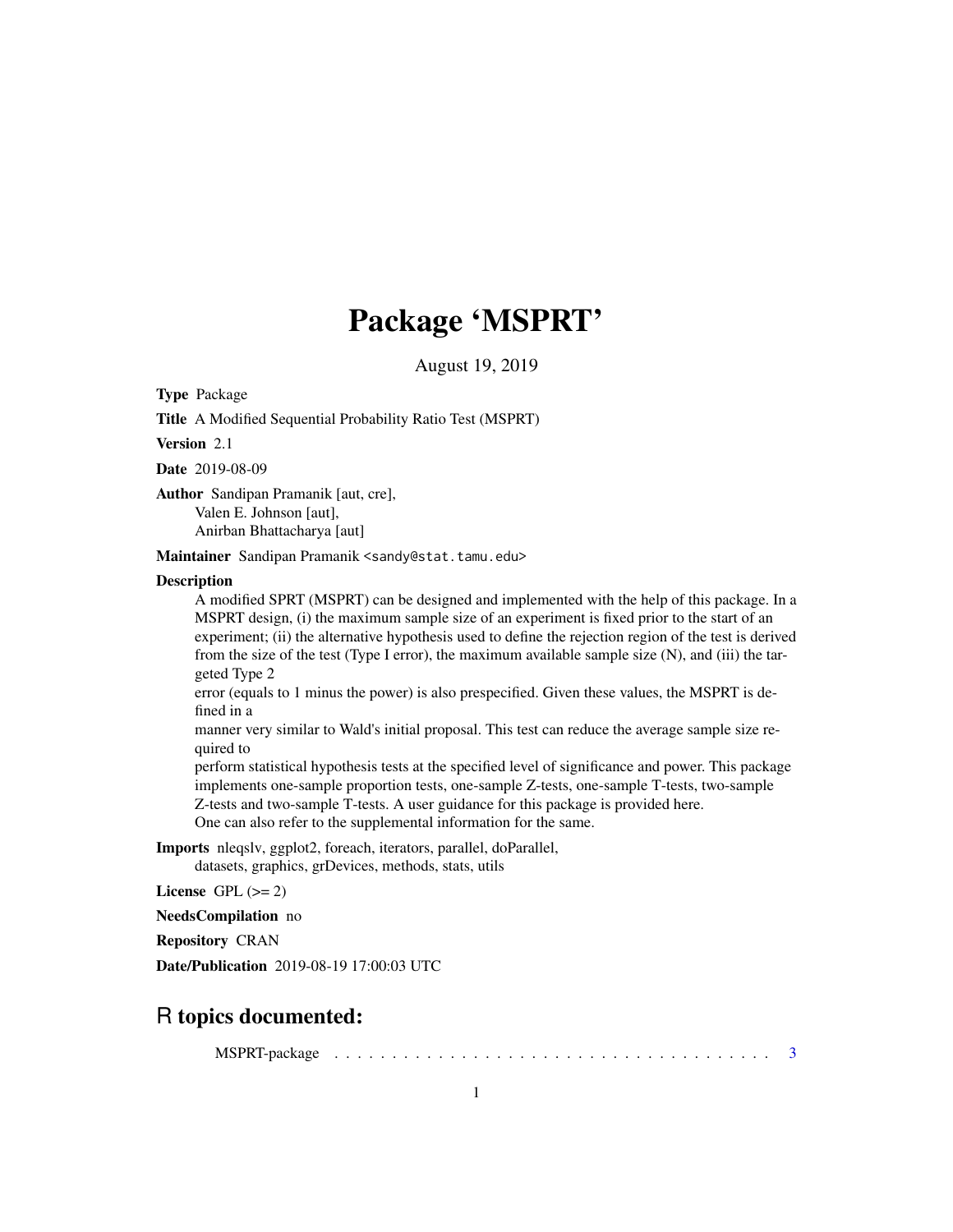|                                                                                                                              | 3              |
|------------------------------------------------------------------------------------------------------------------------------|----------------|
|                                                                                                                              | $\overline{5}$ |
|                                                                                                                              | 6              |
|                                                                                                                              | 11             |
| $error. summary \dots \dots \dots \dots \dots \dots \dots \dots \dots \dots \dots \dots \dots \dots \dots \dots \dots \dots$ | 13             |
|                                                                                                                              | 14             |
|                                                                                                                              | 17             |
|                                                                                                                              | 19             |
|                                                                                                                              | 20             |
|                                                                                                                              | 24             |
|                                                                                                                              | 25             |
|                                                                                                                              | 26             |
|                                                                                                                              | 27             |
|                                                                                                                              | 28             |
|                                                                                                                              | 29             |
|                                                                                                                              | 30             |
|                                                                                                                              | 33             |
| overshoot.oneT $\ldots \ldots \ldots \ldots \ldots \ldots \ldots \ldots \ldots \ldots \ldots \ldots \ldots$                  | 35             |
|                                                                                                                              | 37             |
|                                                                                                                              | 39             |
|                                                                                                                              | 41             |
|                                                                                                                              | 43             |
|                                                                                                                              | 44             |
|                                                                                                                              | 46             |
|                                                                                                                              | 47             |
|                                                                                                                              | 49             |
|                                                                                                                              | 51             |
|                                                                                                                              | 52             |
|                                                                                                                              | 53             |
|                                                                                                                              |                |
|                                                                                                                              |                |
|                                                                                                                              |                |
|                                                                                                                              | 58             |
|                                                                                                                              | 59             |
|                                                                                                                              | 60             |
|                                                                                                                              | 61             |
|                                                                                                                              | 62             |
|                                                                                                                              | 64             |

**Index**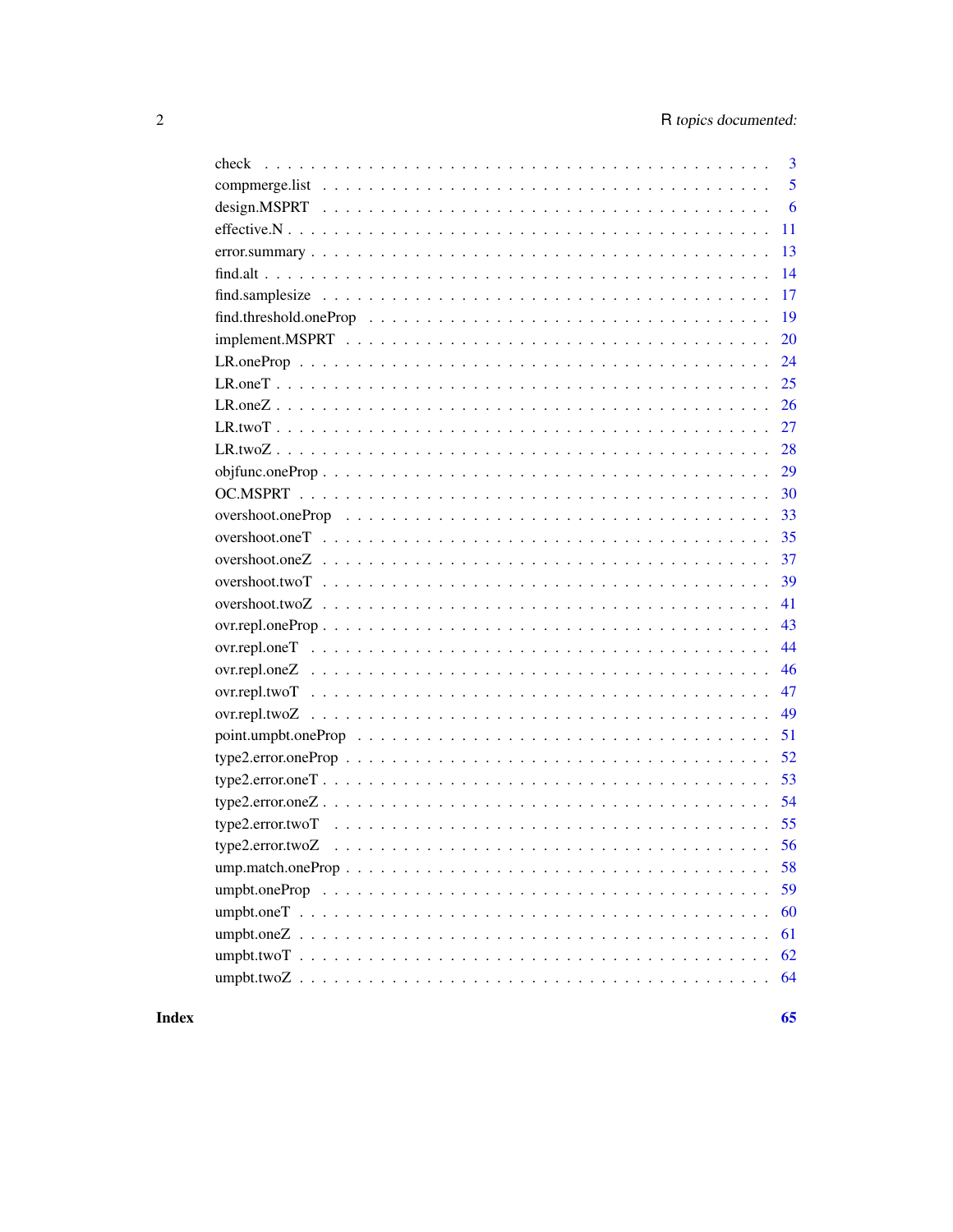<span id="page-2-0"></span>

#### Description

A modified SPRT (MSPRT) can be designed and implemented with the help of this package. In a MSPRT design, (i) the maximum sample size of an experiment is fixed prior to the start of an experiment; (ii) the alternative hypothesis used to define the rejection region of the test is derived from the size of the test (Type I error), the maximum available sample size (N), and (iii) the targeted Type 2 error (equals to 1 minus the power) is also prespecified. Given these values, the MSPRT is defined in a manner very similar to Wald's initial proposal. This test can reduce the average sample size required to perform statistical hypothesis tests at the specified level of significance and power. This package implements one-sample proportion tests, one-sample Z-tests, one-sample T-tests, twosample Z-tests and two-sample T-tests. A user guidance for this package is provided here. One can also refer to the supplemental information for the same.

#### Details

| Package: | <b>MSPRT</b>     |
|----------|------------------|
| Type:    | Package          |
| Version: | 2.0              |
| Date:    | $02 - 15 - 2019$ |
| License: | $GPL \geq = 2$   |

#### Author(s)

Sandipan Pramanik [aut, cre], Valen E. Johnson [aut], Anirban Bhattacharya [aut] Maintainer: Sandipan Pramanik <sandy@stat.tamu.edu>

check *Sequential checking*

#### Description

This compares a sequence of values with two sequences of thresholds, namely upper and lower thresholds. At any step, it rejects if the value gets larger than the upper threshold, accepts if it becomes smaller than the lower threshold, and remains inconclusive if it stays in between until the end. If it stays inconclusive at the last step, this function compares the last value with the termination threshold. If the value is larger than the termination threshold, it rejects; otherwise, it accepts.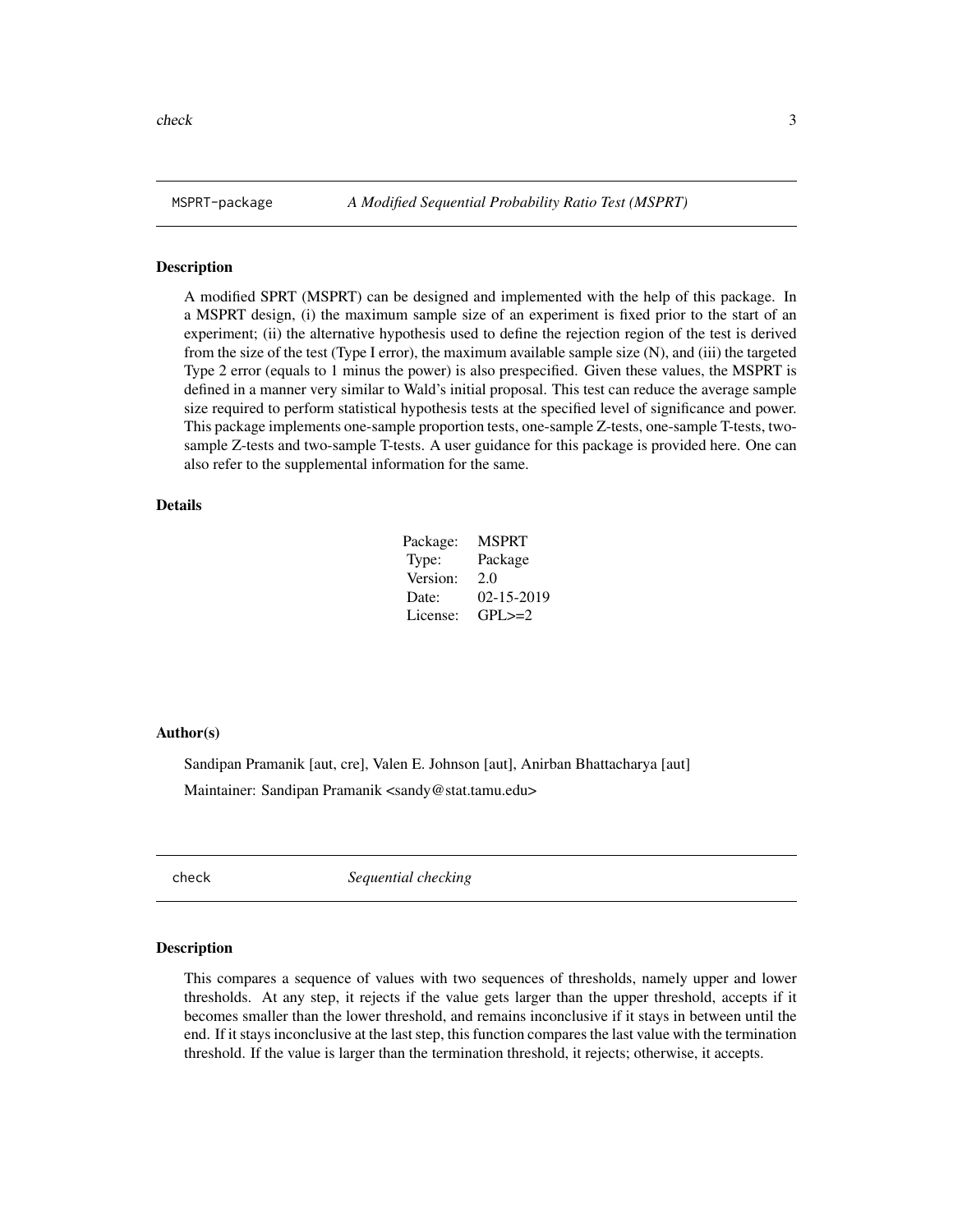As a particular case, this function sequentially checks the likelihood ratios with the upper, lower and termination thresholds according to the MSPRT algorithm (Algorithm 1 in the supplemental file).

This function can be readily adapted to Group sequential designs by specifying batch.seq (in one-sample tests), and batch1.seq & batch2.seq (in two-sample tests) accordingly.

# Usage

check(test.type, statistic, upper, lower, batch.seq, batch1.seq, batch2.seq, threshold)

| test.type  | a character; denotes the type of test;                                                                                                        |
|------------|-----------------------------------------------------------------------------------------------------------------------------------------------|
|            | "oneProp" for a one-sample proportion test                                                                                                    |
|            | "oneZ" for a one-sample Z-test                                                                                                                |
|            | "oneT" for a one-sample T-test                                                                                                                |
|            | "twoZ" for a two-sample Z-test                                                                                                                |
|            | "twoT" for a two-sample T-test                                                                                                                |
| statistic  | a numeric vector; contains a sequence of values which we want to compare.                                                                     |
|            | In particular for the MSPRT, this is a vector of sequentially calculated likelihood<br>ratios $(L_n)$ .                                       |
|            | It's length should not exceed the length of batch. seq in one-sample tests, and<br>length of batch1.seq (or batch2.seq) in two-sample tests.  |
| upper      | a numeric vector; the sequence of upper threshold.                                                                                            |
|            | It's length should be equal to the length of batch. seq in one-sample tests, and<br>length of batch1.seq (or batch2.seq) in two-sample tests. |
| lower      | a numeric vector; the sequence of lower threshold.                                                                                            |
|            | It's length should be equal to the length of batch. seq in one-sample tests, and<br>length of batch1.seq (or batch2.seq) in two-sample tests. |
| batch.seq  | a numeric vector; required only in one-sample tests.                                                                                          |
|            | an increasing sequence of sample size values where data are supposed to be<br>observed sequentially                                           |
| batch1.seq | a numeric vector; required only in two-sample tests.                                                                                          |
|            | an increasing sequence of sample size values where data from Group-1 are sup-<br>posed to be observed sequentially                            |
| batch2.seq | a numeric vector; required only in two-sample tests.                                                                                          |
|            | an increasing sequence of sample size values where data from Group-2 are sup-<br>posed to be observed sequentially                            |
| threshold  | a positive numeric; the termination threshold in a MSPRT.                                                                                     |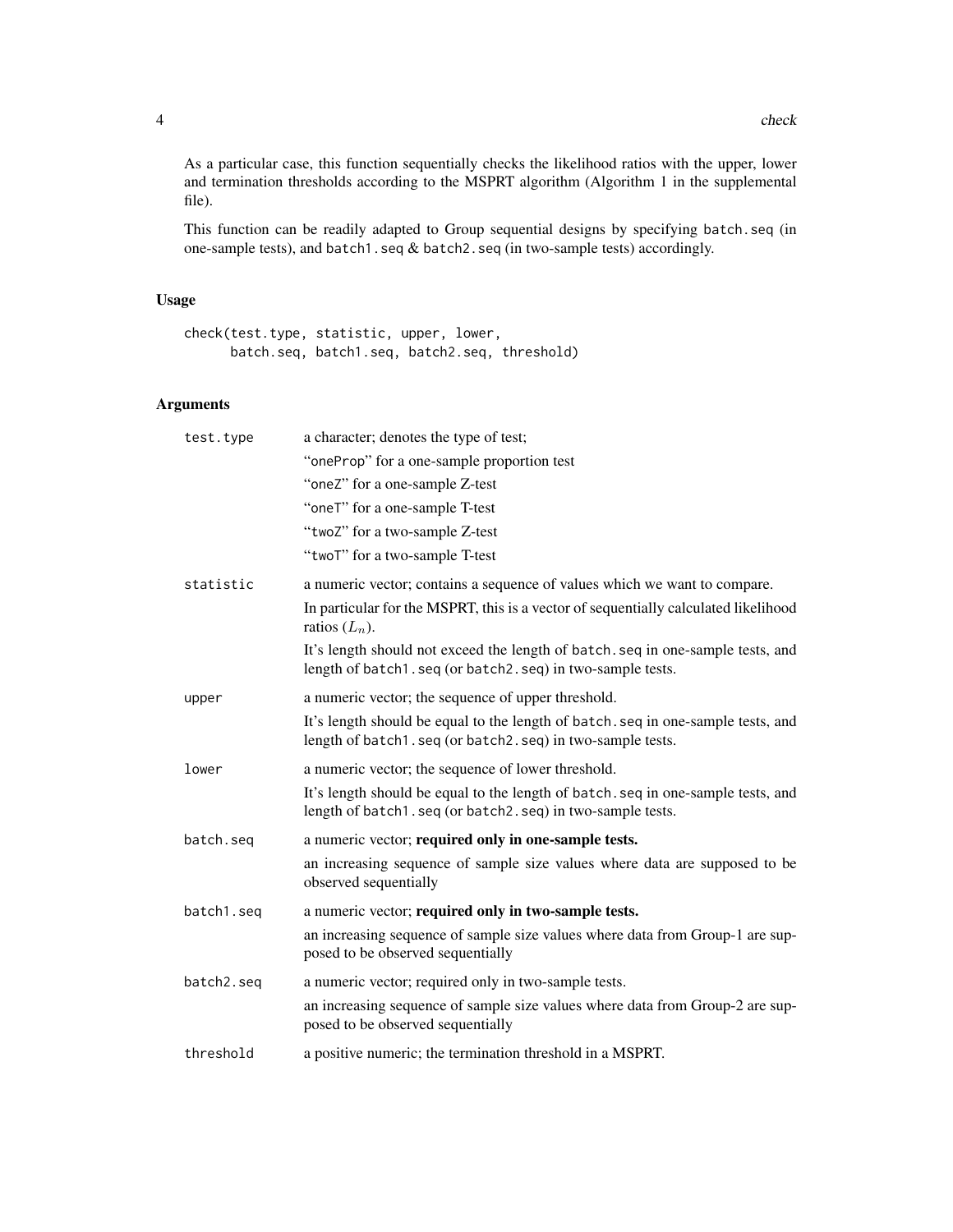# <span id="page-4-0"></span>compmerge.list 5

#### Details

Suppose in a one-sample test, we can affrod at most 100 samples and observe the data after every sample. In this case, the batch.seq will be 1:100.

In another scenario, suppose we observe the data in groups at every 10th sample. In this case, the batch.seq will be seq( $from=10, to=100, by=10$ ). So there are at most 10 batches/steps where we can observe the data and compare.

Once the  $L_n$ 's, the upper and lower thresholds, and the termination threshold are provided, this function implements the Algorithm 1 in the supplemental file.

#### Value

In one-sample tests, this returns a list containing the following elements:

| a character; the final decision that is made.                                    |
|----------------------------------------------------------------------------------|
| Either "accept", "reject" or "continue".                                         |
| a numeric (positive integer); number of samples needed for reaching the decision |
| a numeric (positive integer); the step where the decision was reached at         |
|                                                                                  |

In two-sample tests this returns a similar list as above, except now n is replaced by n1  $\&$  n2 having the following descriptions:

| n1             | a numeric (positive integer); number of samples needed from Group-1 for reach-<br>ing the decision |
|----------------|----------------------------------------------------------------------------------------------------|
| n <sub>2</sub> | a numeric (positive integer); number of samples needed from Group-2 for reach-<br>ing the decision |

#### Author(s)

Sandipan Pramanik, Valen E. Johnson and Anirban Bhattacharya

compmerge.list *Merging two lists componentwise*

#### Description

Suppose two lists have same number of components. This function creates a new list by merging (or concatenating) them componentwise.

#### Usage

compmerge.list(l1, l2)

| 11 | a list |
|----|--------|
| 12 | a list |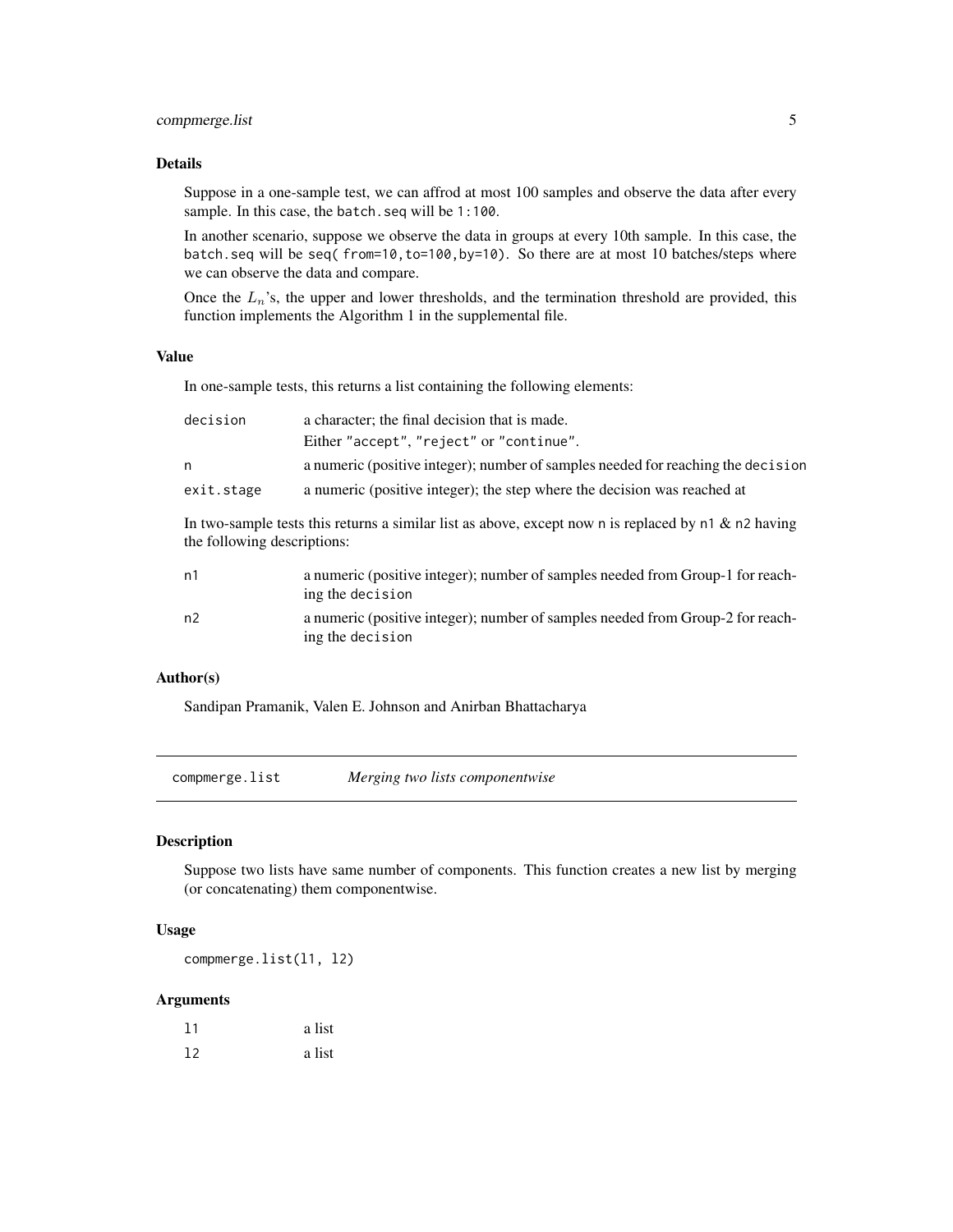<span id="page-5-0"></span>l1 and l2 need to have same number of components.

#### Value

Returns the merged list.

#### Author(s)

Sandipan Pramanik, Valen E. Johnson and Anirban Bhattacharya

## Examples

list1 = list("a"=1, "b"=3, "c"=5) list2 = list("a"=2, "b"=4, "c"=6)

compmerge.list(list1, list2)

design.MSPRT *Designing a MSPRT*

# **Description**

Given the desired values of Type 1 & Type 2 error probabilities and the maximum available number of samples (N), this function designs the MSPRT (by finding the 'Termination Threshold'  $\gamma$ ).  $\gamma$  is the smallest possible value so that the Type 1 error of the MSPRT is maintained at the desired level. This function designs the MSPRT for one-sample proportion tests, one-sample Z and T-tests, and two-sample Z and T-tests.

By default (that is, if alt.comp is missing or FALSE) this provides the operating characteristics (OC) for the obtained MSPRT at the null hypothesized value. Otherwise, this also finds the OC at a user desired point alternative. This point alternative is specified through  $alt.comp$ .

In general, OC.MSPRT() can also be used to find the OC of the MSPRT at any desired parameter value.

#### Usage

```
design.MSPRT(test.type, side, batch.seq, batch1.seq, batch2.seq,
             type1 = 0.005, type2 = 0.2, null, sigma0 = 1,
            N.max, N1.max, N2.max, alt.comp, repl,
             verbose = T, core.no)
```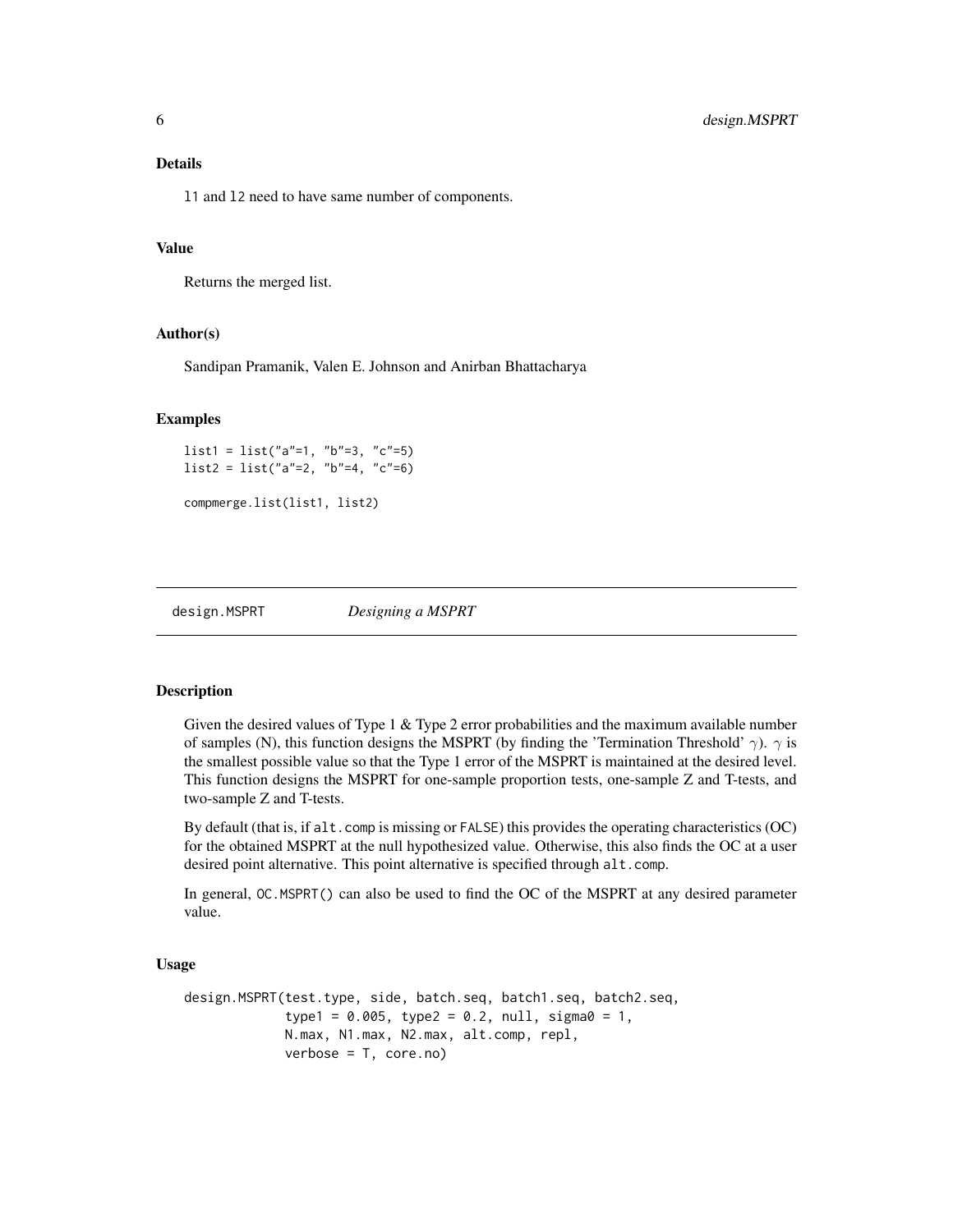# design.MSPRT 7

| test.type  | a character; denotes the type of test.<br>"oneProp" for a one-sample binomial proportion test.                                                                                                                                           |
|------------|------------------------------------------------------------------------------------------------------------------------------------------------------------------------------------------------------------------------------------------|
|            | "oneZ" for a one-sample Z-test.                                                                                                                                                                                                          |
|            | "oneT" for a one-sample T-test.                                                                                                                                                                                                          |
|            | "twoZ" for a two-sample Z-test.                                                                                                                                                                                                          |
|            | "twoT" for a two-sample T-test.                                                                                                                                                                                                          |
| side       | a character; direction of the alternative hypothesis H1.                                                                                                                                                                                 |
|            | Has to be one of "right" or "left".                                                                                                                                                                                                      |
|            | Default: "right".                                                                                                                                                                                                                        |
| batch.seg  | a numeric vector; required only in one-sample tests. Sizes of sequentially<br>observed batches in a group sequential design.                                                                                                             |
|            | Required only if the design is group sequential, that is when data are ob-<br>served in batches. Otherwise, only need to provide N. max.                                                                                                 |
| batch1.seq | a numeric vector; required only in two-sample tests. Sizes of sequentially<br>observed batches from Group-1 in a group sequential design.                                                                                                |
|            | Required only if the design is group sequential, that is when data from<br>Group-1 are observed in batches. Otherwise, only need to provide N1 . max.                                                                                    |
| batch2.seq | a numeric vector; required only in two-sample tests. Sizes of sequentially<br>observed batches from Group-2 in a group sequential design.                                                                                                |
|            | Required only if the design is group sequential, that is when data from<br>Group-2 are observed in batches. Otherwise, only need to provide N2.max.                                                                                      |
| type1      | a numeric in $(0, 1)$ ; the probability at which we want to control the Type 1 error<br>of the MSPRT.                                                                                                                                    |
|            | <b>Default: 0.005.</b>                                                                                                                                                                                                                   |
| type2      | a numeric in $(0, 1)$ ; the probability at which we want to control the Type 2 error<br>of the MSPRT.                                                                                                                                    |
|            | Default: $0.2$ .                                                                                                                                                                                                                         |
| null       | a numeric; required only in one-sample proportion and Z-tests. Denotes<br>value of the hypothesized parameter under the null hypothesis.                                                                                                 |
|            | The hypothesized parameters are proportion in one-sample binomial proportion<br>test, population mean in one-sample $Z < X$ T-tests, and difference between the<br>population means of Group-2 and Group-1 in two-sample $Z < T$ -tests. |
|            | In one-sample T-tests and two-sample tests, only null=0 is allowed. This is<br>done automatically. This argument is <b>ignored</b> in these cases.                                                                                       |
|            | <b>Default:</b> 0.5 in one-sample binomial proportion test, and 0 in one-sample Z-<br>tests.                                                                                                                                             |
| sigma0     | a positive numeric; required only in one & two-sample Z-tests. Known pop-<br>ulation standard deviation in one-sample tests and known common population<br>standard deviation in two-sample tests.<br>Default: 1.                        |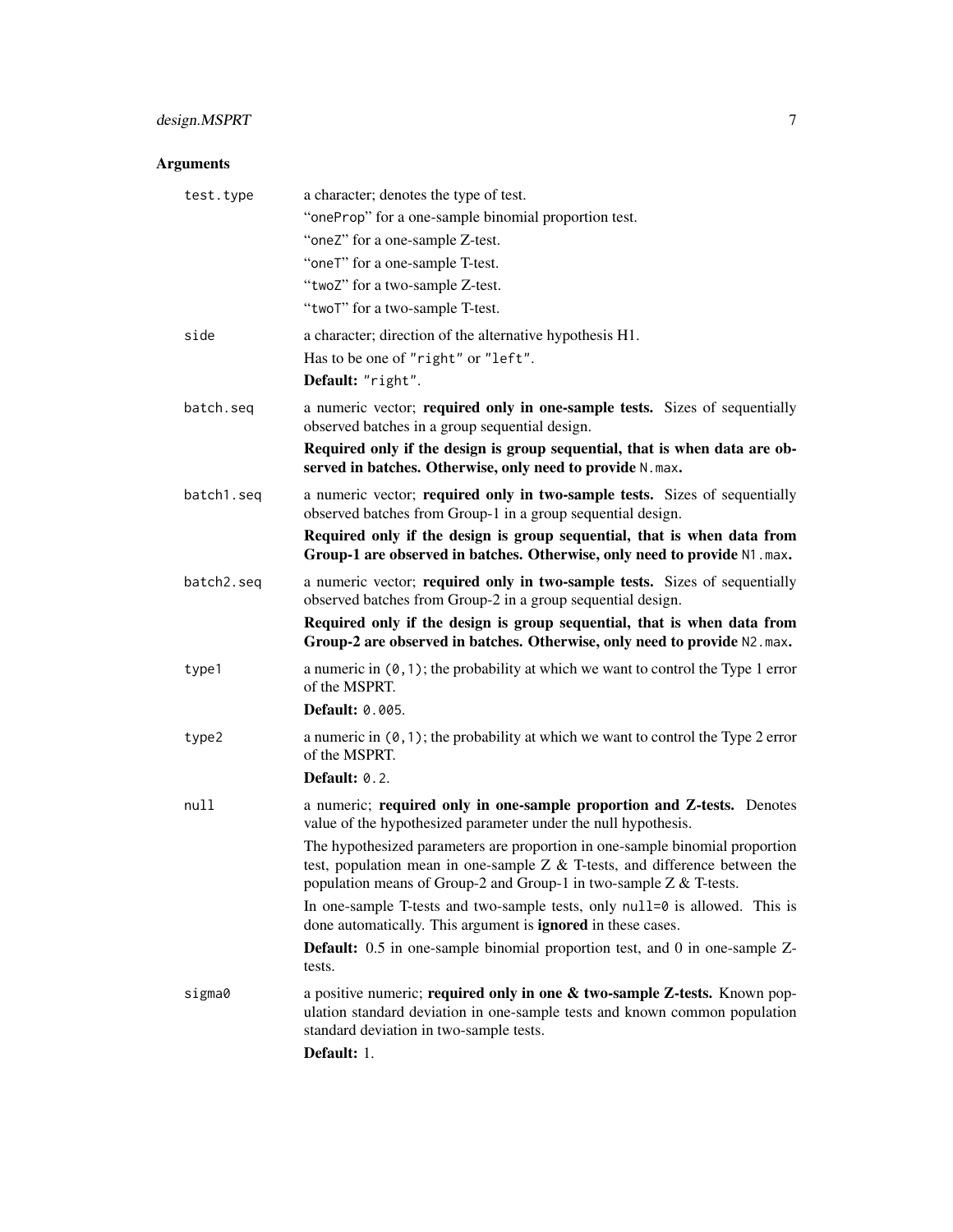| N.max    | a positive numeric (integer); required only in one-sample tests. Maximum<br>number of samples that we can afford in the one-sample test.                                                                                                                                                                     |
|----------|--------------------------------------------------------------------------------------------------------------------------------------------------------------------------------------------------------------------------------------------------------------------------------------------------------------|
|          | In a group sequential design, this should be equal to sum(batch.seq). So in<br>that case, it's enough to provide only batch. seq and not N. max.                                                                                                                                                             |
| N1.max   | a positive numeric (integer); required only in two-sample tests. Maximum<br>number of samples from Group-1 that we can afford in the two-sample test.                                                                                                                                                        |
|          | In a group sequential design, this should be equal to sum (batch 1. seq). So in<br>that case, it's enough to provide only batch1. seq and not N1. max.                                                                                                                                                       |
| N2.max   | a positive numeric (integer); required only in two-sample tests. Maximum<br>number of samples from Group-2 that we can afford in the two-sample test.<br>In a group sequential design, this should be equal to sum(batch2.seq). So in<br>that case, it's enough to provide only batch2. seq and not N2. max. |
| alt.comp | missing, FALSE or TRUE, or a numeric;                                                                                                                                                                                                                                                                        |
|          | If missing or FALSE, the OC of the MSPRT are obtained only at the null;                                                                                                                                                                                                                                      |
|          | If TRUE, the OC of the MSPRT are computed at the null and the 'fixed design<br>alternative';                                                                                                                                                                                                                 |
|          | If a numeric, it can be any value under the alternative (consistent with the<br>"side"). Then OC of the MSPRT are obtained at the null and this point.                                                                                                                                                       |
| repl     | a positve numeric (integer); total number of replications to be used in Monte<br>Carlo method to calculate the OC of the MSPRT.                                                                                                                                                                              |
|          | <b>Default (Recommended):</b> 2e+6 in a one-sample proportion test; 1e+6 other-<br>wise. Should be at least 1e+5.                                                                                                                                                                                            |
| verbose  | a logical; if TRUE, returns messages of the current proceedings; otherwise it<br>doesn't.                                                                                                                                                                                                                    |
|          | Default: TRUE.                                                                                                                                                                                                                                                                                               |
| core.no  | a numeric; number of cores this function can use for carrying out a parallel<br>computation.                                                                                                                                                                                                                 |
|          | Default: 1 if there are at most 2 cores, otherwise (number of cores -1).                                                                                                                                                                                                                                     |

#### Details

In two-sample tests, the hypothesized parameter is (population mean of Group-2 - population mean of Group-1). So null= $\theta$  implies that these two means are equal under the null hypothesis; side="right" implies that the population mean of Group-2 is larger under this alternative hypothesis; side="left" implies that the population mean of Group-1 is larger under this alternative hypothesis.

For a user guide, please refer to the supplemental information.

# Value

Let us first look at the outputs in one-sample tests.

If alt.comp is missing or FALSE (default), this computes the OC of the obtained MSPRT under the null hypothesis, and returns a list with the following components:

type1.est a numeric in  $(0,1)$ ; the Type 1 error probability of the MSPRT.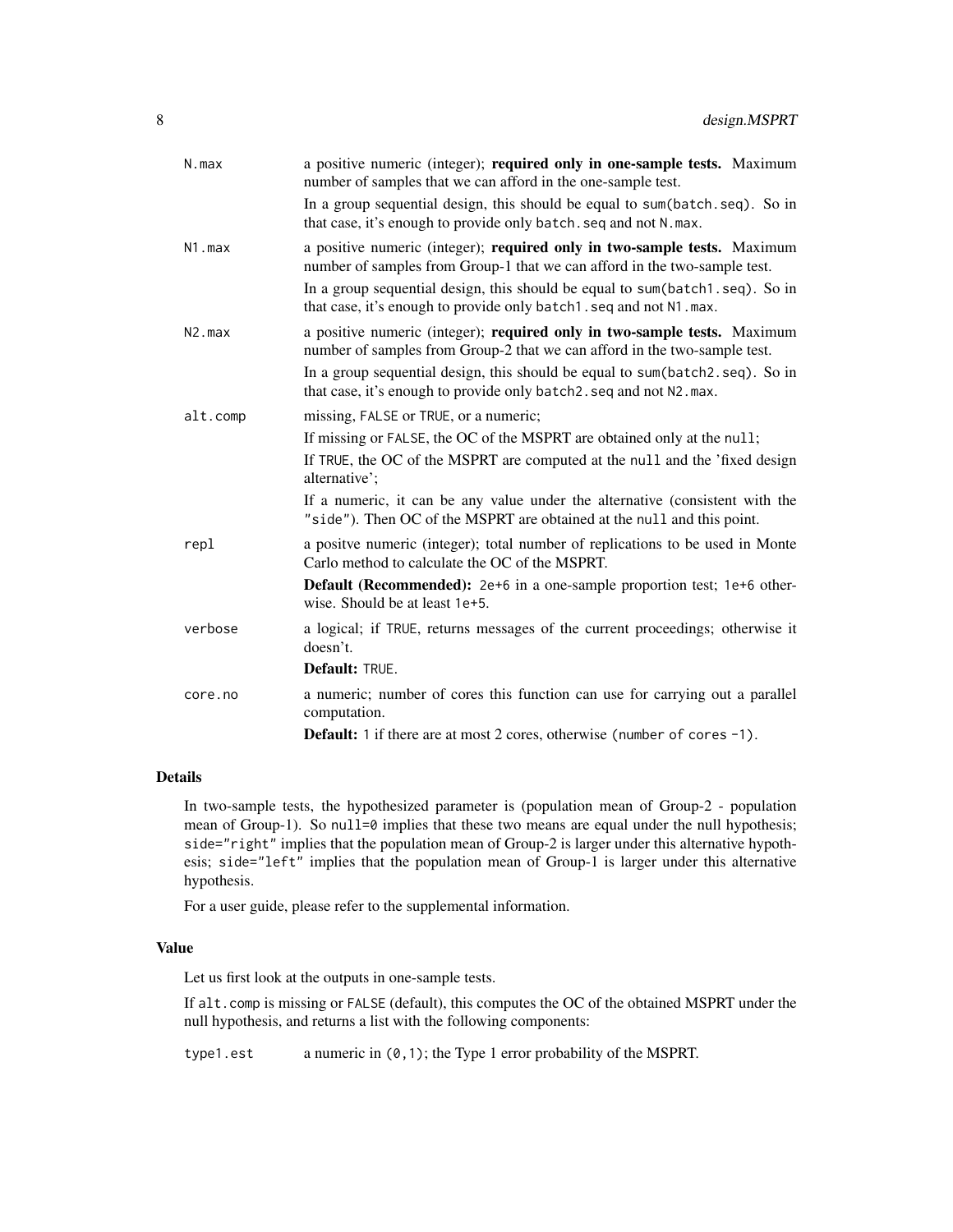| avg.n0        | a positive numeric; the number of samples required on an average by the MSPRT<br>for coming to a decision when the null hypothesis is true.       |
|---------------|---------------------------------------------------------------------------------------------------------------------------------------------------|
| umpbt.alt     | a numeric or a numeric vector of length 2;                                                                                                        |
|               | In one-sample proportion tests, this is usually of length 2. They specify the two<br>points of the UMPBT alternative.                             |
|               | In one $\&$ two-sample Z-tests, this is the UMPBT point alternative.                                                                              |
|               | In one $&$ two-sample T-tests, this is not returned.                                                                                              |
| psi.umpbt     | a numeric in $(0,1)$ ; returned only in case of one-sample proportion tests.<br>This denotes the probability of the first component in umpbt.alt. |
| rej.threshold | a numeric; the constant value of Wald's rejection threshold.                                                                                      |
| acc.threshold | a numeric; the constant value of Wald's acceptance threshold.                                                                                     |
| term.thresh   | a positive numeric; denotes the Termination Threshold $(\gamma)$ of a MSPRT.                                                                      |

If alt.comp equals TRUE, this additionally computes the OC of the obtained MSPRT at the 'fixed design alternative'. In this case, the function returns a list with the following components in addition to the previously mentioned components:

| type2.est | a numeric in $(0, 1)$ ; the Type 2 error probability of the obtained MSPRT at the<br>alternative.                                       |
|-----------|-----------------------------------------------------------------------------------------------------------------------------------------|
| avg.n1    | a positive numeric; the number of samples required on an average by the MSPRT<br>for coming to a decision when the alternative is true. |
| alt       | a numeric; the point alternative where the performance is computed.<br>In this case, this is the 'fixed design alternative'.            |
| alt.type2 | a numeric in $(0, 1)$ ; the Type 2 error probability of the fixed design test at alt.<br>In this case this is exactly type2.            |

If alt.comp is numeric, then this computes the list exactly it was for alt.comp = TRUE with type2.est, avg.n1, alt and alt.type2 now computed at this user specified value.

In two-sample tests we get similar outputs as in one-sample tests above, except avg.n0 and avg.n1 is replaced by avg.n1\_0, avg.n2\_0 and avg.n1\_1, avg.n2\_1, respectively.

| $avg.n1_0$ | a positive numeric; the number of samples from Group-1 required on an average<br>by the MSPRT for coming to a decision when the null hypothesis is true.        |
|------------|-----------------------------------------------------------------------------------------------------------------------------------------------------------------|
| $avg.n2_0$ | a positive numeric; the number of samples from Group-2 required on an average<br>by the MSPRT for coming to a decision when the null hypothesis is true.        |
| $avg.n1_1$ | a positive numeric; the number of samples from Group-1 required on an average<br>by the MSPRT for coming to a decision when the alternative hypothesis is true. |
| $avg.n2_1$ | a positive numeric; the number of samples from Group-2 required on an average<br>by the MSPRT for coming to a decision when the alternative hypothesis is true. |

# Author(s)

Sandipan Pramanik, Valen E. Johnson and Anirban Bhattacharya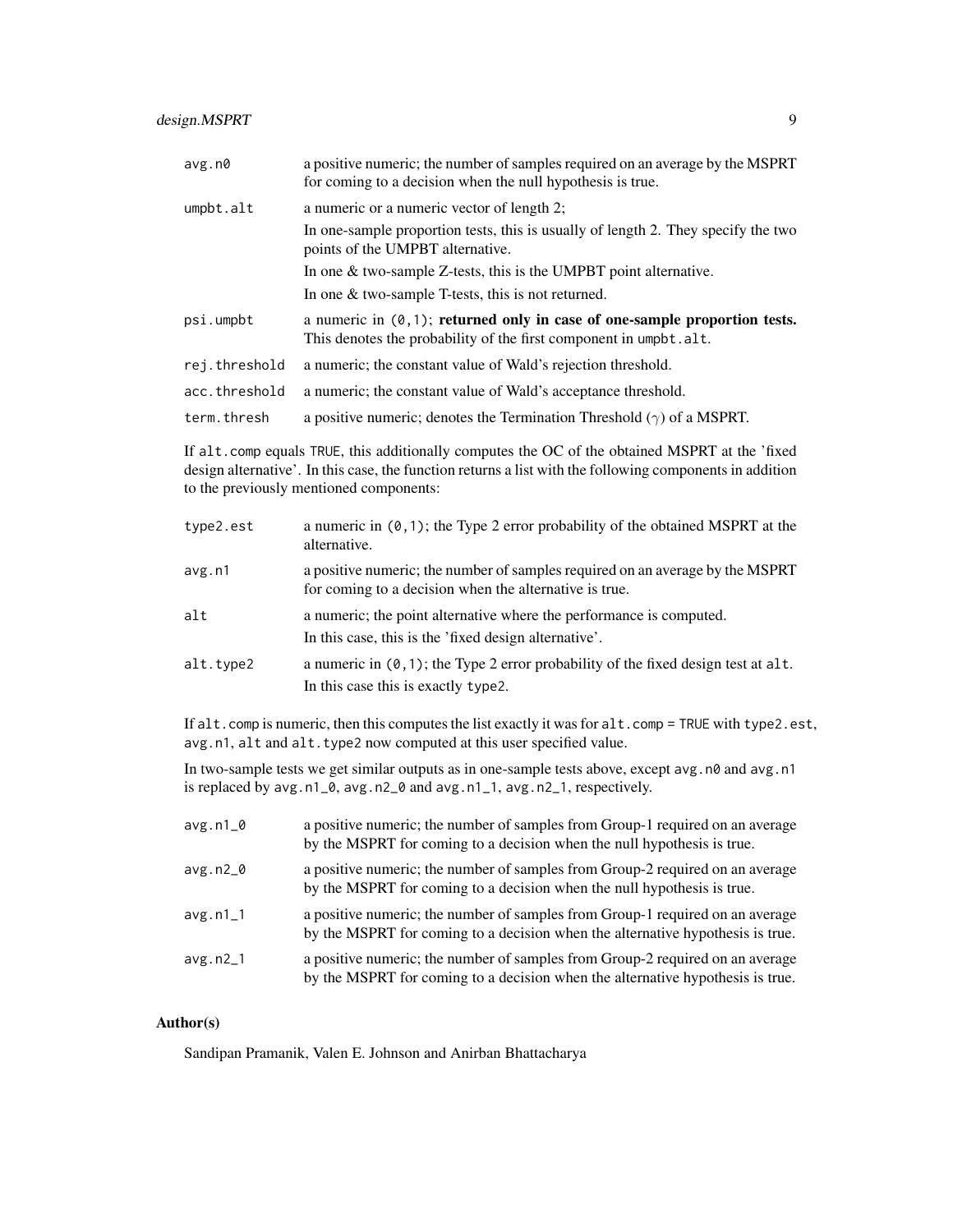#### References

MSPRT: Main article and Supplemental file

Johnson, Valen E., Uniformly most powerful Bayesian tests., Ann. of Stat., 41, (4), 2013, pp. 1716-1741

Johnson, Valen E., Revised standards for statistical evidence., Proceedings of the National Academy of Sciences, 16, 1945.

Daniel J. Benjamin, James O. Berger, Magnus Johannesson, et al. Redefine statistical significance. Nature Human Behaviour, 2017.

#### Examples

## right-sided one-sample proportion test

```
# can observe data after each sample sequentially. Max available
# sample size is 30
# design.MSPRT(test.type="oneProp", null = 0.2, N.max = 30)
```

```
# can observe data at every fifth sample sequentially. Max available
# sample size is 30. So there are 6 batches each of size 5.
# design.MSPRT(test.type="oneProp", null = 0.2, N.max = 30,
# batch.seq = rep(5,6))
```
## right-sided one-sample Z-test

```
# can observe data after each sample sequentially. Max available
# sample size is 30
# design.MSPRT(test.type="oneZ", null = 3, sigma0 = 1.5,
# N.max = 30)
```

```
# can observe data at every fifth sample sequentially. Max available
# sample size is 30. So there are 6 batches each of size 5.
# design.MSPRT(test.type="oneZ", null = 3, sigma0 = 1.5,
# N.max = 30, batch.seq = rep(5,6))
```

```
## right-sided one-sample T-test
```

```
# can observe data after each sample sequentially. Max available
# sample size is 30
# design.MSPRT(test.type="oneT", N.max = 30)
```

```
# can observe data at every fifth sample sequentially. Max available
# sample size is 30. So there are 6 batches each of size 5.
# design.MSPRT(test.type="oneT", N.max = 30, batch.seq = rep(5,6))
```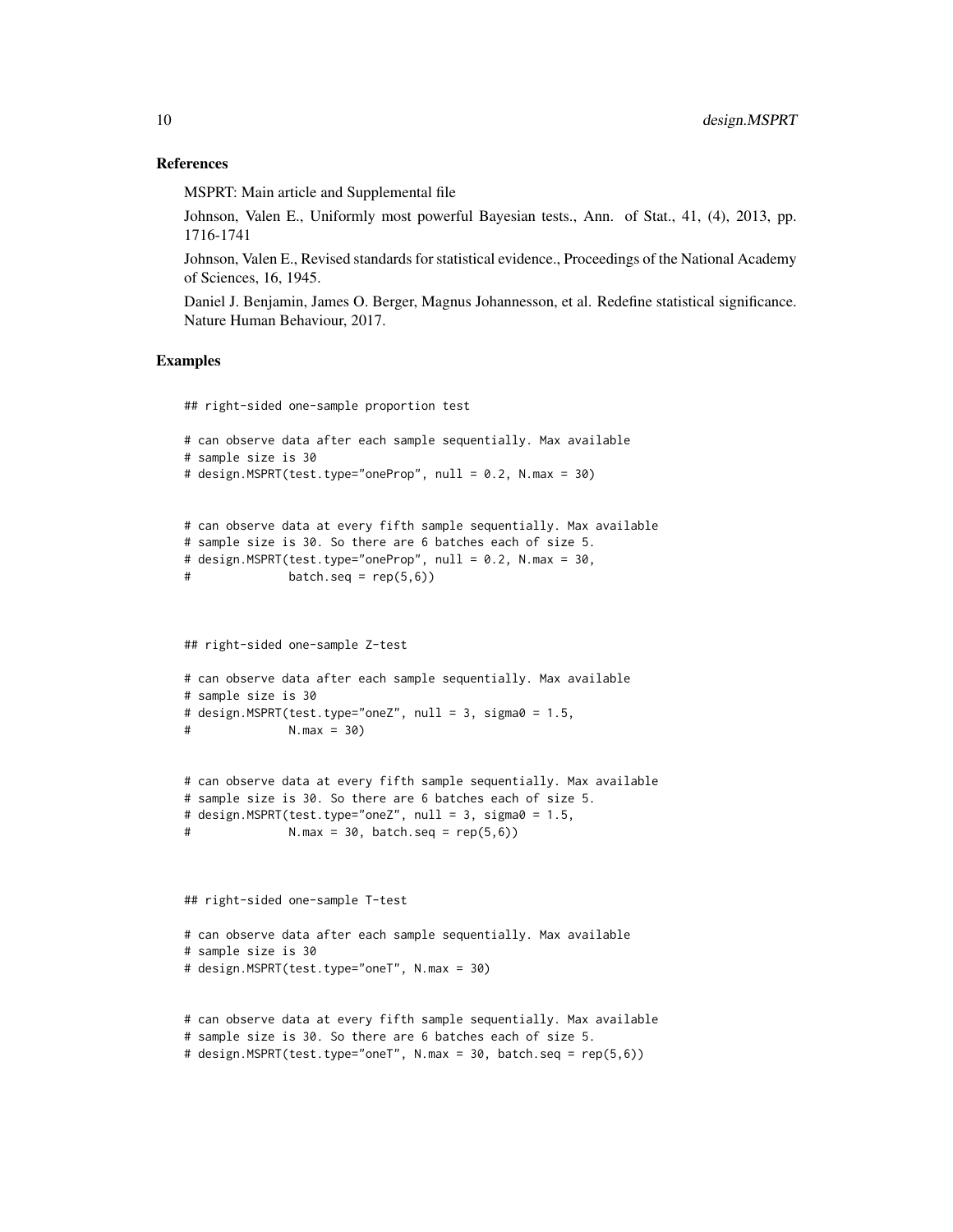```
## right-sided two-sample Z-test
# can observe data after each sample for each group sequentially.
# Max available sample size is 30 for both groups
# design.MSPRT(test.type="twoZ", sigma0 = 1.5, N1.max = 30, N2.max = 30)
# can observe data at every fifth sample for each group sequentially.
# Max available sample size is 30 for both groups. So there are 6 batches
# each of size 5 for each group.
# design.MSPRT(test.type="twoZ", sigma0 = 1.5,
# batch1.seq = rep(5,6), batch2.seq = rep(5,6),
# N1.max = 30, N2.max = 30)
## right-sided two-sample T-test
# can observe data after each sample for each group sequentially.
# Max available sample size is 30 for both groups
# design.MSPRT(test.type="twoT", N1.max = 30, N2.max = 30)
# can observe data at every fifth sample for each group sequentially.
# Max available sample size is 30 for both groups. So there are 6 batches
# each of size 5 for each group.
# design.MSPRT(test.type="twoT", N1.max = 30, N2.max = 30,
# batch1.seq = rep(5,6), batch2.seq = rep(5,6))
```
effective.N *Determining the 'effective maximum sample size' in MSPRT for onesample proportion tests*

#### **Description**

Because of the discreteness issue in one-sample proportion tests, it is not always 'effective' (the sense is explained in the Details section) to use just any value as a maximum sample size for designing a MSPRT. Suppose, we have a desired value for the maximum sample size. Given this, the function finds a value, defined as the effective maximum sample size, which should be used as the maximum sample size for designing the MSPRT (as N.max in design.MSPRT() ).

#### Usage

```
effective.N(N, side = "right", type1 = 0.005, null = 0.5, plot.it = T)
```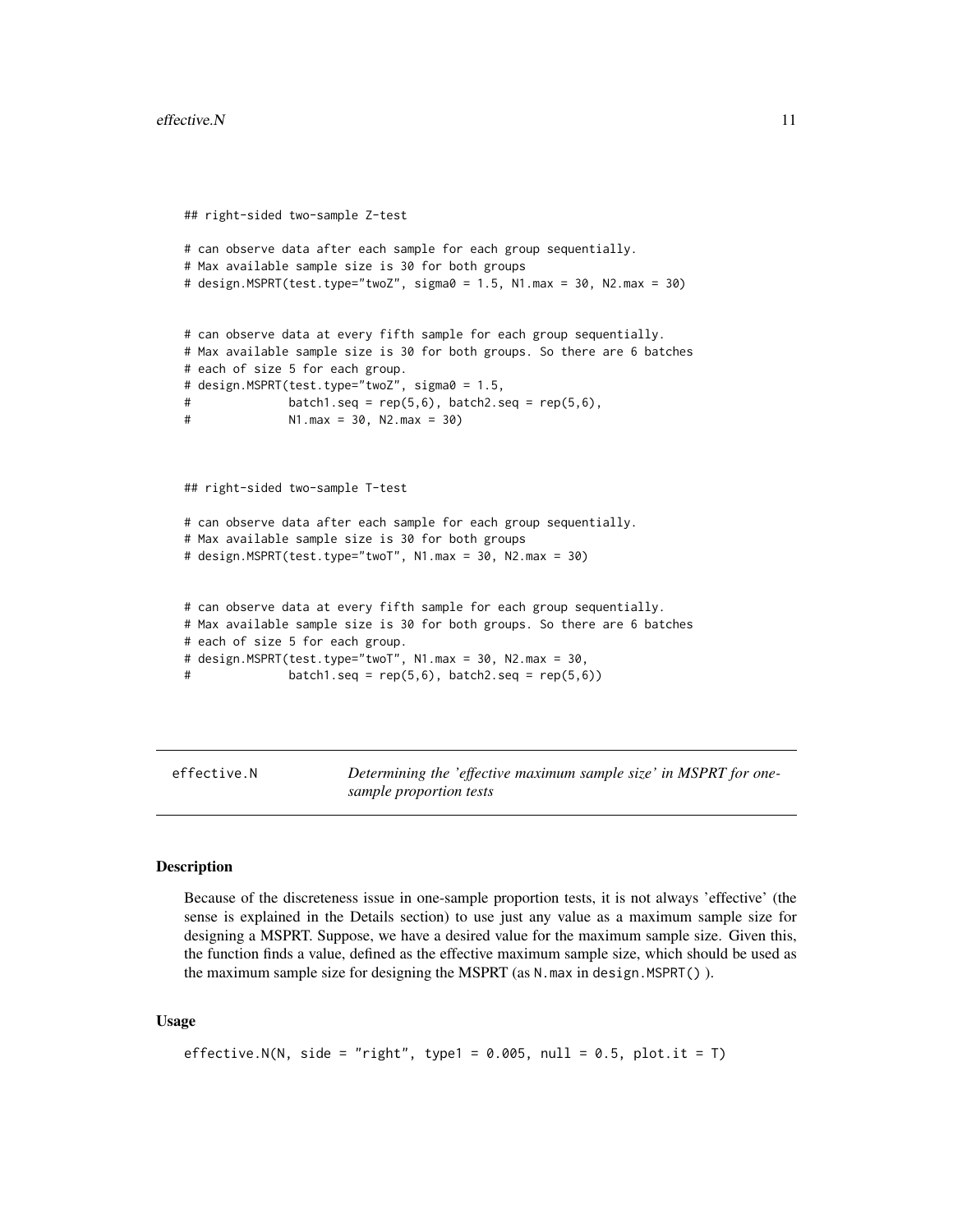#### **Arguments**

| N       | a numeric; a desired value of the maximum sample size for designing the MSPRT.                        |
|---------|-------------------------------------------------------------------------------------------------------|
| side    | a character; direction of the alternative hypothesis H1.                                              |
|         | Has to be one of "right" or "left".                                                                   |
|         | Default: "right".                                                                                     |
| type1   | a numeric in $(0, 1)$ ; the probability at which we want to control the Type 1 error<br>of the MSPRT. |
|         | <b>Default: 0.005.</b>                                                                                |
| null    | a numeric; the hypothesized value of proportion under the null hypothesis.                            |
|         | Default: $0.5$ .                                                                                      |
| plot.it | a logical; if TRUE, returns a plot; otherwise it doesn't.                                             |
|         | Default: TRUE.                                                                                        |

#### Details

Suppose we are provided with a simple null hypothesis, and Type  $1 \& 2$  error probabilities. Because of the discreteness issue in one-sample proportion tests in a fixed design, the fixed design alternative will not always decrease even if we are increasing the sample size. So, we first shortlist only those values from 1 to N which results in strictly decreasing UMPBT point alternatives (as is originally defined in Johnson (2013)). The effective maximum sample size is then chosen to be the maximum among those shorlisted value. So, obviously, the effective maximum sample size is either N or smaller than that.

## Value

Returns a numeric, the effective maximum sample size.

#### Author(s)

Sandipan Pramanik, Valen E. Johnson and Anirban Bhattacharya

#### References

Main article and supplemental file of MSPRT

Johnson, Valen E., Uniformly most powerful Bayesian tests., Ann. of Stat., 41, (4), 2013, pp. 1716-1741

#### Examples

effective.N( $N = 30$ , null = .2)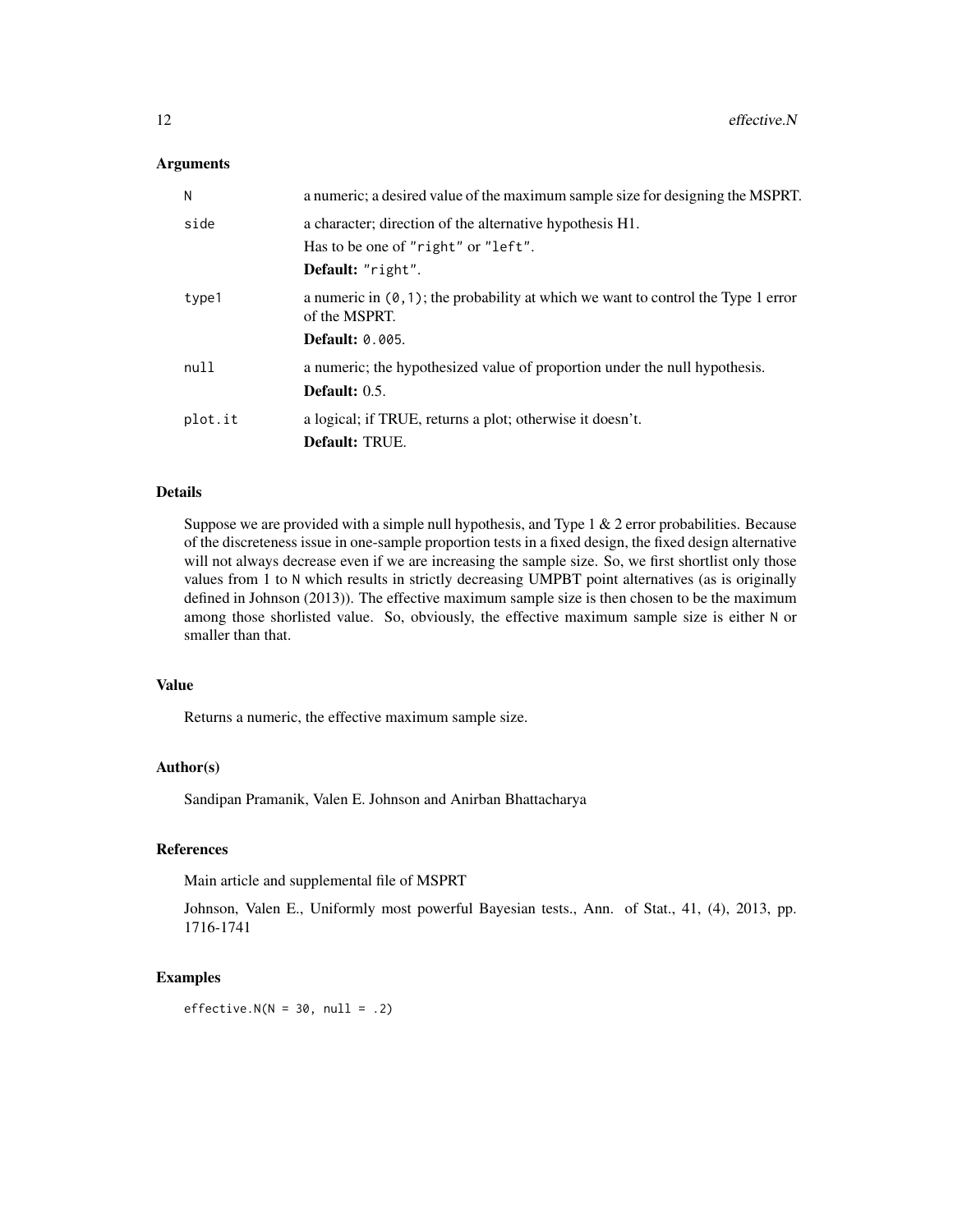<span id="page-12-0"></span>

# Description

This function post processes the outputs of overshoot.oneProp(), overshoot.oneZ(), overshoot.oneT(), overshoot.twoZ() and overshoot.twoT(), and then calculates the Type 1 or Type 2 error probabilities of a MSPRT.

# Usage

error.summary(error.type, delta, root, count, inconclusive.vec, R, type1, type2)

#### Arguments

| error.type       | a character;                                                                                                                                                                                                   |  |
|------------------|----------------------------------------------------------------------------------------------------------------------------------------------------------------------------------------------------------------|--|
|                  | "type1" for computing Type 1 error probability.                                                                                                                                                                |  |
|                  | "type2" for computing Type 2 error probability.                                                                                                                                                                |  |
| delta            | a positive numeric; the termination threshold.                                                                                                                                                                 |  |
| root             | a numeric; given this, (error probability - root) is returned.                                                                                                                                                 |  |
| count            | a numeric (integer);                                                                                                                                                                                           |  |
|                  | same as the "count" output from overshoot.oneProp(), overshoot.oneZ(),<br>overshoot.oneT(), overshoot.twoZ() and overshoot.twoT() of the same<br>error.type.                                                   |  |
| inconclusive.vec |                                                                                                                                                                                                                |  |
|                  | a numeric vector;                                                                                                                                                                                              |  |
|                  | same as the "inconclusive.vec" output from overshoot.oneProp(), overshoot.oneZ(),<br>overshoot.oneT(), overshoot.twoZ() and overshoot.twoT() of the same<br>error.type.                                        |  |
| R                | a numeric (integer); number of replications in Monte Carlo method that is used<br>in overshoot.oneProp(), overshoot.oneZ(), overshoot.oneT(), overshoot.twoZ()<br>and overshoot.twoT() of the same error.type. |  |
| type1            | a numeric in $(0, 1)$ ; the probability at which we want to control the Type 1 error<br>of the MSPRT.                                                                                                          |  |
| type2            | a numeric in $(0, 1)$ ; the probability at which we want to control the Type 2 error<br>of the MSPRT.                                                                                                          |  |
|                  |                                                                                                                                                                                                                |  |

# Details

Suppose we have the Monte Carlo outputs from overshoot.oneProp() or overshoot.oneZ() or overshoot.oneT() or overshoot.twoZ() or overshoot.twoT() corresponding to some error.type. Given these, the function returns the difference (error probability - root) for the MSPRT whose termination threshold is delta.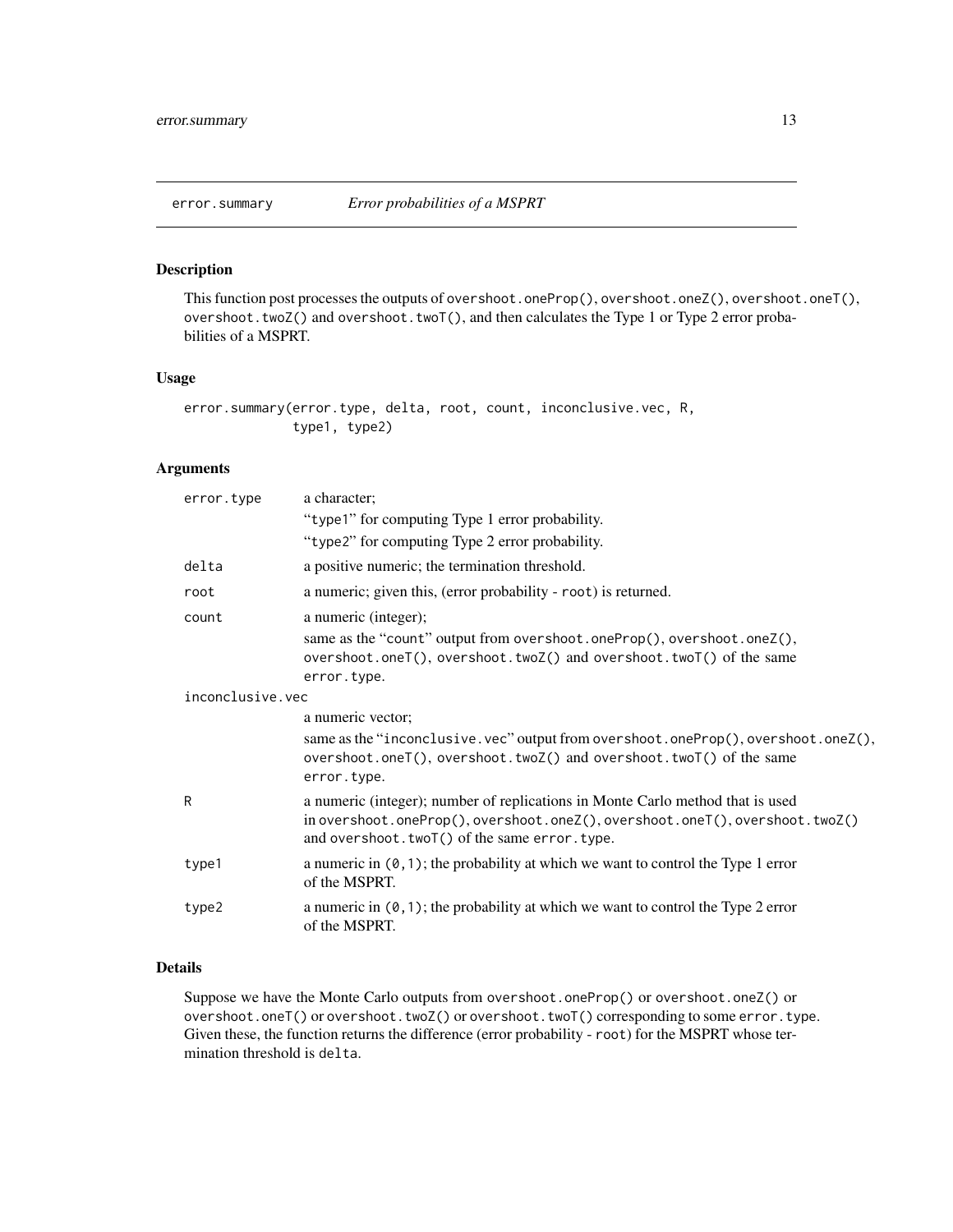# <span id="page-13-0"></span>Value

a numeric; the difference (error probability of the MSPRT - root).

# Author(s)

Sandipan Pramanik, Valen E. Johnson and Anirban Bhattacharya

| find.alt | Finding the 'fixed design alternative' |
|----------|----------------------------------------|
|----------|----------------------------------------|

# Description

This function obtains the point alternative in one-sample binomial proportion tests, one & twosample Z-tests, and one & two-sample T-tests in a fixed design.

#### Usage

find.alt(test.type, side = "right", null, n, n1, n2, type1 =  $0.005$ , type2 =  $0.2$ , sigma $0 = 1$ )

| test.type | a character; denotes the type of test;                                                                                                                                                                                            |
|-----------|-----------------------------------------------------------------------------------------------------------------------------------------------------------------------------------------------------------------------------------|
|           | "oneProp" for a one-sample binomial proportion test.                                                                                                                                                                              |
|           | "oneZ" for a one-sample Z-test.                                                                                                                                                                                                   |
|           | "oneT" for a one-sample T-test.                                                                                                                                                                                                   |
|           | "twoZ" for a two-sample Z-test.                                                                                                                                                                                                   |
|           | "twoT" for a two-sample T-test.                                                                                                                                                                                                   |
| side      | a character; direction of the alternative hypothesis H1.                                                                                                                                                                          |
|           | Has to be one of "right" or "left".                                                                                                                                                                                               |
|           | Default: "right".                                                                                                                                                                                                                 |
| null      | a numeric; required only in one-sample proportion tests and one-sample Z-<br>tests; hypothesized value of the parameter under the null hypothesis.                                                                                |
|           | The hypothesized parameters are proportion in one-sample proportion tests,<br>population mean in one-sample $Z < X$ T-tests, and difference between the pop-<br>ulation mean of Group-2 and Group-1 in two-sample $Z < T$ -tests. |
|           | In one-sample T-tests and two-sample Z $&$ T-tests, only null=0 is allowed. This<br>is done automatically. This argument is <b>ignored</b> in these cases.                                                                        |
|           | <b>Default:</b> 0.5 in one-sample proportion tests, and 0 in one-sample Z-tests.                                                                                                                                                  |
| n         | a positive numeric (integer); required only in one-sample tests; number of<br>samples on which the fixed design one-sample test is based on.                                                                                      |
| n1        | a positive numeric (integer); required only in two-sample tests; number of<br>samples from Group-1 on which the fixed design two-sample test is based on.                                                                         |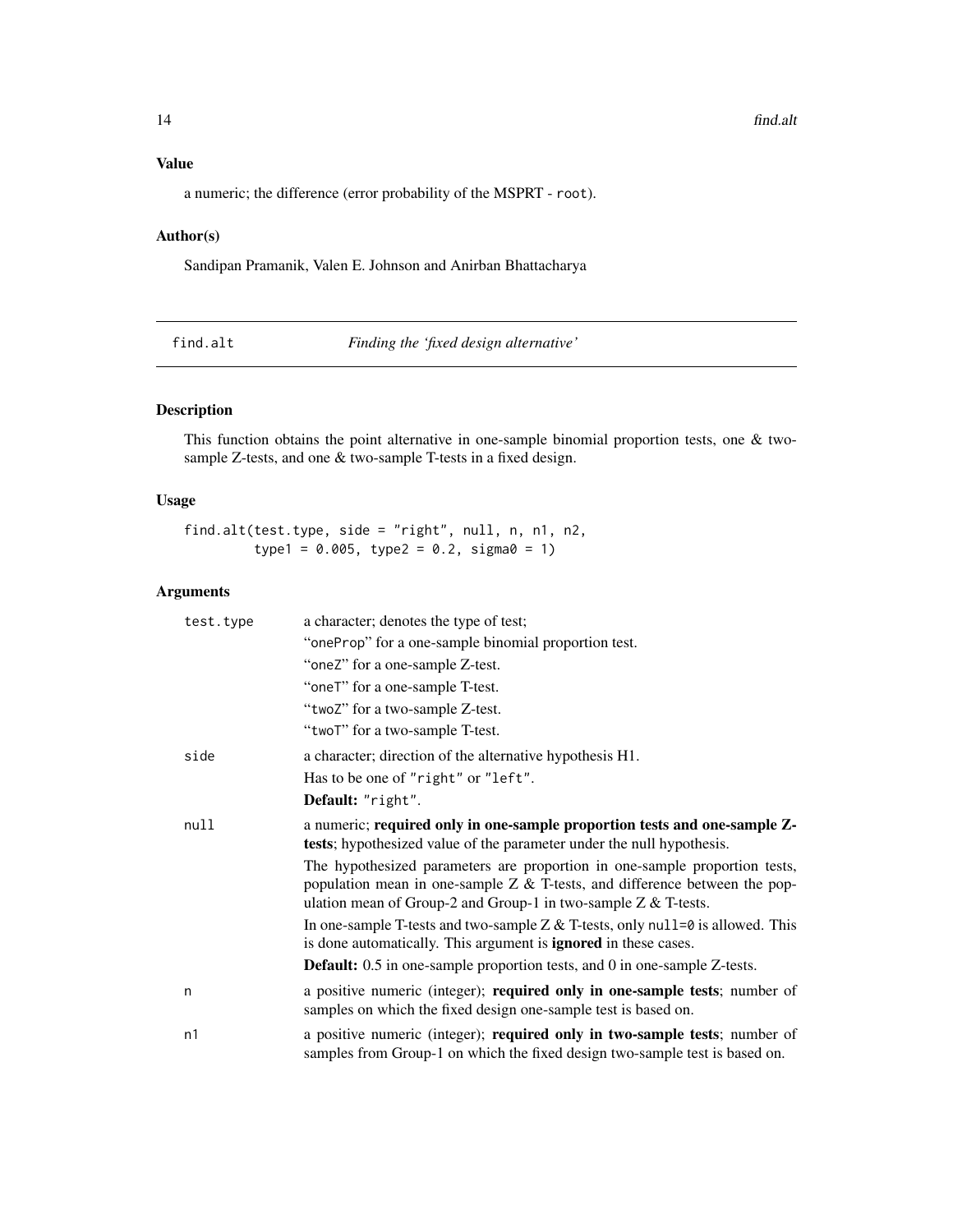#### find.alt 15

| n2     | a positive numeric (integer); required only in two-sample tests; number of<br>samples from Group-2 on which the fixed design two-sample test is based on.                                                                   |
|--------|-----------------------------------------------------------------------------------------------------------------------------------------------------------------------------------------------------------------------------|
| type1  | a numeric in $(0, 1)$ ; Type 1 error probability of the test.<br><b>Default: 0.005.</b>                                                                                                                                     |
| type2  | a numeric in $(0, 1)$ ; Type 2 error probability.<br>Corresponding to this, the point alternative is obtained.<br>Default: $0.2$ .                                                                                          |
| sigma0 | a positive numeric; required only in one $\&$ two-sample Z-tests.<br>The known population standard deviation in one-sample Z-tests.<br>The known common population standard deviation in two-sample Z-tests.<br>Default: 1. |

# Details

At the 'fixed design alternative', the fixed design test of size type1 has Type 2 error type2.

In one-sample tests, the fixed design is based on n samples. In two-sample tests, the fixed design is based on n1 & n2 samples from Group 1 & 2, respectively.

# Value

Returns a numeric which is the obtained 'fixed design alternative'.

#### Author(s)

Sandipan Pramanik, Valen E. Johnson and Anirban Bhattacharya

#### Examples

```
## finding the alternative in case of a one-sample proportion test
## which provides 80% power against a right and left sided
## alternative, respectively
# default null = 0.5find.alt(test.type="oneProp", n= 60, type1= 0.005, type2= 0.2)
find.alt(test.type="oneProp", side= "left", n= 60,
        type1= 0.005, type2= 0.2)
# null = 0.2find.alt(test.type="oneProp", null= 0.2, n= 60,
        type1= 0.005, type2= 0.2)
find.alt(test.type="oneProp", side= "left", null= 0.2,
        n= 60, type1= 0.005, type2= 0.2)
## finding the alternative in case of a one-sample Z-test
## which provides 80% power against a right and left sided
## alternative, respectively
```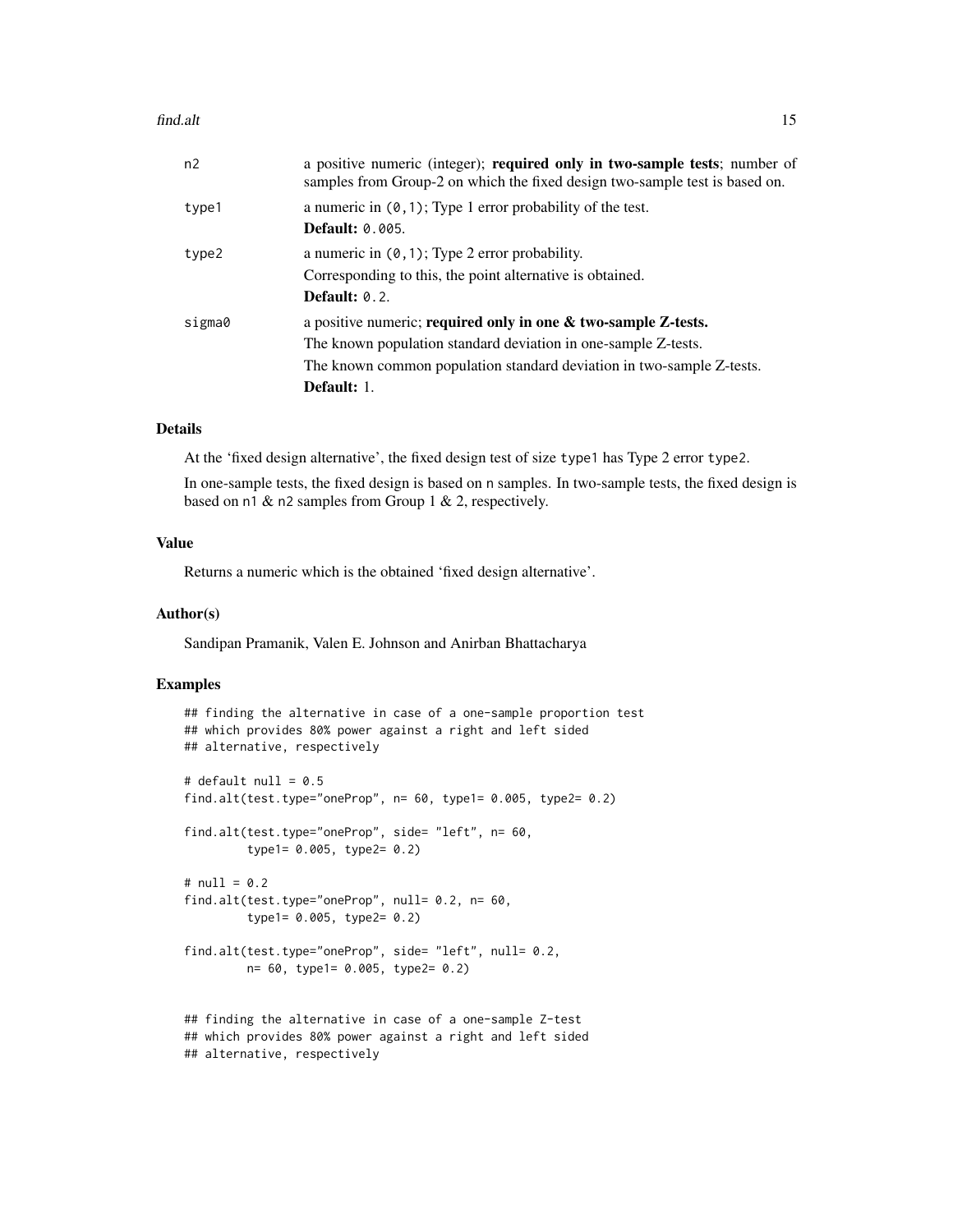#### 16 find.alt **find.alt find.alt find.alt find.alt find.alt find.alt**

```
# default sigma0 = 1
# default null = 0
find.alt(test.type="oneZ", n= 60, type1= 0.005, type2= 0.2)
find.alt(test.type="oneZ", side= "left", n= 60, type1= 0.005,
         type2= 0.2)
# null = 3find.alt(test.type="oneZ", null= 3, n= 60, type1= 0.005, type2= 0.2)
find.alt(test.type="oneZ", side= "left", null= 3, n= 60,
         type1= 0.005, type2= 0.2)
## finding the alternative in case of a one-sample T-test
## which provides 80% power against a right and left sided
## alternative, respectively
# default null = 0find.alt(test.type="oneT", n= 60, type1= 0.005, type2= 0.2)
find.alt(test.type="oneT", side= "left", n= 60,
         type1= 0.005, type2= 0.2)
# null = 3find.alt(test.type="oneT", null= 3, n= 60, type1= 0.005,
         type2= 0.2)
find.alt(test.type="oneT", side= "left", null= 3,
        n= 60, type1= 0.005, type2= 0.2)
## finding the alternative in case of a two-sample Z-test
## which provides 80% power against a right and left sided
## alternative, respectively
# default sigma0 = 1
find.alt(test.type="twoZ", n1= 60, n2= 50, type1= 0.005, type2= 0.2)
find.alt(test.type="twoZ", side= "left", n1= 60, n2= 50, type1= 0.005,
         type2= 0.2)
## finding the alternative in case of a two-sample T-test
## which provides 80% power against a right and left sided
## alternative, respectively
find.alt(test.type="twoT", n1= 60, n2= 50, type1= 0.005, type2= 0.2)
find.alt(test.type="twoT", side= "left", n1= 60, n2= 50, type1= 0.005,
         type2= 0.2)
```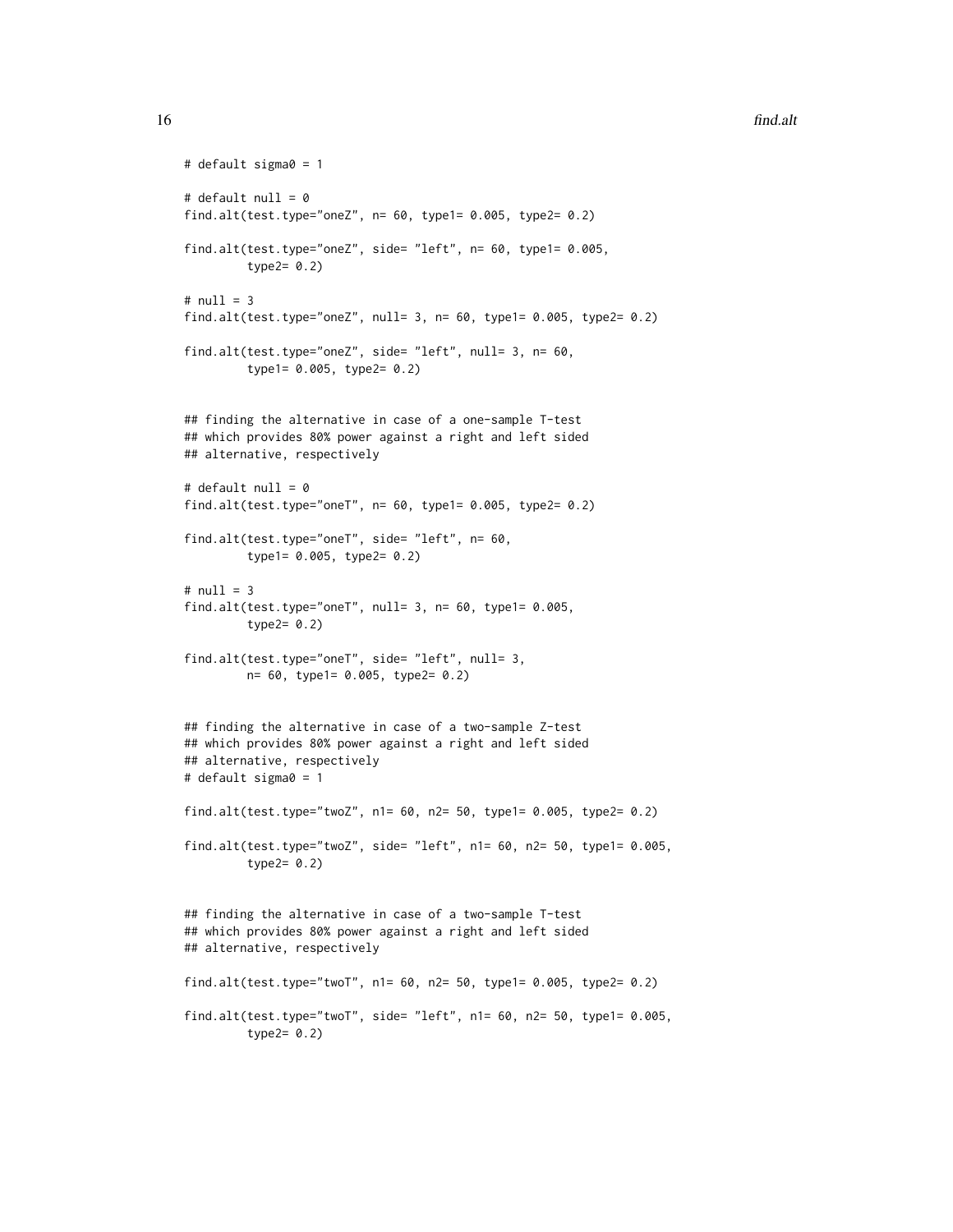<span id="page-16-0"></span>find.samplesize *Sample size required to achieve a higher significance for one-sample tests in a fixed design*

# Description

This function finds the sample size that is required to maintain a desired power at a point alternative when we decrease the level of significance of a fixed design one-sample test. This can be calculated in one-sample proportion tests, and one-sample Z & T-tests.

# Usage

find.samplesize(test.type, N, lower.signif = 0.05, higher.signif = 0.005, null, side = "right", pow =  $0.8$ , alt, sigma $0 = 1$ , n.seq, verbose=T, plot.it = T)

| test.type     | a character; denotes the type of test;                                                                                                       |
|---------------|----------------------------------------------------------------------------------------------------------------------------------------------|
|               | "oneProp" for a one-sample proportion tests.                                                                                                 |
|               | "oneZ" for a one-sample Z-tests.                                                                                                             |
|               | "oneT" for a one-sample T-tests.                                                                                                             |
| N             | a positive numeric (integer); required only in one-sample tests; number of<br>samples on which the fixed design one-sample test is based on. |
| lower.signif  | a numeric in $(0, 1)$ ; denotes the lower level of significance.                                                                             |
|               | <b>Default: 0.05.</b>                                                                                                                        |
| higher.signif | a numeric in $(0, 1)$ ; denotes the higher level of significance.                                                                            |
|               | Default: 0.005.                                                                                                                              |
| null          | a numeric; denotes the hypothesized value of the parameter under the null hy-<br>pothesis.                                                   |
|               | The hypothesized parameters are proportion in one-sample proportion tests, and<br>population mean in one-sample $Z < T$ -tests.              |
|               | <b>Default:</b> 0.5 in one-sample proportion tests, and 0 in one-sample Z and T-tests.                                                       |
| side          | a character; direction of the alternative hypothesis H1.                                                                                     |
|               | Has to be one of "right" or "left".                                                                                                          |
|               | Default: "right".                                                                                                                            |
| pow           | a numeric in $(0, 1)$ ; desired level of power at the point alternative alt.                                                                 |
|               | <b>Default:</b> 0.8. This means 80 percent power.                                                                                            |
| alt           | missing or a numeric; value of the point alternative where we want to maintain<br>the power pow.                                             |
|               | <b>Default:</b> the 'fixed design alternative' at the lower. signifusing N samples.                                                          |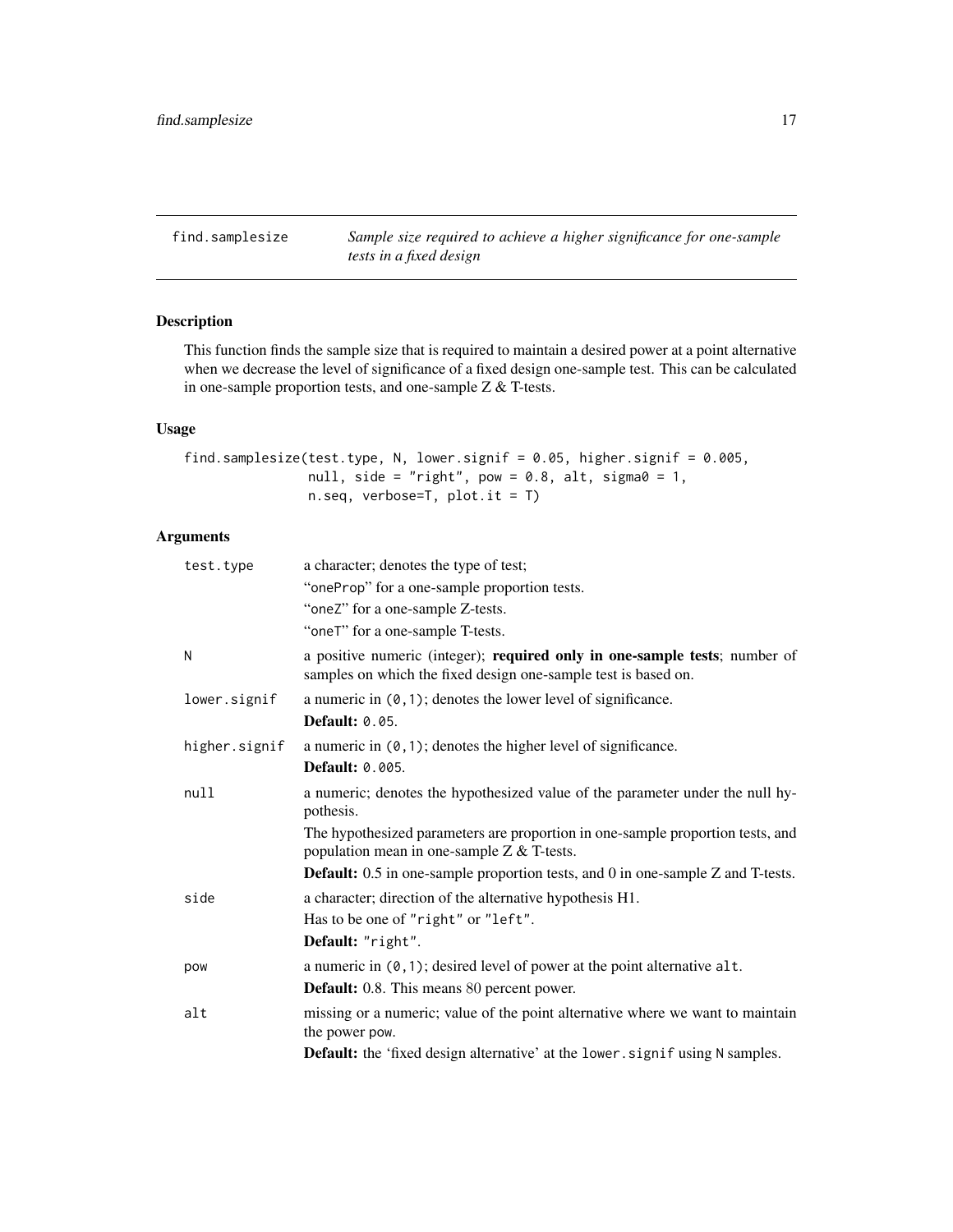| sigma0  | a positive numeric; required only in one-sample Z-tests. known population<br>standard deviation.                                       |
|---------|----------------------------------------------------------------------------------------------------------------------------------------|
|         | Default: 1.                                                                                                                            |
| n.seg   | missing or a numeric vector; the final value of increased sample size is searched<br>over this vector.<br><b>Default:</b> $N: (4*N)$ . |
| verbose | logical; if TRUE, returns a message of the achieved results; otherwise it doesn't.<br>Default: TRUE.                                   |
| plot.it | a logical; if TRUE, returns a plot; otherwise it doesn't.<br>Default: TRUE.                                                            |

# Value

Returns a numeric. In a fixed design for the specified one-sample test, this is the sample size that we require to achieve higher. signif while still mainting at least pow amount of power at alt.

#### Author(s)

Sandipan Pramanik, Valen E. Johnson and Anirban Bhattacharya

#### References

Main article and supplemental file of MSPRT

#### Examples

find.samplesize(test.type = "oneProp", N = 30, null = .2)

```
# In this case, the fixed design alternative at 0.05 is 0.4263. As it seems,
# we need to increase the sample size to 51 to achieve the higher significance
# of 0.005 while still maintaining at least 80% power at 0.4263.
```

```
find.samplesize(test.type = "oneProp", N = 30, null = .2, side = "left")
```

```
# In this case, the fixed design alternative at 0.05 is 0.0516. For testing
# against the left sided alternative, we need to increase the sample size to
# 66 to achieve the higher significance of 0.005 while still maintaining at
# least 80% power at 0.0516.
```

```
find.samplesize(test.type = "oneZ", N = 30)
find.samplesize(test.type = "oneZ", N = 30, side = "left")
find.samplesize(test.type = "oneT", N = 30)
```

```
find.samplesize(test.type = "oneT", N = 30, side = "left")
```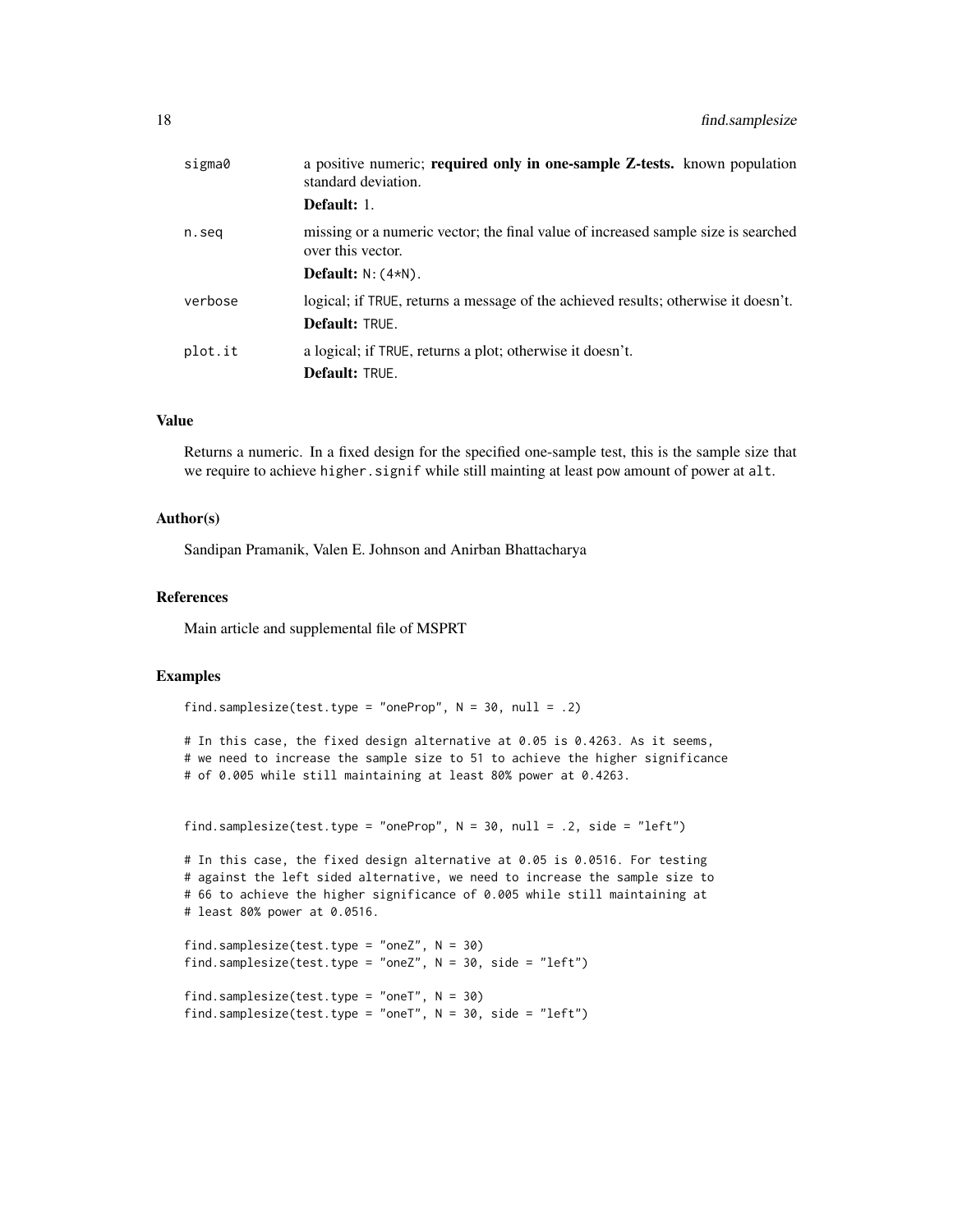<span id="page-18-0"></span>find.threshold.oneProp

*Optimizing the UMPBT objective function in fixed design one-sample proportion tests*

# Description

Given  $\delta$ , this function finds the difference (optimum value of the objective function -a constant) in one-sample proportion tests in a fixed design. Notation is as in the supplemental information.

#### Usage

```
find.threshold.oneProp(delta, side = "right", n, p0 = 0.5, opt.interval, root)
```
## Arguments

| delta        | a positive numeric; corresponding to this, the UMPBT alternative (UMPBT( $\delta$ ))<br>is obtained.           |
|--------------|----------------------------------------------------------------------------------------------------------------|
| side         | a character; direction of the alternative hypothesis H1.                                                       |
|              | Has to be one of "right" or "left".                                                                            |
|              | Default: "right".                                                                                              |
| n            | a positive numeric (integer); number of samples on which the fixed design one-<br>sample test is based on.     |
| p0           | a numeric in $(0, 1)$ ; the hypothesized value of proportion under the simple null<br>hypothesis.              |
|              | Default: $0.5$ .                                                                                               |
| opt.interval | a numeric vector of length 2; contains the lower and upper endpoints of an in-<br>terval to be optimized over. |
|              | Endpoints should lie inside $(0, 1)$ .                                                                         |
|              | <b>Default:</b> $c(p\emptyset, 1)$ if side = "right", and $c(\emptyset, p\emptyset)$ if side = "left".         |
| root         | a numeric; the 'constant' in the above description.                                                            |
|              | Given this, the function retunrs (optimum value of the objective function<br>$-root).$                         |

#### Details

Apart from finding the optimum value of the objective function, the argument root can be used to solve for a delta. For example, using root=k we can find a delta such that the optimized value of the objective function is k.

#### Value

If root=k, this returns a numeric denoting the difference (optimum value of the objective function -k).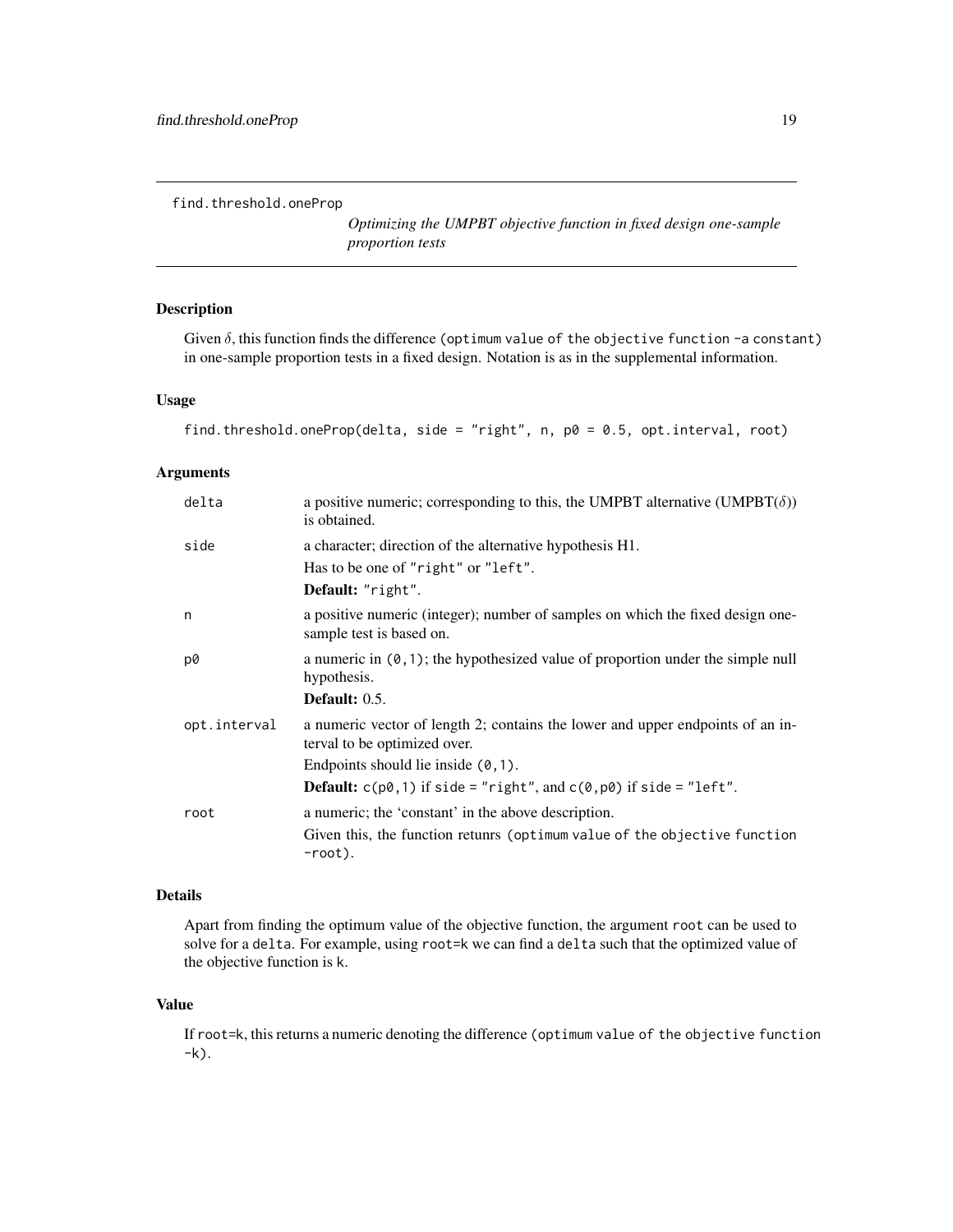#### <span id="page-19-0"></span>Author(s)

Sandipan Pramanik, Valen E. Johnson and Anirban Bhattacharya

#### Examples

## returns minimum value of the objective function find.threshold.oneProp(delta= 25, n= 60, p0= 0.2, root= 0)

## returns (minimum value of the objective function -5) find.threshold.oneProp(delta= 25, n= 60, p0= 0.2, root= 5)

implement.MSPRT *Implementing a MSPRT*

# Description

Once we have designed the MSPRT (that is, obtained the termination threshold,  $\gamma$ ) using design. MSPRT(), this function implements the MSPRT algorithm for a given data. This is done by sequentially calculating the likelihood ratio(s) or bayes factor(s)  $(L_n)$ , and then comparing them with the acceptance and rejection thresholds.

This function implements the MSPRT in one-sample proportion tests, and one  $\&$  two-sample Z  $\&$ T-tests.

#### Usage

implement.MSPRT(test.type, obs, obs1, obs2, side, batch.seq, batch1.seq, batch2.seq, type1 =  $0.005$ , type2 =  $0.2$ , null, sigma0, term.thresh, N.max, N1.max, N2.max, plot.it = T, verbose = T)

| test.type | a character; denotes the type of test.                                                                                                                 |
|-----------|--------------------------------------------------------------------------------------------------------------------------------------------------------|
|           | "oneProp" for a one-sample binomial proportion test.                                                                                                   |
|           | "oneZ" for a one-sample Z-test.                                                                                                                        |
|           | "oneT" for a one-sample T-test.                                                                                                                        |
|           | "twoZ" for a two-sample Z-test.                                                                                                                        |
|           | "twoT" for a two-sample T-test.                                                                                                                        |
| obs       | a numeric vector; required only in one-sample tests.                                                                                                   |
|           | Denotes the sequentially observed data based on which we want to carry out the<br>null hypothesis significance testing (NHST) using a one-sample test. |
| obs1      | a numeric vector; required only in two-sample tests.                                                                                                   |
|           | Denotes the sequentially observed data from Group-1 based on which we want<br>to carry out the NHST using a two-sample test.                           |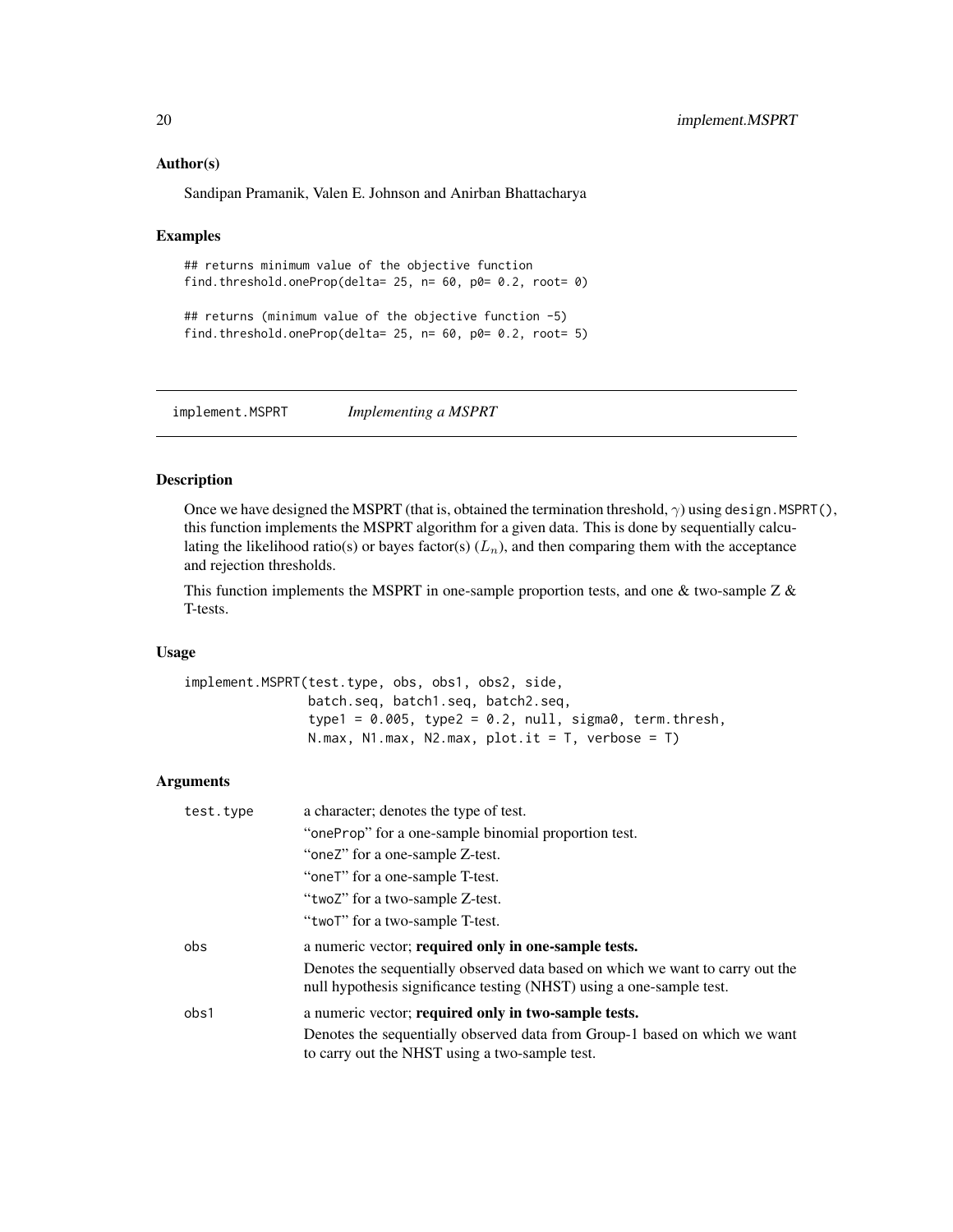| obs2        | a numeric vector; required only in two-sample tests.                                                                                                                                                                                    |
|-------------|-----------------------------------------------------------------------------------------------------------------------------------------------------------------------------------------------------------------------------------------|
|             | Denotes the sequentially observed data from Group-2 based on which we want<br>to carry out the NHST using a two-sample test.                                                                                                            |
| side        | a character; direction of the alternative hypothesis H1.                                                                                                                                                                                |
|             | Has to be one of "right" or "left".                                                                                                                                                                                                     |
|             | Default: "right".                                                                                                                                                                                                                       |
| batch.seq   | a numeric vector; required only in one-sample tests. Sizes of sequentially<br>observed batches in a group sequential design.                                                                                                            |
|             | Required only if the design is group sequential, that is when data are ob-<br>served in batches. Otherwise, only need to provide N. max.                                                                                                |
| batch1.seq  | a numeric vector; required only in two-sample tests. Sizes of sequentially<br>observed batches from Group-1 in a group sequential design.                                                                                               |
|             | Required only if the design is group sequential, that is when data from<br>Group-1 are observed in batches. Otherwise, only need to provide N1 . max.                                                                                   |
| batch2.seq  | a numeric vector; required only in two-sample tests. Sizes of sequentially<br>observed batches from Group-2 in a group sequential design.                                                                                               |
|             | Required only if the design is group sequential, that is when data from<br>Group-2 are observed in batches. Otherwise, only need to provide N2.max.                                                                                     |
| type1       | a numeric in $(0, 1)$ ; the probability at which we want to control the Type 1 error<br>of the MSPRT.                                                                                                                                   |
|             | <b>Default: 0.005.</b>                                                                                                                                                                                                                  |
| type2       | a numeric in $(0, 1)$ ; the probability at which we want to control the Type 2 error<br>of the MSPRT.                                                                                                                                   |
|             | Default: $0.2$ .                                                                                                                                                                                                                        |
| null        | a numeric; required only in one-sample tests. the hypothesized value of pa-<br>rameter under the null hypothesis.                                                                                                                       |
|             | The hypothesized parameters are proportion in one-sample proportion tests,<br>population mean in one $\&$ two-sample Z $\&$ T-tests, and difference between the<br>population mean of Group-2 and Group-1 in two-sample $Z < T$ -tests. |
|             | In two-sample tests, only $null=0$ is allowed. This is done automatically. This<br>argument is <b>ignored</b> in these cases.                                                                                                           |
|             | <b>Default:</b> 0.5 in one-sample binomial proportion test, and 0 in one-sample Z and<br>T-tests.                                                                                                                                       |
| sigma0      | a positive numeric; required only in one & two-sample Z-tests. Known pop-<br>ulation standard deviation in one-sample tests and known common population<br>standard deviation in two-sample tests.                                      |
|             | Default: 1.                                                                                                                                                                                                                             |
| term.thresh | a positive numeric; denotes the termination threshold of a MSPRT.                                                                                                                                                                       |
|             | This is determined at the designing step of a MSPRT using design. MSPRT().                                                                                                                                                              |
| N.max       | a positive numeric (integer); required only in one-sample tests. Maximum<br>number of samples that we can afford in the one-sample test.                                                                                                |
|             | In a group sequential design, this should be equal to sum(batch.seq). So in<br>that case, it's enough to provide only batch. seq and not N. max.                                                                                        |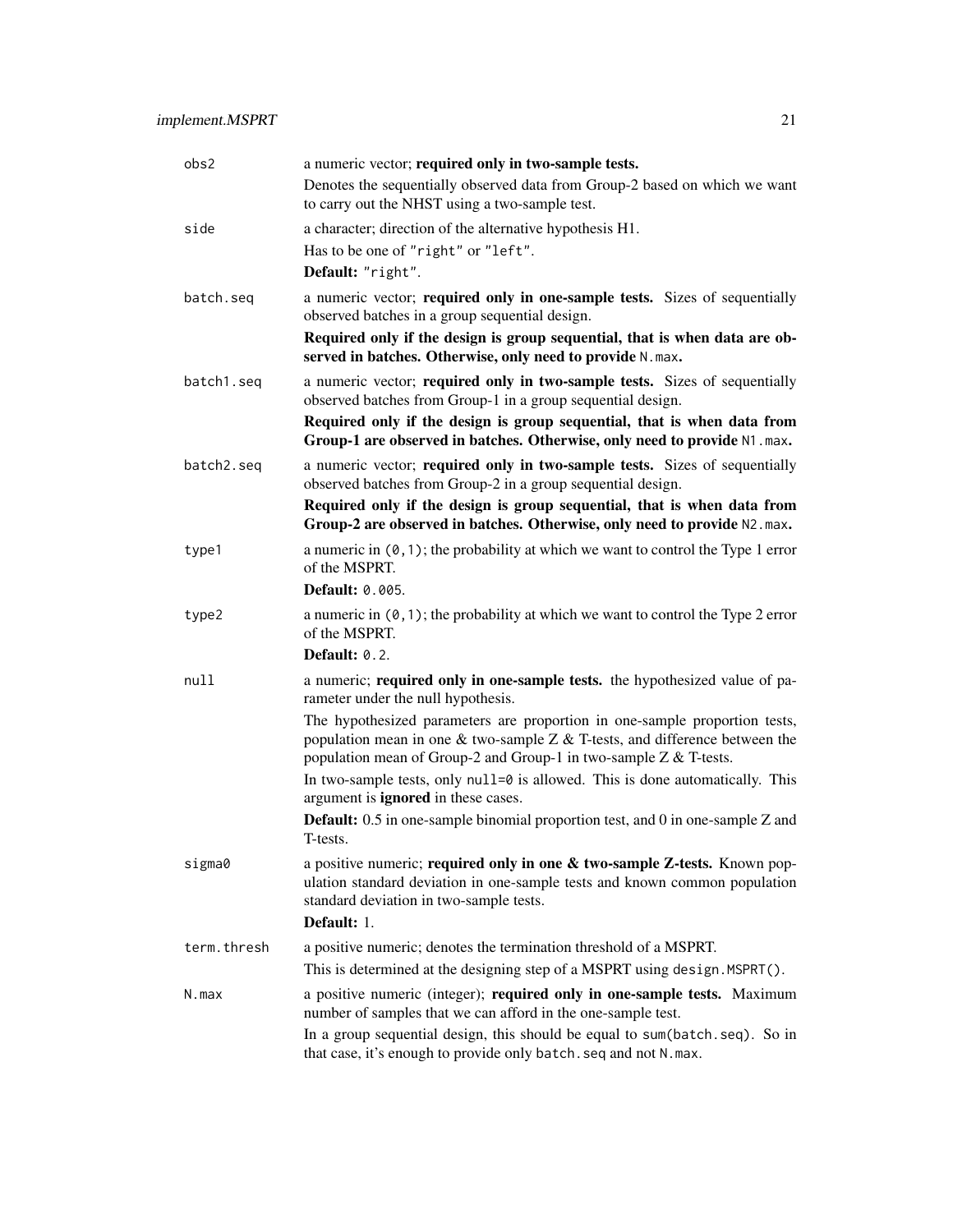| N1.max  | a positive numeric (integer); required only in two-sample tests. Maximum<br>number of samples from Group-1 that we can afford in the two-sample test.  |
|---------|--------------------------------------------------------------------------------------------------------------------------------------------------------|
|         | In a group sequential design, this should be equal to sum (batch 1. seq). So in<br>that case, it's enough to provide only batch1. seq and not N1. max. |
| N2.max  | a positive numeric (integer); required only in two-sample tests. Maximum<br>number of samples from Group-2 that we can afford in the two-sample test.  |
|         | In a group sequential design, this should be equal to sum (batch2.seq). So in<br>that case, it's enough to provide only batch2. seq and not N2. max.   |
| plot.it | logical vector; if TRUE (Default), a comparison plot is returned. Otherwise it's<br>not.                                                               |
| verbose | a logical; if TRUE, returns messages of the current proceedings; otherwise it<br>doesn't.                                                              |
|         | <b>Default: TRUE.</b>                                                                                                                                  |
|         |                                                                                                                                                        |

# Details

Suppose we want to carry out one of the above tests. To do that, we simply need to follow two steps:

Step 1: Designing the MSPRT: Determine the 'Termination threshold' using design. MSPRT().

Step 2: Implementing the MSPRT: Implement the MSPRT algorithm for a sequentially observed data using implement.MSPRT(). In Step 2, we need to use the termination threshold obtained from Step 1.

# Value

Returns a list with the following components:

| decision      | a character; the decision reached based on the provided data.                                                           |
|---------------|-------------------------------------------------------------------------------------------------------------------------|
|               | Either "reject" (means 'Reject H0') or "accept" (means 'Don't reject H0')<br>or "continue" (means 'continue sampling'). |
| n             | a numeric (integer); number of samples required for reaching the decision.                                              |
| lhood.ratio   | a numeric vector; a vector of likelihood ratios $(L_n s)$ in favor of the UMPBT<br>alternative.                         |
|               | This is computed at each element of batch, seq until the available data or the<br>maximum available sample size.        |
| rej.threshold | a numeric; Wald's rejection threshold.                                                                                  |
| acc.threshold | a numeric; Wald's acceptance threshold.                                                                                 |
| $umbb$ .alt   | a numeric or numeric vector; denotes the UMPBT alternative(s).                                                          |
|               | At each stage, likelihood ratios $(L_n \rvert s)$ are computed in favor of this alternative.                            |
| psi.umpbt     | a numeric; denotes the mixing probability for the UMPBT alternative in one-<br>sample proportion tests.                 |
|               | Returned only in one-sample proportion tests.                                                                           |

# Author(s)

Sandipan Pramanik, Valen E. Johnson and Anirban Bhattacharya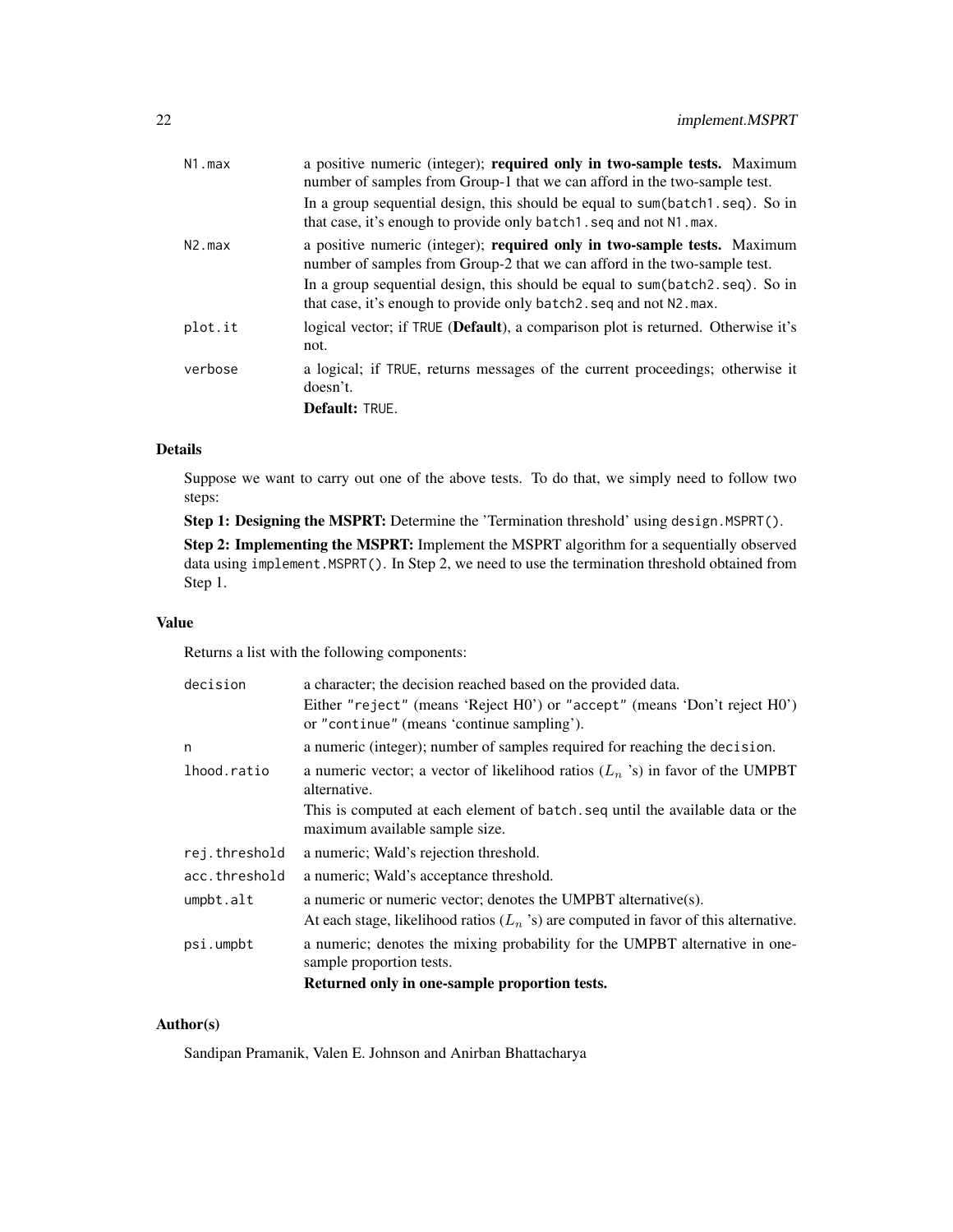#### References

MSPRT: Main article and Supplemental file

Johnson, Valen E., Uniformly most powerful Bayesian tests., Ann. of Stat., 41, (4), 2013, pp. 1716-1741

Johnson, Valen E., Revised standards for statistical evidence., Proceedings of the National Academy of Sciences, 16, 1945.

Daniel J. Benjamin, James O. Berger, Magnus Johannesson, et al. Redefine statistical significance. Nature Human Behaviour, 2017.

#### Examples

```
# the termination thresholds are obtained from design.MSPRT()
```
## one-sample tests

### proportion test

 $x = c(0, 0, 0, 0, 1, 0, 1, 1, 1, 0, 1, 0, 0, 1, 0,$ 0, 1, 0, 1, 1, 1, 1, 0, 0, 0, 1, 0, 1, 0, 0)

```
implement.MSPRT(obs = x, test_type = "oneProp", null = 0.2,term.thresh = 22.63, N.max = 30)
```
#### ### Z-test

```
x = c(4.060319, 5.275465, 3.746557, 7.392921, 5.494262,3.769297, 5.731144, 6.107487, 5.863672)
```

```
implement.MSPRT(obs = x, test_type = "oneZ", null = 3,sigma0 = 1.5, term.thresh = 27.856, N.max = 30)
```
#### ### T-test

x = c(1.738717, 5.076539, 1.116762, 3.105214, 5.567161, 2.095638, 2.291750, 2.046943, 2.571340, 3.207162, 4.841446, 1.797331)  $implement.MSPRT(obs = x, test_type = "oneT", null = 3,$ 

```
term.thresh = 33.152, N.max = 30)
```
## two-sample tests

### Z-test

x1 = c(0.6546282, 2.2772738, 4.3817680, 0.3044365, 1.8796224, 2.1986304, 3.0619321, 1.6404530, 4.9767109) # group-1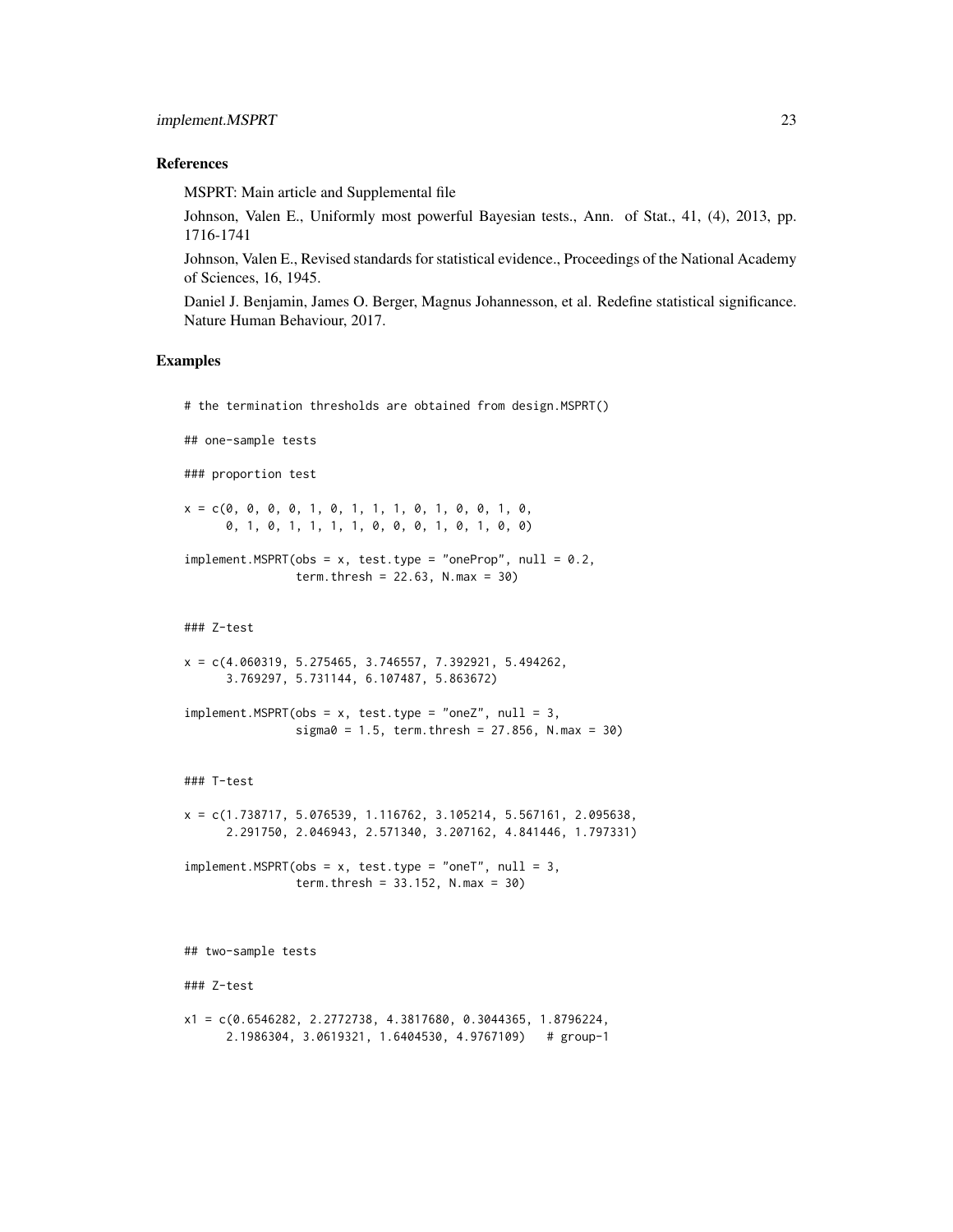```
x2 = c(0.5570999, 1.5612114, 2.3881823, 0.2718022, 2.2936742,
      2.0451859, 2.1281266, 3.6749153, 0.1717139) # group-2
implement.MSPRT(test.type = "twoZ", obs1 = x1, obs2 = x2,sigma0 = 1.5, term.thresh = 27.928,
               N1.max = 30, N2.max = 30)### T-test
x1 = c(-0.93968072, 0.27546499, -1.25344292, 2.39292120, 0.49426166,
      -1.23070258, 0.73114358, 1.10748706, 0.86367203, -0.45808258,
       2.26767175, 0.58476485, -0.93186087, -3.32204983, 1.68739638,
       -0.06740041, -0.02428539, 1.41575432, 1.23183179) # group-1
x2 = c( 0.6546282, 2.2772738, 4.3817680, 0.3044365, 1.8796224,
       2.1986304, 3.0619321, 1.6404530, 4.9767109, 1.7918195,
       2.6264761, 3.4726292, 1.4109570, 0.4404965, 4.6733434,
      -1.4666036, 3.3179069, 2.0537101, 3.5192430) # group-2
implement.MSPRT(test-type = "twoT", obs1 = x1, obs2 = x2,term.thresh = 32.972, N1.max = 30, N2.max = 30)
```

| LR.oneProp | Likelihood ratio in one-sample proportion tests |
|------------|-------------------------------------------------|
|------------|-------------------------------------------------|

#### Description

Given a simple null and a simple alternative hypotheses, this function calculates the likelihood ratio (LR) in favor of the alternative based on an observed data in one-sample proportion tests.

# Usage

 $LR.open$ (m, suff.stat, null = 0.5, alt)

| m         | a postive numeric (integer); number of samples for computing the LR.                                    |
|-----------|---------------------------------------------------------------------------------------------------------|
| suff.stat | a postive numeric (integer); the value of sufficient statistic based on m observed<br>data.             |
|           | In this case, the sufficient statistic is the total no. of successes out of m observa-<br>tions.        |
| null      | a numeric in $(0, 1)$ ; the hypothesized value of proportion under the simple null.<br>Default: $0.5$ . |
| alt       | a numeric in $(0,1)$ ; the hypothesized value of proportion under the simple al-<br>ternative.          |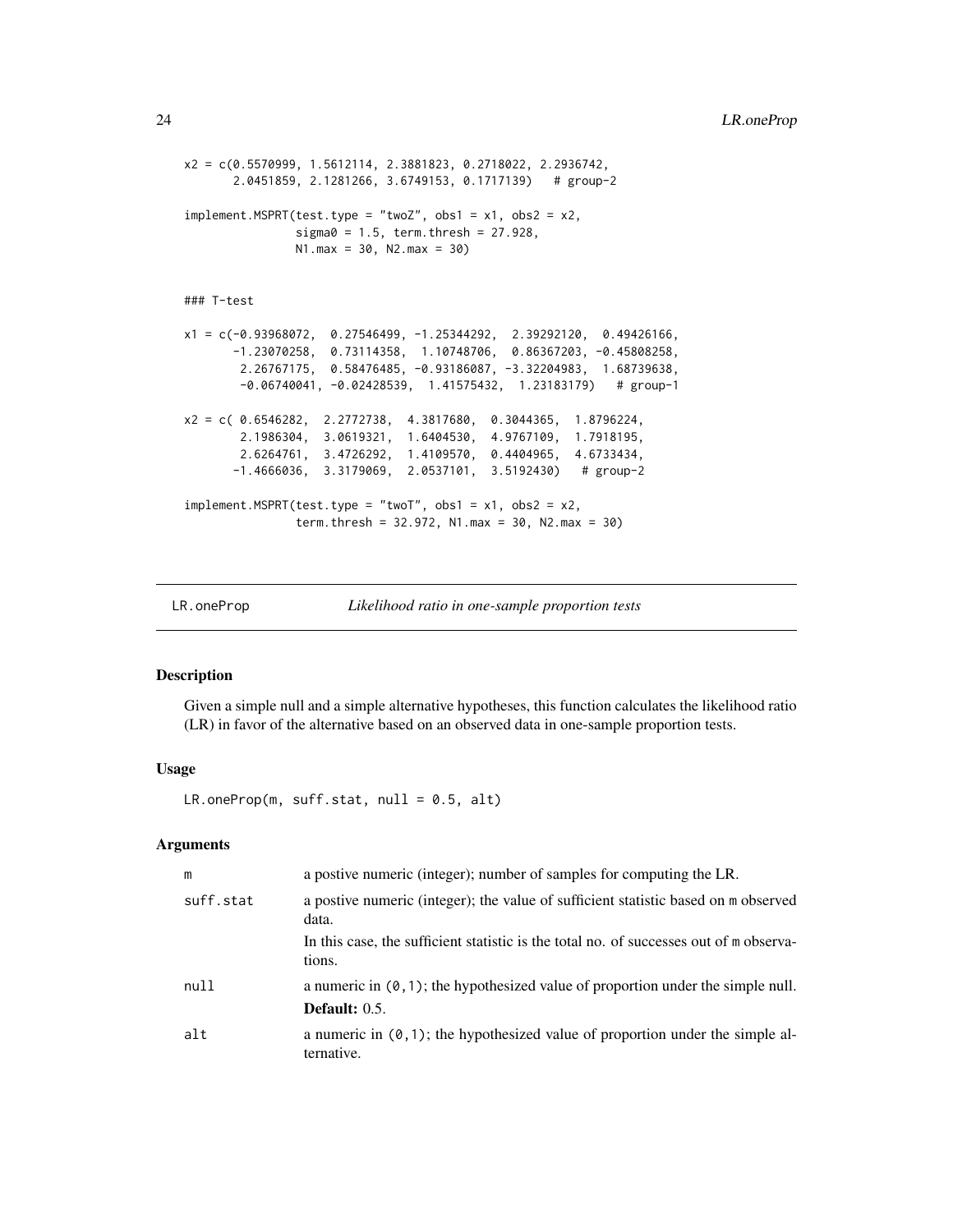#### <span id="page-24-0"></span> $LR.oneT$  25

# Value

Returns a numeric denoting the LR in favor of alt in the one-sample proportion test based on m observations.

# Author(s)

Sandipan Pramanik, Valen E. Johnson and Anirban Bhattacharya

#### References

MSPRT: supplemental information

#### Examples

 $LR.open(m= 60, suffix5$ .stat= 48, null= 0.2, alt= 0.5)

LR.oneT *Bayes factor in one-sample T-tests*

# Description

Given a simple null and a simple alternative hypotheses, this function calculates the bayes factor (BF) in favor of the alternative based on an observed data in one-sample T-tests.

# Usage

 $LR.oneT(m, surf.stat, null = 0, alt, s)$ 

## Arguments

| m         | a postive numeric (integer); number of samples for computing the BF.                              |
|-----------|---------------------------------------------------------------------------------------------------|
| suff.stat | numeric; the value of sufficient statistic based on m observed data.                              |
|           | In this case, the sufficient statistic is the sum of m observations.                              |
| null      | a numeric; the hypothesized value of population mean under the simple null.                       |
|           | <b>Default:</b> 0.                                                                                |
| alt       | a numeric; the hypothesized value of population mean under the simple alterna-<br>tive.           |
| -S        | a positive numeric; sample standard deviation (with divisor $(m-1)$ ) of the m ob-<br>servations. |

## Value

Returns a numeric denoting the BF in favor of alt in one-sample T-tests based on m observations.

# Author(s)

Sandipan Pramanik, Valen E. Johnson and Anirban Bhattacharya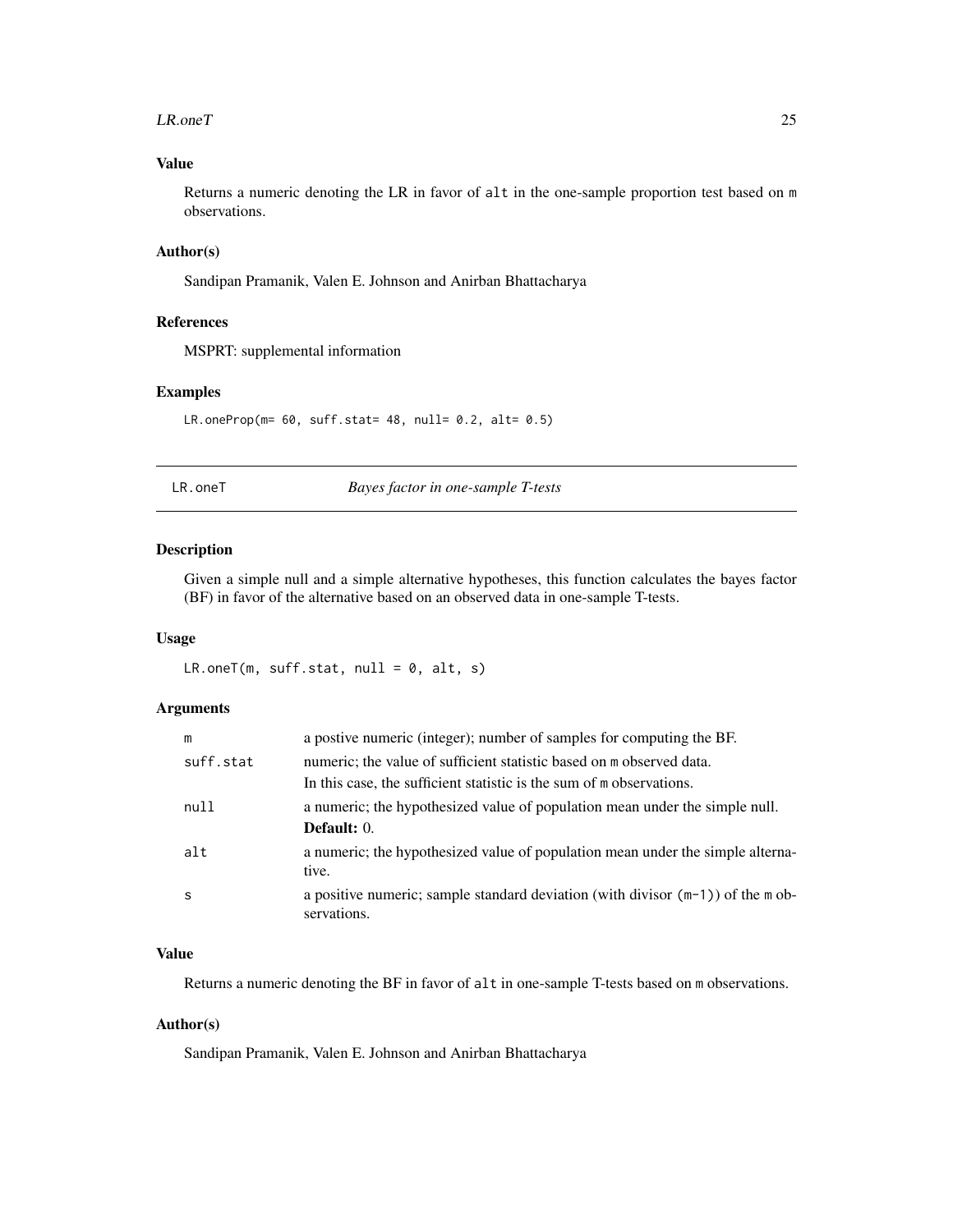# References

MSPRT: supplemental information

#### Examples

LR.oneT(m= 60, suff.stat= 20.2, alt= 1.5, s= 1.2)

LR.oneZ *Likelihood ratio in one-sample Z-tests*

#### Description

Given a simple null and a simple alternative hypotheses, this function calculates the likelihood ratio (LR) in favor of the alternative based on an observed data in one-sample Z-tests.

# Usage

 $LR.\text{oneZ(m, suffix, null = 0, alt, sigma = 1)}$ 

# Arguments

| m         | a postive numeric (integer); number of samples for computing the LR.                    |
|-----------|-----------------------------------------------------------------------------------------|
| suff.stat | numeric; the value of sufficient statistic based on m observed data.                    |
|           | In this case, the sufficient statistic is the sum of m observations                     |
| null      | a numeric; the hypothesized value of population mean under the simple null.             |
|           | <b>Default:</b> 0.                                                                      |
| alt       | a numeric; the hypothesized value of population mean under the simple alterna-<br>tive. |
| sigma0    | a positive numeric; the known population standard deviation (sd).<br>Default: 1.        |

## Value

Returns a numeric denoting the LR in favor of alt in the one-sample Z-test based on m observations.

#### Author(s)

Sandipan Pramanik, Valen E. Johnson and Anirban Bhattacharya

#### References

MSPRT: supplemental information

# Examples

 $LR.\text{oneZ(m= 60, suffix51 at = 10.5, alt = 0.5)}$ 

<span id="page-25-0"></span>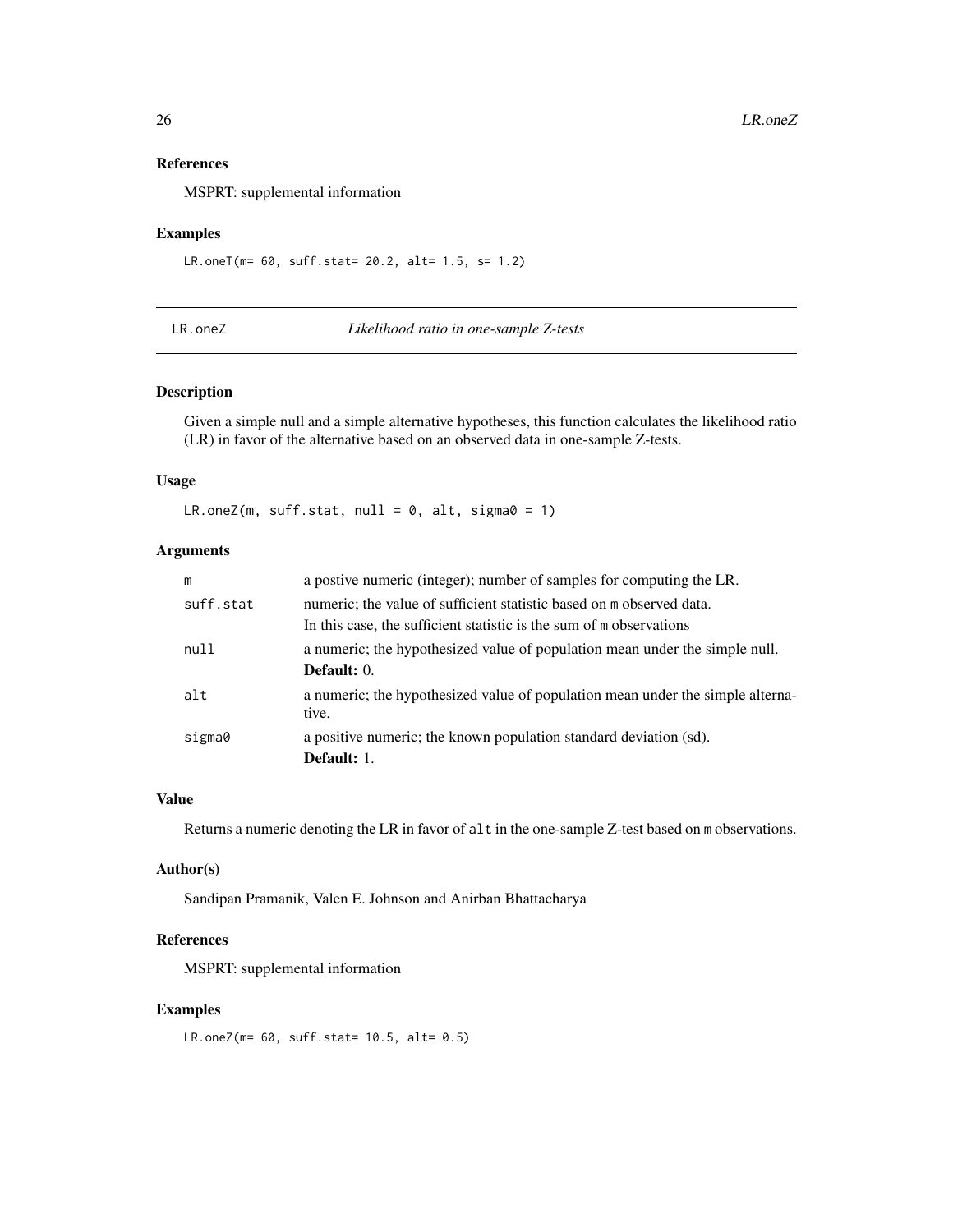<span id="page-26-0"></span>

# Description

Given the simple null equals to 0 and a simple alternative hypothesis, this function calculates the bayes factor (BF) in favor of the alternative based on an observed data in two-sample T-tests.

# Usage

LR.twoT(m1, m2, suff.stat1, suff.stat2, alt, s)

#### Arguments

| m1             | a postive numeric (integer); number of samples from Group-1 for computing the<br>BF.                                                                         |
|----------------|--------------------------------------------------------------------------------------------------------------------------------------------------------------|
| m <sub>2</sub> | a postive numeric (integer); number of samples from Group-2 for computing the<br>BF.                                                                         |
| suff.stat1     | numeric; the value of sufficient statistic based on m1 samples from Group-1.<br>In this case, the sufficient statistic is the mean of these m1 observations. |
| suff.stat2     | numeric; the value of sufficient statistic based on m2 samples from Group-2.<br>In this case, the sufficient statistic is the mean of these m2 observations. |
| alt            | a numeric; the hypothesized value under the simple alternative.                                                                                              |
| S              | a positive numeric; pooled sample standard deviation using m1 observations<br>from Group-1 and m2 observations from Group-2.                                 |

# Value

Returns a numeric denoting the BF in favor of alt in the two-sample T-test based on the observations.

#### Author(s)

Sandipan Pramanik, Valen E. Johnson and Anirban Bhattacharya

# References

MSPRT: supplemental information

# Examples

```
LR.twoT(m1= 60, m2= 50, suff.stat1= 20, suff.stat2= 19, alt= 1, s= 1)
```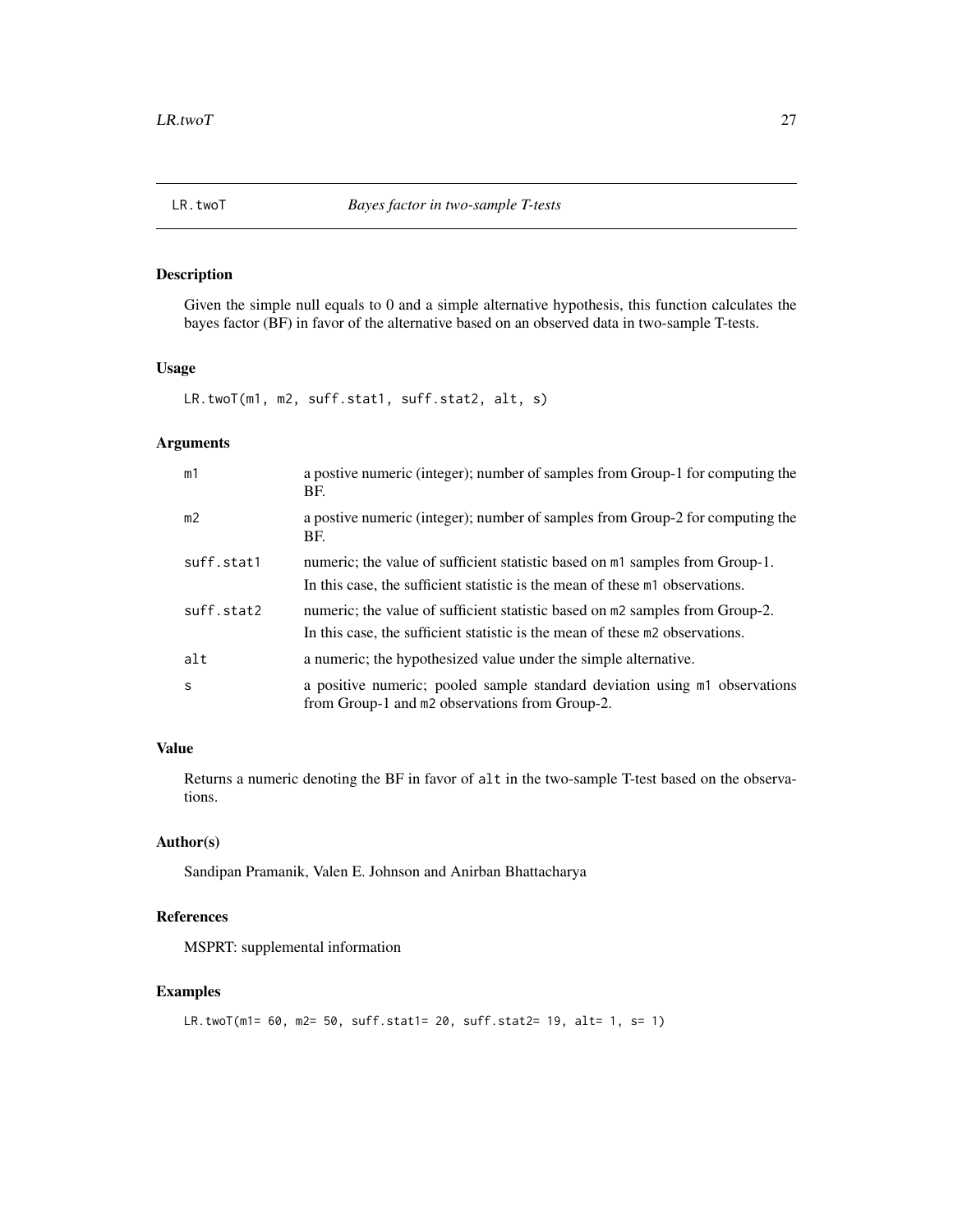<span id="page-27-0"></span>

# Description

Given the simple null equals to 0 and a simple alternative hypotheses, this function calculates the likelihood ratio (LR) in favor of the alternative based on an observed data in two-sample Z-tests.

# Usage

```
LR.twoZ(m1, m2, suff.stat1, suff.stat2, alt, sigma0 = 1)
```
# Arguments

| m1             | a postive numeric (integer); number of samples from Group-1 for computing the<br>LR.                                                                         |
|----------------|--------------------------------------------------------------------------------------------------------------------------------------------------------------|
| m <sub>2</sub> | a postive numeric (integer); number of samples from Group-2 for computing the<br>LR.                                                                         |
| suff.stat1     | numeric; the value of sufficient statistic based on m1 samples from Group-1.<br>In this case, the sufficient statistic is the mean of those m1 observations. |
| suff.stat2     | numeric; the value of sufficient statistic based on m2 samples from Group-2.<br>In this case, the sufficient statistic is the mean of those m2 observations. |
| alt            | a numeric; hypothesized value under the simple alternative                                                                                                   |
| sigma0         | a positive numeric; the known common population standard deviation (sd)<br><b>Default</b> is 1.                                                              |

# Value

Returns a numeric denoting the LR in favor of alt in the two-sample Z-test based on the observations.

#### Author(s)

Sandipan Pramanik, Valen E. Johnson and Anirban Bhattacharya

# References

MSPRT: supplemental information

# Examples

```
LR.twoZ(m1= 60, m2= 50, suff.stat1= 20, suff.stat2= 19, alt= 1, sigma0= 1.2)
```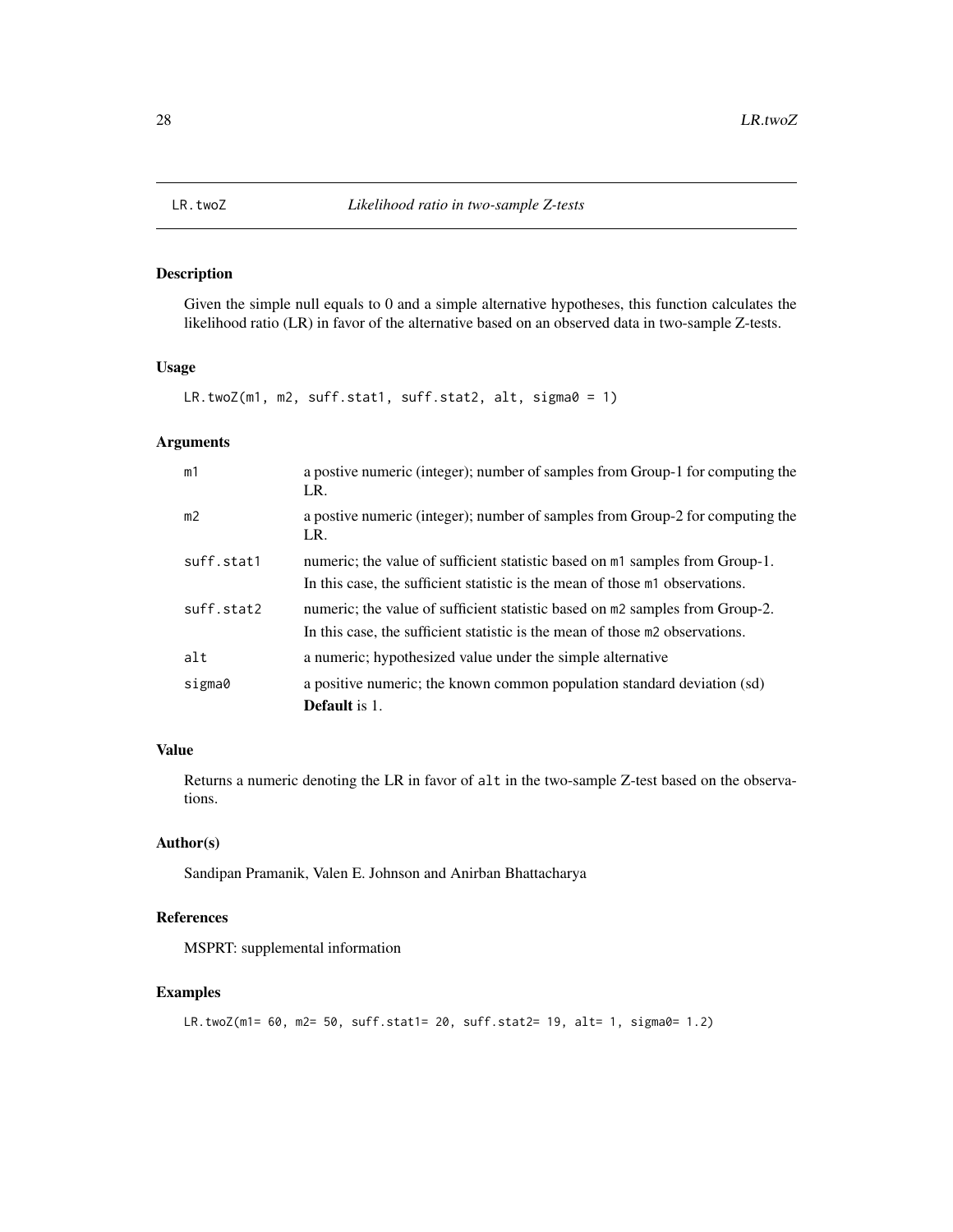<span id="page-28-0"></span>objfunc.oneProp *Objective function for determining the UMPBT point alternative in one-sample proportion tests*

# Description

This is the  $h(p, \delta)$  function as in the supplemental file. Given a  $\delta$ , we optimize this function to get the UMPBT( $\delta$ ) alternative for one-sample proportion tests in a fixed design.

## Usage

objfunc.oneProp(p, delta, n, p0)

#### Arguments

| p     | a numeric in $(0, 1)$ ; the value of proportion.                                                         |
|-------|----------------------------------------------------------------------------------------------------------|
| delta | a positive numeric; corresponding to this $\delta$ , the UMPBT( $\delta$ ) alternative is ob-<br>tained. |
| n     | a positive numeric (integer); number of samples to be used.                                              |
| p0    | a numeric in $(0, 1)$ ; the hypothesized value of proportion under the simple null.                      |

#### Value

Returns a numeric which is the value of the objective function.

# Author(s)

Sandipan Pramanik, Valen E. Johnson and Anirban Bhattacharya

#### References

MSPRT: Supplemental information

Johnson, Valen E., Uniformly most powerful Bayesian tests., Ann. of Stat., 41, (4), 2013, pp. 1716-1741

# Examples

 $objfunc.oneProp(p= .5, delta= 25, n= 60, p0= 0.2)$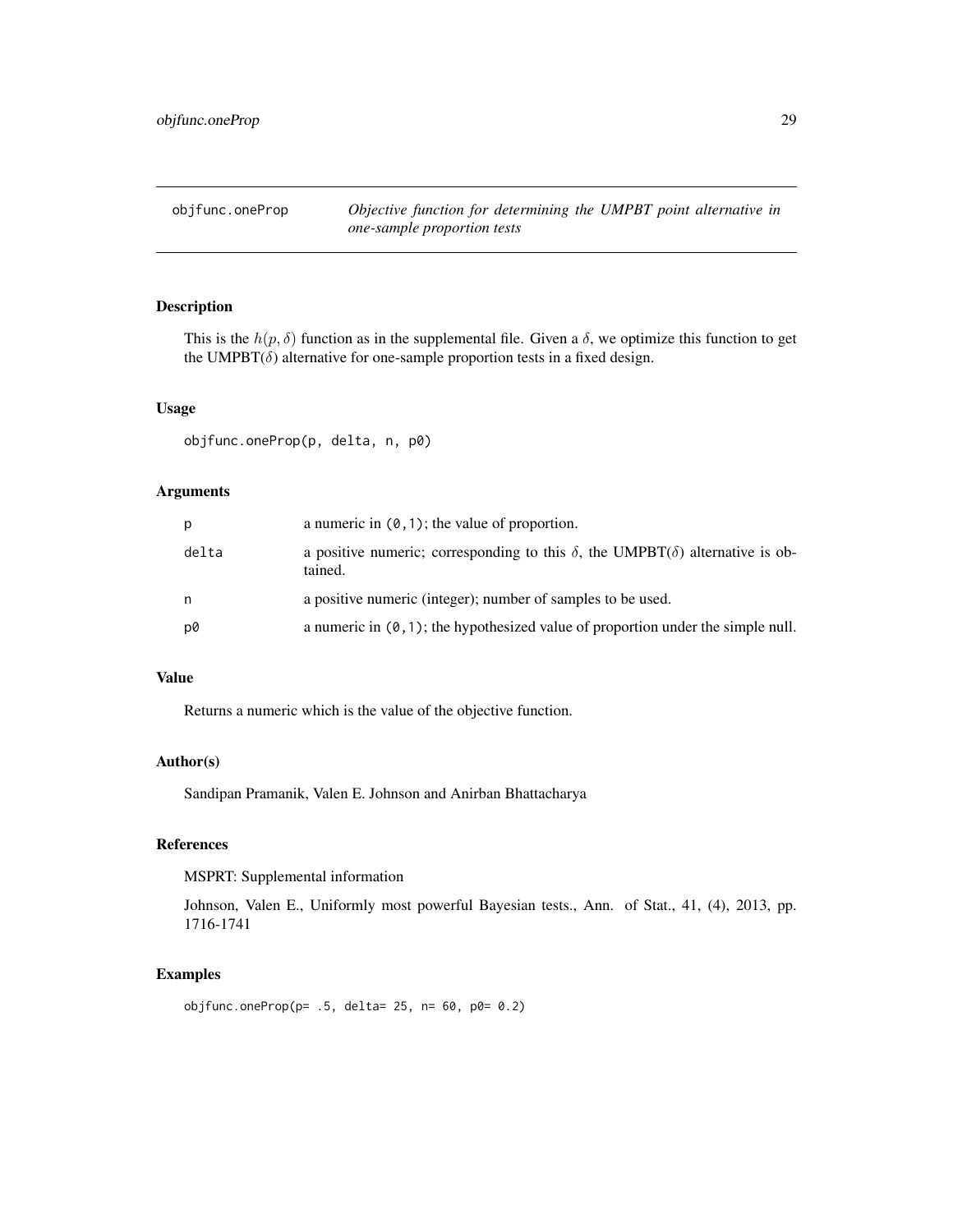<span id="page-29-0"></span>

# Description

This function evaluates the operating characteristics (OC) for a MSPRT at any specified value of the hypothesized parameter. If the specified value lies in the region of the alternative hypothesis, this computes the Type 2 error probability of the MSPRT; otherwise this computes the Type 1 error probability. In both cases, this also computes the number of samples those are required on an average for making a decision.

#### Usage

OC.MSPRT(test.type, side, batch.seq, batch1.seq, batch2.seq, null, term.thresh, theta, sigma0, type1 =  $0.005$ , type2 =  $0.2$ , N.max, N1.max, N2.max, verbose = T, repl, core.no)

| test.type  | a character; denotes the type of test.                                                                                                               |
|------------|------------------------------------------------------------------------------------------------------------------------------------------------------|
|            | "oneProp" for a one-sample binomial proportion test.                                                                                                 |
|            | "oneZ" for a one-sample Z-test.                                                                                                                      |
|            | "oneT" for a one-sample T-test.                                                                                                                      |
|            | "twoZ" for a two-sample Z-test.                                                                                                                      |
|            | "twoT" for a two-sample T-test.                                                                                                                      |
| side       | a character; direction of the alternative hypothesis H1.                                                                                             |
|            | Has to be one of "right" or "left".                                                                                                                  |
|            | Default: "right".                                                                                                                                    |
| batch.seq  | a numeric vector; required only in one-sample tests. Sizes of sequentially<br>observed batches in a group sequential design.                         |
|            | Required only if the design is group sequential, that is when data are ob-<br>served in batches. Otherwise, only need to provide N. max.             |
| batch1.seq | a numeric vector; required only in two-sample tests. Sizes of sequentially<br>observed batches from Group-1 in a group sequential design.            |
|            | Required only if the design is group sequential, that is when data from<br>Group-1 are observed in batches. Otherwise, only need to provide N1. max. |
| batch2.seg | a numeric vector; required only in two-sample tests. Sizes of sequentially<br>observed batches from Group-2 in a group sequential design.            |
|            | Required only if the design is group sequential, that is when data from<br>Group-2 are observed in batches. Otherwise, only need to provide N2.max.  |
| null       | a numeric; required only in one-sample tests. Denotes value of the hypothe-<br>sized parameter under the null hypothesis.                            |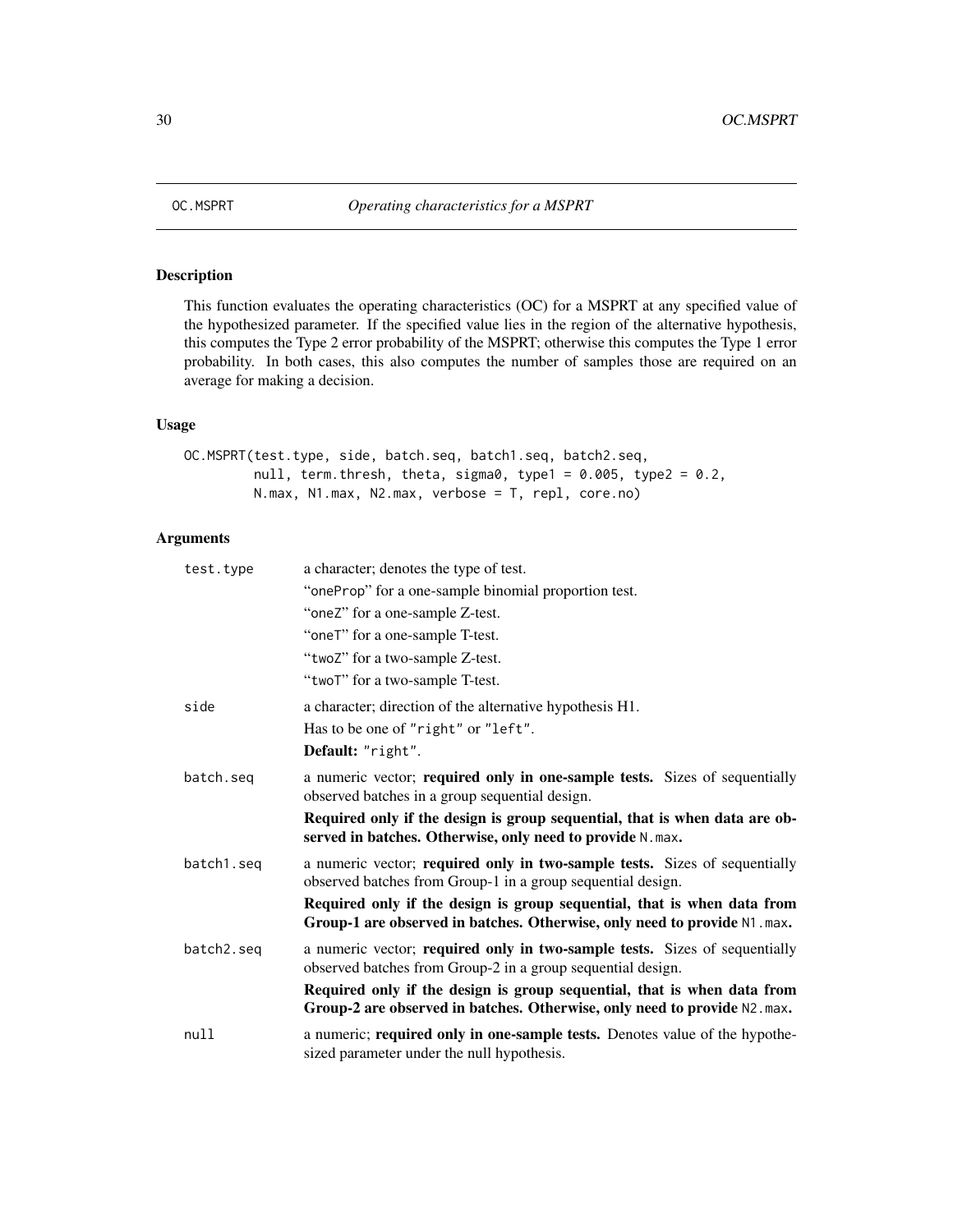|             | The hypothesized parameters are proportion in one-sample binomial proportion<br>test, population mean in one-sample $Z < X$ T-tests, and difference between the<br>population means of Group-2 and Group-1 in two-sample $Z < T$ -tests. |
|-------------|------------------------------------------------------------------------------------------------------------------------------------------------------------------------------------------------------------------------------------------|
|             | In two-sample tests, only $null=0$ is allowed. This is done automatically. This<br>argument is <b>ignored</b> in these cases.                                                                                                            |
|             | <b>Default:</b> 0.5 in one-sample binomial proportion test, and 0 in one-sample Z-<br>tests.                                                                                                                                             |
| term.thresh | a positive numeric; denotes the termination threshold of a MSPRT.<br>This is determined at the designing step of a MSPRT using design. MSPRT().                                                                                          |
| theta       | a numeric; the value of hypothesized parameter where we want to evaluate the<br>OC for the MSPRT.                                                                                                                                        |
| sigma0      | a positive numeric; required only in one & two-sample Z-tests. Known pop-<br>ulation standard deviation in one-sample tests and known common population<br>standard deviation in two-sample tests.<br>Default: 1.                        |
| type1       | a numeric in $(0, 1)$ ; the probability at which we want to control the Type 1 error<br>of the MSPRT.                                                                                                                                    |
|             | <b>Default: 0.005.</b>                                                                                                                                                                                                                   |
| type2       | a numeric in $(0, 1)$ ; the probability at which we want to control the Type 2 error<br>of the MSPRT.                                                                                                                                    |
|             | Default: $0.2$ .                                                                                                                                                                                                                         |
| N.max       | a positive numeric (integer); required only in one-sample tests. Maximum<br>number of samples that we can afford in the one-sample test.                                                                                                 |
|             | In a group sequential design, this should be equal to sum(batch.seq). So in<br>that case, it's enough to provide only batch. seq and not N. max.                                                                                         |
| N1.max      | a positive numeric (integer); required only in two-sample tests. Maximum<br>number of samples from Group-1 that we can afford in the two-sample test.                                                                                    |
|             | In a group sequential design, this should be equal to sum(batch1.seq). So in<br>that case, it's enough to provide only batch1. seq and not N1. max.                                                                                      |
| $N2$ . max  | a positive numeric (integer); required only in two-sample tests. Maximum<br>number of samples from Group-2 that we can afford in the two-sample test.                                                                                    |
|             | In a group sequential design, this should be equal to sum(batch2.seq). So in<br>that case, it's enough to provide only batch2. seq and not N2. max.                                                                                      |
| verbose     | a logical; if TRUE, returns messages of the current proceedings; otherwise it<br>doesn't.                                                                                                                                                |
|             | Default: TRUE.                                                                                                                                                                                                                           |
| repl        | a positve numeric (integer); total number of replications to be used in Monte<br>Carlo method to calculate the OC of the MSPRT.                                                                                                          |
|             | Default (Recommended): 2e+6 in a one-sample proportion test; 1e+6 other-<br>wise. Should be at least 1e+5.                                                                                                                               |
| core.no     | a numeric; number of cores this function can use for carrying out a parallel<br>computation.<br>Default: 1 if there are at most 2 cores, otherwise (number of cores -1).                                                                 |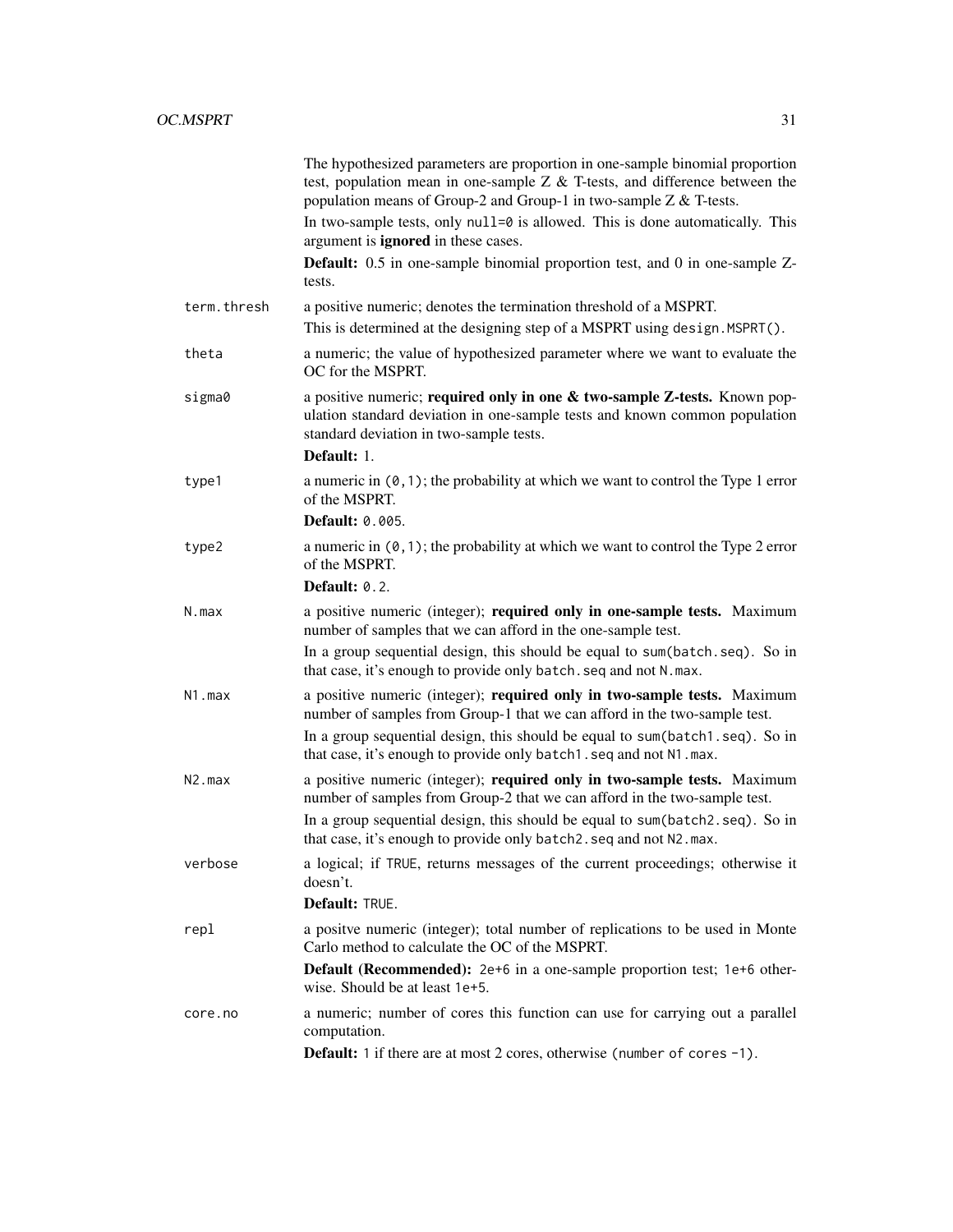# Details

For side="right", if theta>null then the Type 2 error is calculated, where as the Type 1 error is calculated when theta<=null; and vice versa.

To put it simply, if theta falls under the alternative hypothesis, then Type 2 error and avg.n1 (in one-sample tests) or avg.n1\_1 & avg.n2\_1 (in two-sample tests) are calculated; otherwise Type 1 error and avg.n0 (in one-sample tests) or avg.n1\_0 & avg.n2\_0 (in two-sample tests) are calculated.

#### Value

Returns a list with the following components:

In one-sample tests:

type1.est or type2.est

a numeric in (0,1); the Type 1 or Type 2 error probability of the MSPRT evaluated at theta, respectively.

avg.n0 or avg.n1

a positive numeric; the number of samples required on an average by the MSPRT for reaching a decision when theta is actually true.

n0.vec or n1.vec

a numeric vector; denotes a vector of sample sizes required for reaching a decision in each of the repl replications in the Monte-Carlo study when theta is actually true.

This is a vector of length repl .

In two-sample tests:

| type1.est or type2.est                          |                                                                                                                                                                                                      |
|-------------------------------------------------|------------------------------------------------------------------------------------------------------------------------------------------------------------------------------------------------------|
|                                                 | a numeric in $(0, 1)$ ; the Type 1 or Type 2 error probability of the MSPRT eval-<br>uated at the ta, respectively.                                                                                  |
|                                                 | avg.n1_0 & avg.n2_0, or avg.n1_1 & avg.n2_1                                                                                                                                                          |
|                                                 | a positive numeric; the number of samples required on an average by the MSPRT<br>from Group 1 and 2 for reaching a decision when the ta is actually true.                                            |
| n1_0. vec & n2_0. vec, or n1_1. vec & n2_1. vec |                                                                                                                                                                                                      |
|                                                 | a numeric vector; denotes a vector of sample sizes required from Group 1 and<br>2 for reaching a decision in each of the repl replications in the Monte-Carlo<br>study when the ta is actually true. |
|                                                 | This is a vector of length repl.                                                                                                                                                                     |

#### Author(s)

Sandipan Pramanik, Valen E. Johnson and Anirban Bhattacharya

# Examples

# the termination thresholds are obtained from design.MSPRT()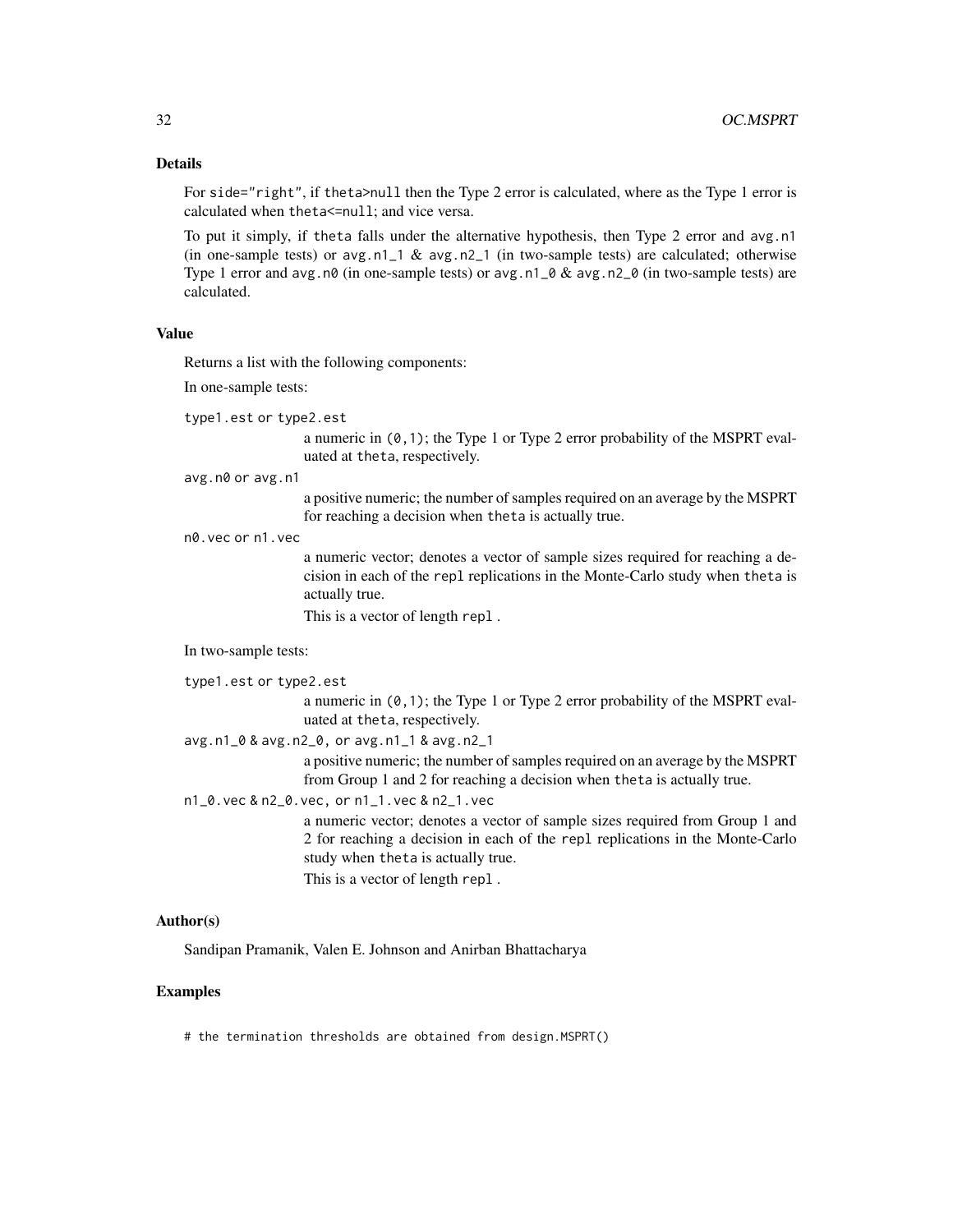```
## One-sample proportion test
## finding OC at theta = 0.3
# OC.MSPRT(test.type = "oneProp", null = 0.2,
# term.thresh = 22.63, theta = 0.3, N.max = 30)
## One-sample Z-test
## finding OC at theta = 4
# OC.MSPRT(test.type = "oneZ", null = 3, sigma0 = 1.5,
# term.thresh = 27.856, theta = 4, N.max = 30)
## One-sample T-test
## finding OC at theta = 4
# OC.MSPRT(test.type = "oneT", null = 3,
# term.thresh = 33.152, theta = 4, N.max = 30)
## Two-sample Z-test
## finding OC at theta = 1
# OC.MSPRT(test.type = "twoZ", sigma0 = 1.5, term.thresh = 27.928,
# theta = 1, N1.max = 30, N2.max = 30)
## Two-sample T-test
## finding OC at theta = 1
# OC.MSPRT(test.type = "twoT", term.thresh = 32.972,
# theta = 1, N1.max = 30, N2.max = 30)
```

| overshoot.oneProp | Error summary of the truncated Wald's SPRT in one-sample propor- |
|-------------------|------------------------------------------------------------------|
|                   | <i>tion tests</i>                                                |

#### Description

MSPRT is designed on the assumption that we can afford at most, say, N samples. This function calculates a summary of the Type 1 or Type 2 error committed by the Wald's SPRT when it is simply truncated at N in one-sample proportion tests. This is done using parallel computation.

It is worth a mention that a case may remain inconclusive due to the truncation. The required sample size for reaching that decision is N.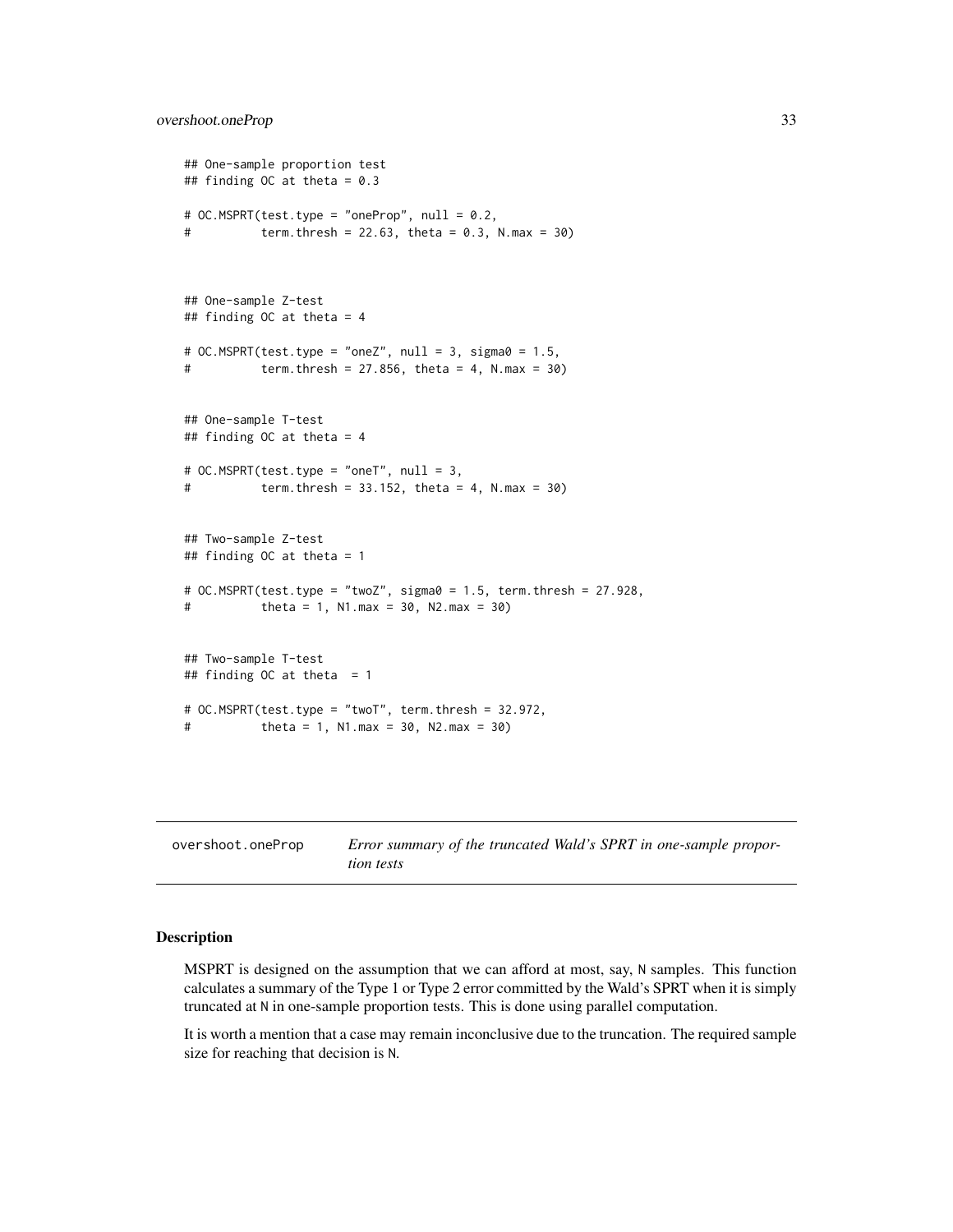# Usage

overshoot.oneProp(error.type, batch.seq, null, gen.par, alt.LR, alt.psi, up, low, N, R, core.no, return.n = T)

# Arguments

| error.type | a character; specifies which of the 2 types of errors need to be accounted for.<br>"type1" for Type 1 error.                                                                      |
|------------|-----------------------------------------------------------------------------------------------------------------------------------------------------------------------------------|
|            | "type2" for Type 2 error.                                                                                                                                                         |
| batch.seq  | a numeric vector; an increasing sequence of values until N. Denotes the sequence<br>of sample sizes where a user will observe data sequentially.                                  |
|            | Last element should equal to N.                                                                                                                                                   |
| null       | a numeric in $(0, 1)$ ; the hypothesized value of proportion under the simple null<br>hypothesis.                                                                                 |
| gen.par    | a numeric; the value of proportion from which the data needs to be generated<br>from.                                                                                             |
| alt.LR     | a numeric vector of lenth 2; this consists of the 2 UMPBT alternative points.<br>The sequence of weighted likelihood ratios $(L_n)$ is computed in favour of this<br>alternative. |
|            | This is same with the output u from umpbt.oneProp().                                                                                                                              |
| alt.psi    | a numeric in $(0, 1)$ ; the mixing probability corresponding to the first component<br>of alt. LR in the UMPBT alternative.                                                       |
|            | This is same with the output psi from umpbt.oneProp().                                                                                                                            |
| up         | a numeric; value of a constant rejection threshold. Should be greater than low.                                                                                                   |
| low        | a numeric; value of a constant acceptance threshold. Should be smaller than up.                                                                                                   |
| N          | a positive numeric (integer); number of samples where truncation of Wald's<br>SPRT is required.                                                                                   |
|            | In a MSPRT, this is the maximum available sample size.                                                                                                                            |
| R          | a positive numeric (integer); number of replications desired in the Monte Carlo<br>study.                                                                                         |
|            | At least 1e+5 is required.                                                                                                                                                        |
| core.no    | a numeric; number of cores this function can use for carrying out the Monte<br>Carlo study using the parallel computing.                                                          |
| return.n   | logical; if TRUE, this returns a vector of sample sizes required for reaching a<br>decision in each of the R replications.                                                        |

# Value

If return.n = TRUE, a list with following components is returned:

| count | a numeric; number of errors of error. type those are committed out of R repli- |
|-------|--------------------------------------------------------------------------------|
|       | cations.                                                                       |

inconclusive.vec

a numeric vector; a vector containing the likelihood ratio values at N which remained inconclusive at the last stage.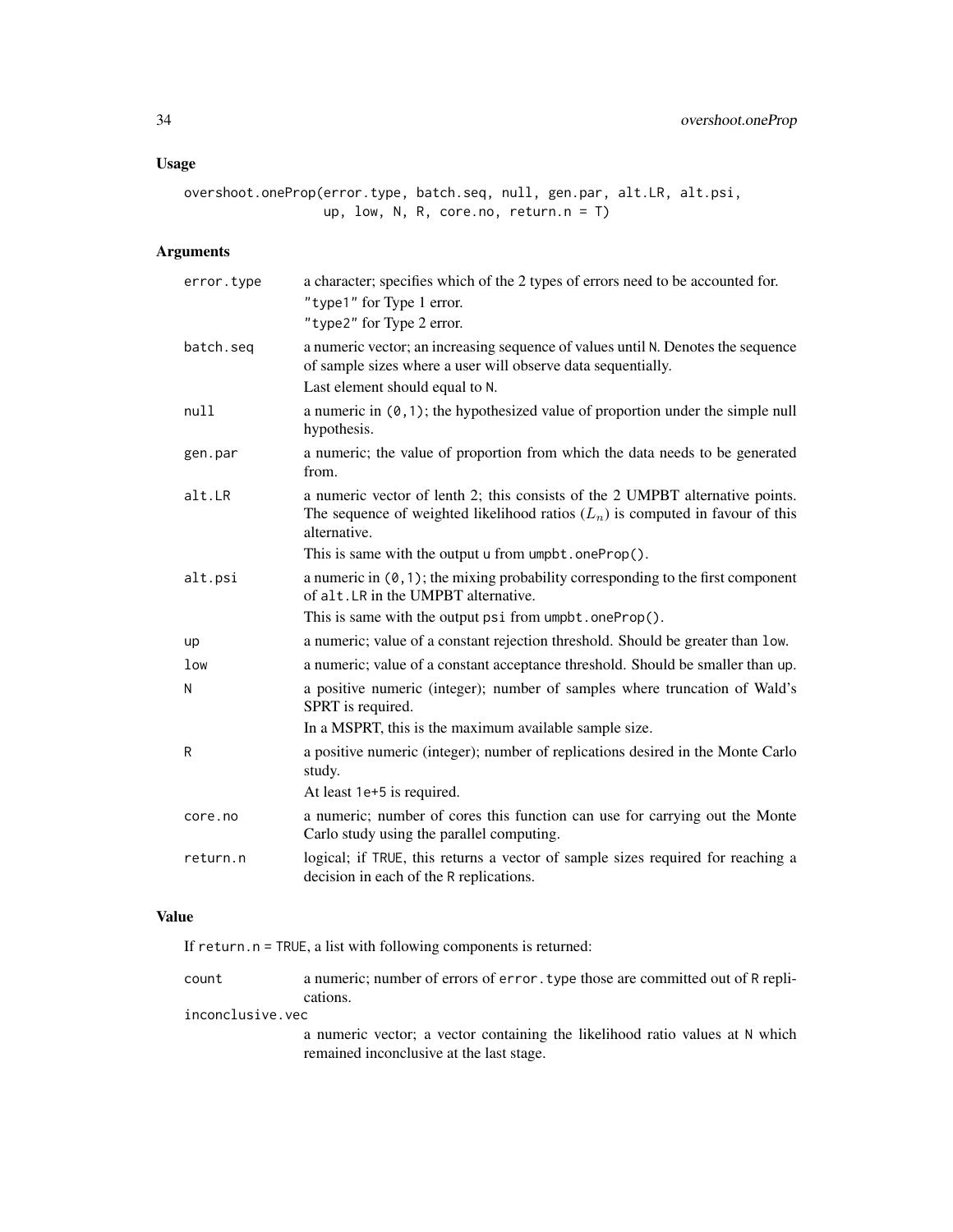# <span id="page-34-0"></span>overshoot.oneT 35

n. vec a numeric vector; a vector of the required number of samples in each replications. This vector has length R.

If return.n = FALSE, the same list except n.vec is returned.

#### Author(s)

Sandipan Pramanik, Valen E. Johnson and Anirban Bhattacharya

#### References

Wald, A., Sequential Tests of Statistical Hypotheses. Ann. of Math. Statist., vol. 16, no. 2, 1945, 117-186.

#### Examples

```
N.max = 30#overshoot.oneProp( error.type= "type1", batch.seq= 1:N.max, null= 0.5,
# gen.par= 0.5, alt.LR= c(0.5,0.55), alt.psi= 0.4,
# up= 160, low= 0.2, N= N.max, R= 1e+6,
# core.no= 2, return.n = T)
#overshoot.oneProp( error.type= "type2", batch.seq= 1:N.max, null= 0.5,
# gen.par= 0.7, alt.LR= c(0.5,0.55), alt.psi= 0.4,
# up= 160, low= 0.2, N= N.max, R= 1e+6,
# core.no= 2, return.n = T)
```
overshoot.oneT *Error summary of the truncated Wald's SPRT in one-sample T-tests*

## Description

MSPRT is designed on the assumption that we can afford at most, say, N samples. This function calculates a summary of the Type 1 or Type 2 error committed by the Wald's SPRT when it is simply truncated at N in one-sample T-tests. This is done using parallel computation.

It is worth a mention that a case may remain inconclusive due to the truncation. The required sample size for reaching that decision is N.

#### Usage

```
overshoot.oneT(side, error.type, batch.seq, type1, null, gen.par,
              up, low, N, R, core.no, return.n = T)
```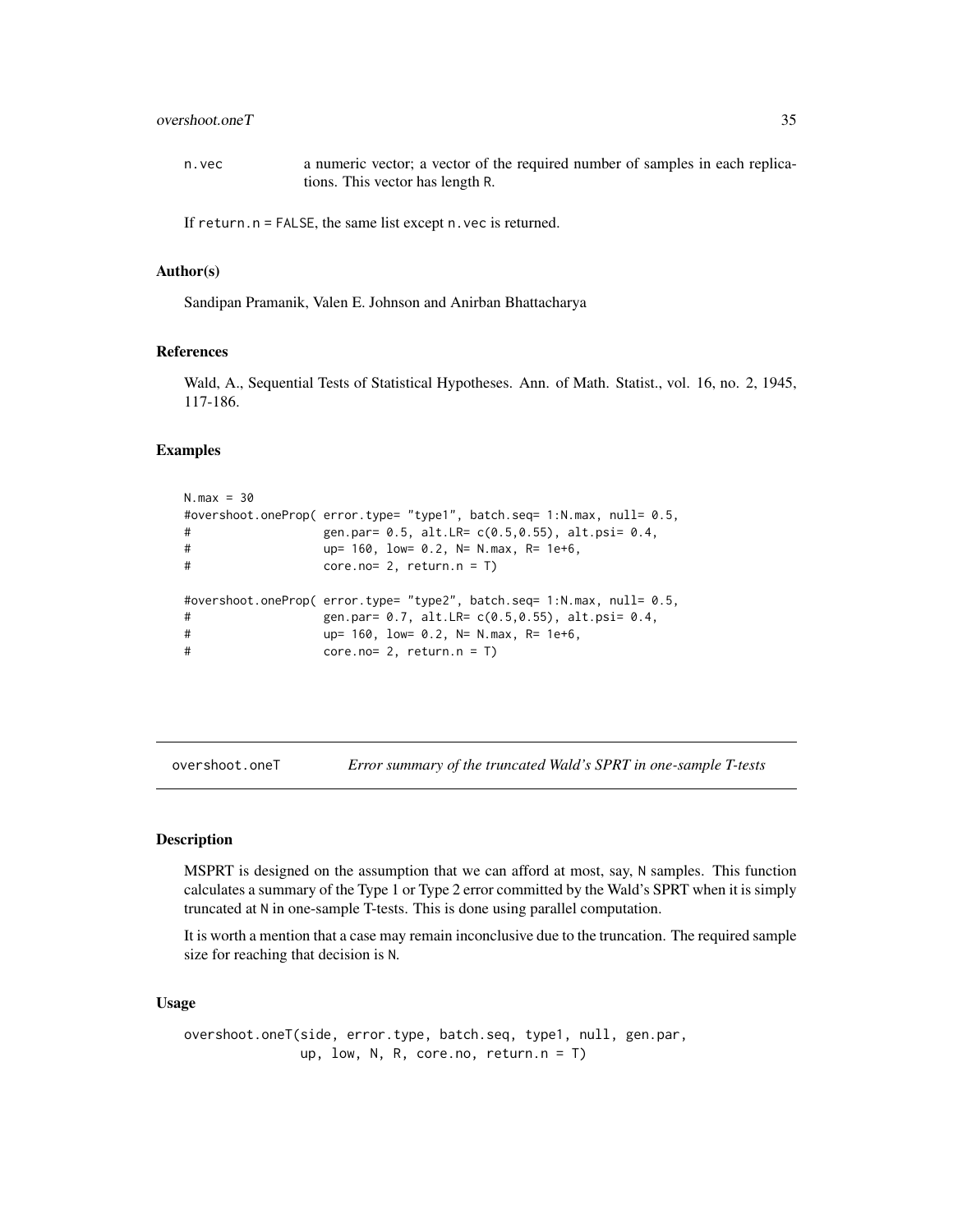# Arguments

| side       | a character; direction of the alternative hypothesis H1.<br>Has to be one of "right" or "left".                                                                                                                         |
|------------|-------------------------------------------------------------------------------------------------------------------------------------------------------------------------------------------------------------------------|
| error.type | a character; specifies which of the 2 types of errors need to be accounted for.<br>"type1" for Type 1 error.<br>"type2" for Type 2 error.                                                                               |
| batch.seq  | a numeric vector; an increasing sequence of values until N. Denotes the sequence<br>of sample sizes where a user will observe data sequentially.<br>First element should be at least 2. Last element should equal to N. |
| type1      | a numeric in $(0, 1)$ ; the probability at which we want to control the Type 1 error<br>of the MSPRT.                                                                                                                   |
| null       | a numeric; the hypothesized value of population mean under the simple null<br>hypothesis.                                                                                                                               |
| gen.par    | a numeric; the value of population mean from which normal observations need<br>to be generated from.                                                                                                                    |
| up         | a numeric; value of a constant rejection threshold. Should be greater than low.                                                                                                                                         |
| low        | a numeric; value of a constant acceptance threshold. Should be smaller than up.                                                                                                                                         |
| N          | a positive numeric (integer); number of samples where truncation of Wald's<br>SPRT is required.                                                                                                                         |
|            | In a MSPRT, this is the maximum available sample size.                                                                                                                                                                  |
| R          | a positive numeric (integer); number of replications desired in the Monte Carlo<br>study.                                                                                                                               |
|            | At least 1e+5 is required.                                                                                                                                                                                              |
| core.no    | a numeric; number of cores this function can use for carrying out the Monte<br>Carlo study using the parallel computing.                                                                                                |
| return.n   | logical; if TRUE, this returns a vector of sample sizes required for reaching a<br>decision in each of the R replications.                                                                                              |

# Value

If return.n = TRUE, a list with following components is returned:

| count            | a numeric; number of errors of error type those are committed out of R repli-<br>cations.                                |
|------------------|--------------------------------------------------------------------------------------------------------------------------|
| inconclusive.vec |                                                                                                                          |
|                  | a numeric vector; a vector containing the likelihood ratio values at N which<br>remained inconclusive at the last stage. |
| n.vec            | a numeric vector; a vector of the required number of samples in each replica-<br>tions. This vector has length R.        |

If return.n = FALSE, the same list except n.vec is returned.

# Author(s)

Sandipan Pramanik, Valen E. Johnson and Anirban Bhattacharya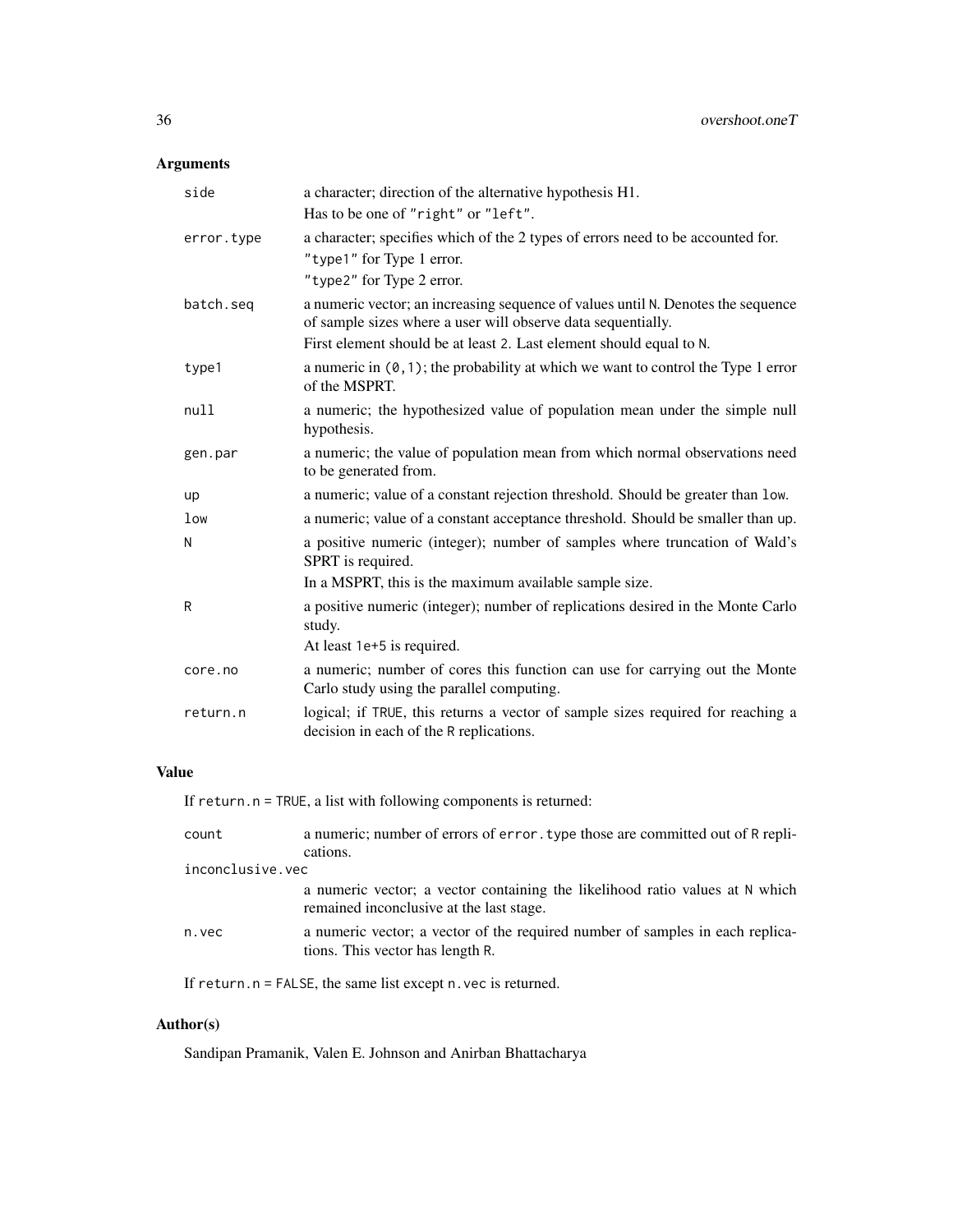## <span id="page-36-0"></span>overshoot.oneZ 37

#### References

Wald, A., Sequential Tests of Statistical Hypotheses. Ann. of Math. Statist., vol. 16, no. 2, 1945, 117-186.

#### Examples

```
N.max = 30#overshoot.oneT( side="right", error.type= "type1", batch.seq= 2:N.max, null= 0,
# type1 = 0.005, gen.par= 0, up= 160, low= 0.2, N= N.max, R= 1e+6, core.no= 2,
# return.n = T)
#overshoot.oneT( side="right", error.type= "type2", batch.seq= 2:N.max, null= 0,
# type1 = 0.005, gen.par= 1.5, up= 160, low= 0.2, N= N.max, R= 1e+6, core.no= 2,
# return.n = T)
```
overshoot.oneZ *Error summary of the truncated Wald's SPRT in one-sample Z-tests*

# Description

MSPRT is designed on the assumption that we can afford at most, say, N samples. This function calculates a summary of the Type 1 or Type 2 error committed by the Wald's SPRT when it is simply truncated at N in one-sample Z-tests. This is done using parallel computation.

It is worth a mention that a case may remain inconclusive due to the truncation. The required sample size for reaching that decision is N.

#### Usage

overshoot.oneZ(error.type, batch.seq, null, gen.par, alt.LR, up, low, N, R, core.no, return.n = T)

| error.type | a character; specifies which of the 2 types of errors need to be accounted for.                                                                                                     |
|------------|-------------------------------------------------------------------------------------------------------------------------------------------------------------------------------------|
|            | "type1" for Type 1 error.                                                                                                                                                           |
|            | "type2" for Type 2 error.                                                                                                                                                           |
| batch.seg  | a numeric vector; an increasing sequence of values until N. Denotes the sequence<br>of sample sizes where a user will observe data sequentially.<br>Last element should equal to N. |
| null       | a numeric; the hypothesized value of population mean under the simple null<br>hypothesis.                                                                                           |
| gen.par    | a numeric vector of length 2; the first component is the value of the population<br>mean and second component is the known standard deviation (sd).                                 |
|            | Observations are generated from a normal distribution with this mean and sd.                                                                                                        |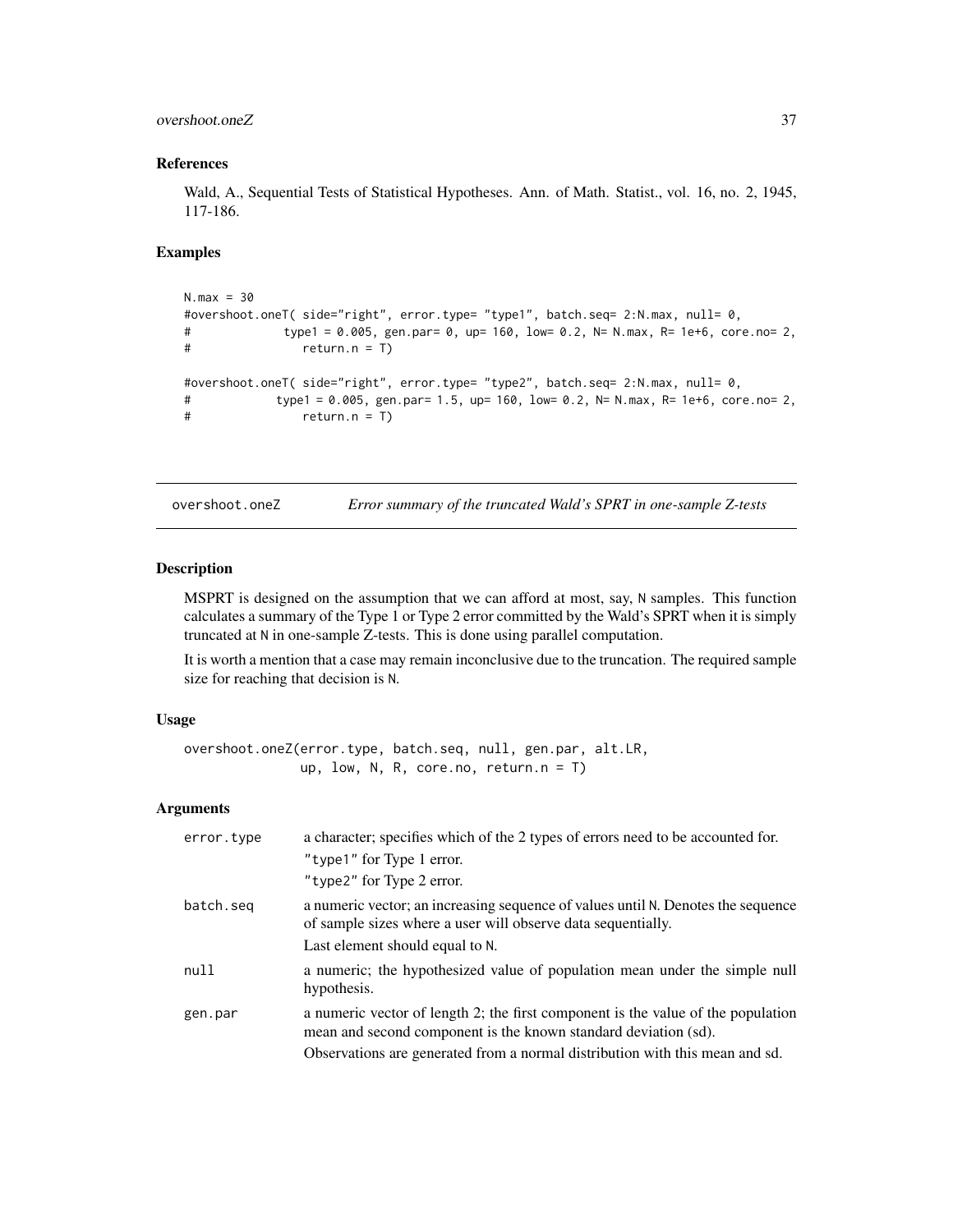| a numeric; the simple alternative in favor of which the likelihood ratios $(L_n)$ are<br>calculated sequentially.             |
|-------------------------------------------------------------------------------------------------------------------------------|
| The UMPBT point alternative is used in case of a MSPRT. This is same with the<br>output $u$ from $umplot \cdot oneZ()$ .      |
| a numeric; value of a constant rejection threshold; should be greater than low.                                               |
| a numeric; value of a constant acceptance threshold; should be smaller than up.                                               |
| a positive numeric (integer); number of samples where truncation of Wald's<br>SPRT is required;                               |
| in a MSPRT, this is the maximum available sample size.                                                                        |
| a positive numeric (integer); number of replications desired in the Monte Carlo<br>study; at least 1e+5 is required           |
| a numeric;                                                                                                                    |
| number of cores this function can use for carrying out the Monte Carlo study<br>using the parallel computing.                 |
| logical;<br>if TRUE, this returns a vector of sample sizes required for reaching a decision in<br>each of the R replications. |
|                                                                                                                               |

#### Value

If return.n = TRUE, a list with following components is returned:

| count                                                               | a numeric; number of errors of error type those are committed out of R repli-                               |  |  |
|---------------------------------------------------------------------|-------------------------------------------------------------------------------------------------------------|--|--|
|                                                                     | cations                                                                                                     |  |  |
|                                                                     | inconclusive.vec                                                                                            |  |  |
|                                                                     | a numeric vector; a vector containing the values of $LN$ which remained incon-<br>clusive at the last stage |  |  |
| n.vec                                                               | a numeric vector; a vector of the required number of samples; this is of length R.                          |  |  |
| If $return.n = FALSE$ , the same list except $n$ . vec is returned. |                                                                                                             |  |  |

# Author(s)

Sandipan Pramanik, Valen E. Johnson and Anirban Bhattacharya

# References

Wald, A., Sequential Tests of Statistical Hypotheses. Ann. of Math. Statist., vol. 16, no. 2, 1945, 117-186.

# Examples

```
N.max = 30#overshoot.oneZ( error.type= "type1", batch.seq= 1:N.max, null= \theta, # \qquad gen.par= c(\theta,1), alt.LR= 1, up= 160, low= 0.2, N=
# gen.par= c(0,1), alt.LR= 1, up= 160, low= 0.2, N= N.max,
                     R = 1e+6, core.no= 2, return.n = T)
```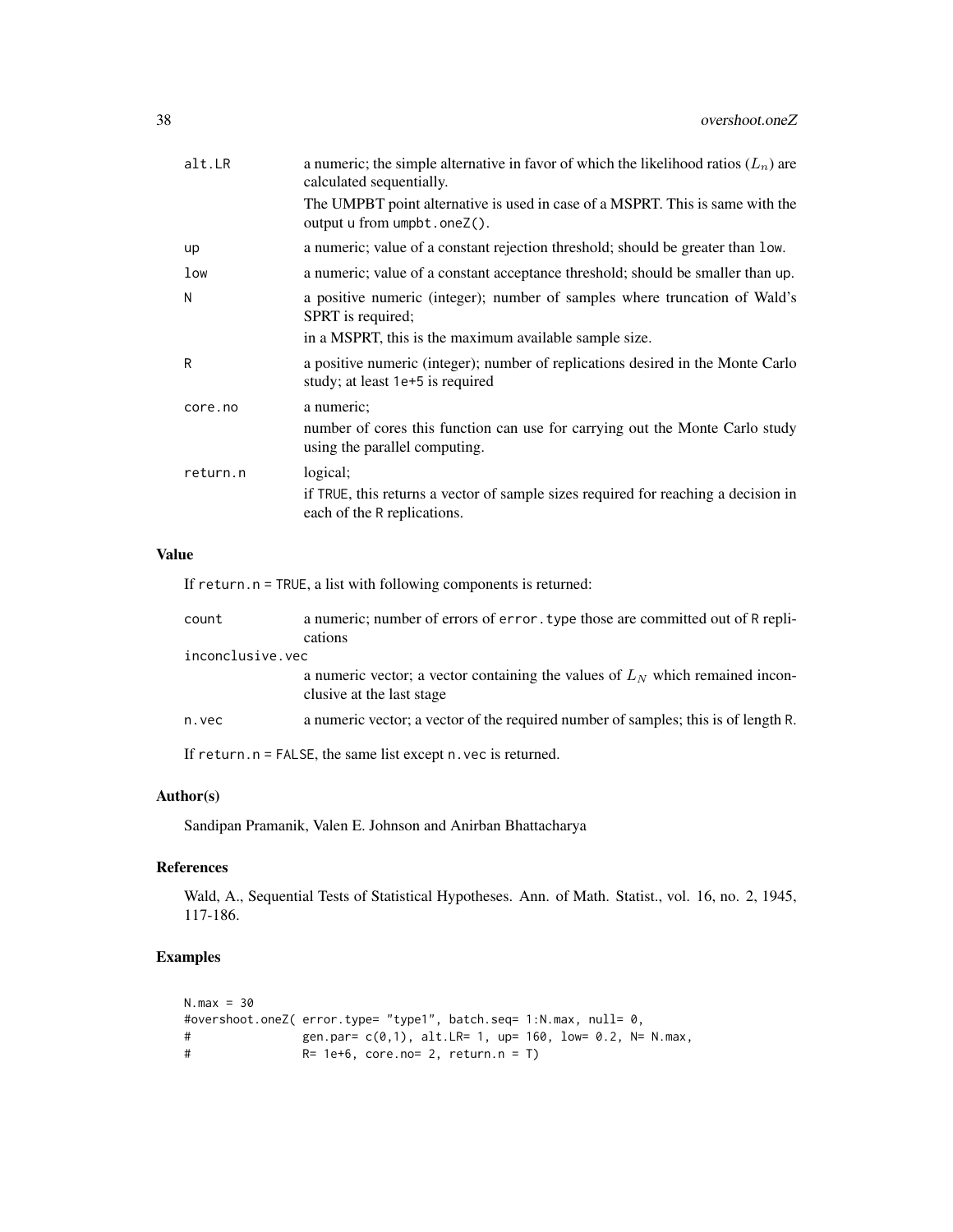```
#overshoot.oneZ( error.type= "type2", batch.seq= 1:N.max, null= 0,
# gen.par= c(1.5,1), alt.LR= 1, up= 160, low= 0.2, N= N.max,<br># R= 1e+6. core.no= 2. return.n = T)
                   R = 1e+6, core.no= 2, return.n = T)
```
overshoot.twoT *Error summary of the truncated Wald's SPRT in two-sample T-tests*

# Description

MSPRT is designed on the assumption that we can afford at most, say, N samples. This function calculates a summary of the Type 1 or Type 2 error committed by the Wald's SPRT when it is simply truncated at N in two-sample T-tests. This is done using parallel computation.

It is worth a mention that a case may remain inconclusive due to the truncation. The required sample size for reaching that decision is N.

#### Usage

overshoot.twoT(side, error.type, batch1.seq, batch2.seq, type1, gen.par, up, low, N1, N2, R, core.no, return.n = T)

| side           | a character; direction of the alternative hypothesis H1.                                                                                                             |
|----------------|----------------------------------------------------------------------------------------------------------------------------------------------------------------------|
|                | Has to be one of "right" or "left".                                                                                                                                  |
| error.type     | a character; specifies which of the 2 types of errors need to be accounted for.                                                                                      |
|                | "type1" for Type 1 error.                                                                                                                                            |
|                | "type2" for Type 2 error.                                                                                                                                            |
| batch1.seq     | a numeric vector; an increasing sequence of values until N1. Denotes the se-<br>quence of sample sizes where data is observed sequentially from Group-1.             |
|                | First element should be at least 2. Last element should equal be to N1.                                                                                              |
| batch2.seq     | a numeric vector; an increasing sequence of values until N2. Denotes the se-<br>quence of sample sizes where data is observed sequentially from Group-2.             |
|                | First element should be at least 2. Last element should equal be to N2.                                                                                              |
| type1          | a numeric in $(0, 1)$ ; the probability at which we want to control the Type 1 error<br>of the MSPRT.                                                                |
| gen.par        | a numeric; observations from Group-1 and 2 are generated from the normal<br>distributions with common variance 1, and means -gen.par and gen.par, re-<br>spectively. |
| up             | a numeric; value of a constant rejection threshold. Should be greater than low.                                                                                      |
| low            | a numeric; value of a constant acceptance threshold. Should be smaller than up.                                                                                      |
| N <sub>1</sub> | a positive numeric (integer); maximum available number of samples from Group-<br>1.                                                                                  |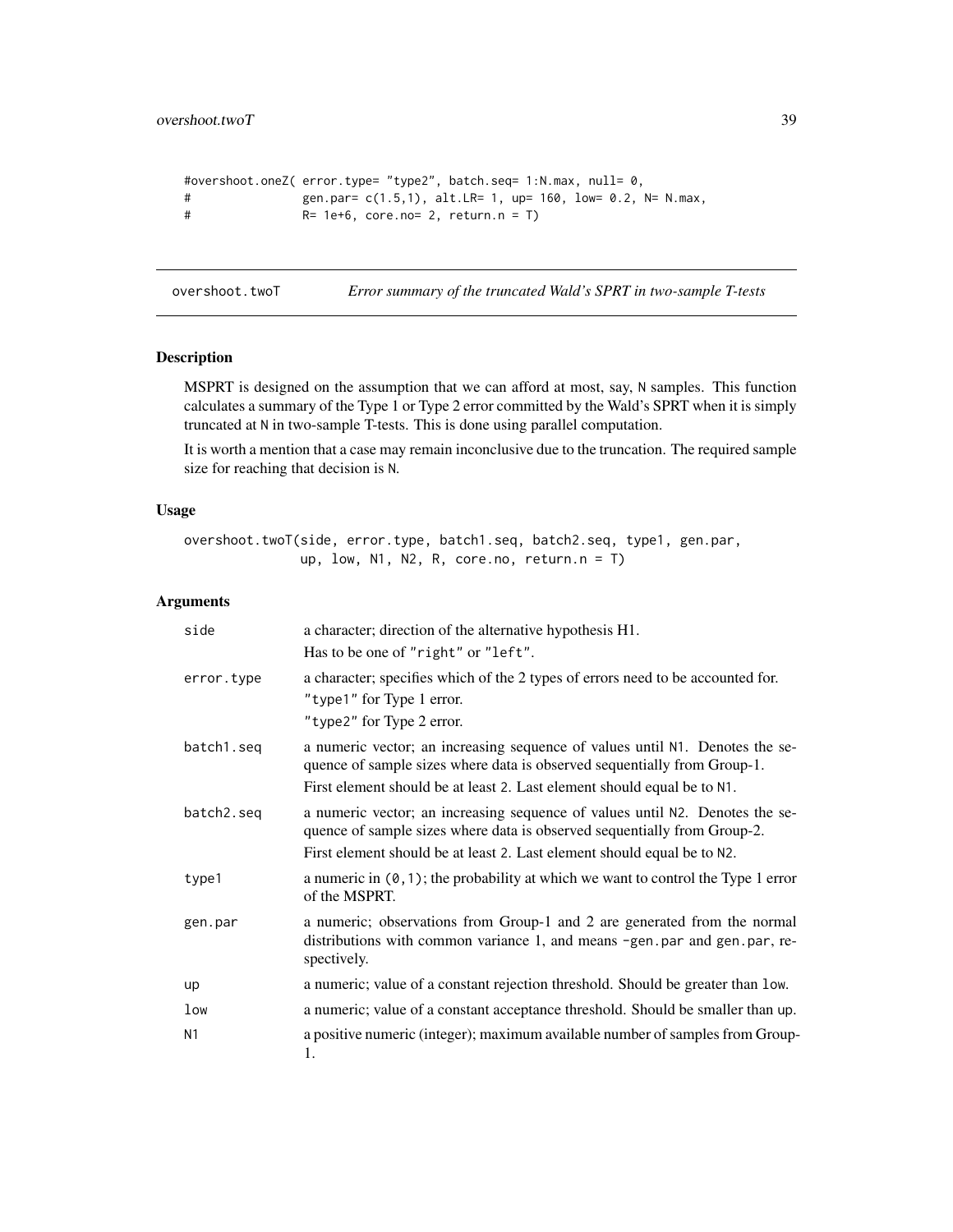| N <sub>2</sub> | a positive numeric (integer); maximum available number of samples from Group-<br>2.                                        |
|----------------|----------------------------------------------------------------------------------------------------------------------------|
| R              | a positive numeric (integer); number of replications desired in the Monte Carlo<br>study.<br>At least 1e+5 is required.    |
| core.no        | a numeric; number of cores this function can use for carrying out the Monte<br>Carlo study using the parallel computing.   |
| return.n       | logical; if TRUE, this returns a vector of sample sizes required for reaching a<br>decision in each of the R replications. |

# Value

If return.n = TRUE, a list with following components is returned:

| count            | a numeric; number of errors of error type those are committed out of R repli-<br>cations.                                |  |
|------------------|--------------------------------------------------------------------------------------------------------------------------|--|
| inconclusive.vec |                                                                                                                          |  |
|                  | a numeric vector; a vector containing the likelihood ratio values at N which<br>remained inconclusive at the last stage. |  |
| n.vec            | a numeric vector; a vector of the required number of samples in each replica-<br>tions. This vector has length R.        |  |

If return.n = FALSE, the same list except n.vec is returned.

# Author(s)

Sandipan Pramanik, Valen E. Johnson and Anirban Bhattacharya

# References

Wald, A., Sequential Tests of Statistical Hypotheses. Ann. of Math. Statist., vol. 16, no. 2, 1945, 117-186.

# Examples

```
N1.max = 30
N2.max = 30#overshoot.twoT( side="right", error.type= "type1",
# batch1.seq= 2:N1.max, batch2.seq= 2:N2.max,
# type1= 0.005, gen.par= 0, up= 160, low= 0.2,
# N1= N1.max, N2= N2.max, R= 1e+6, core.no= 2, return.n = T)
#overshoot.twoT( side="right", error.type= "type2",
# batch1.seq= 2:N1.max, batch2.seq= 2:N2.max,
# type1= 0.005, gen.par= 1, up= 160, low= 0.2,
# N1= N1.max, N2= N2.max, R= 1e+6, core.no= 2, return.n = T)
```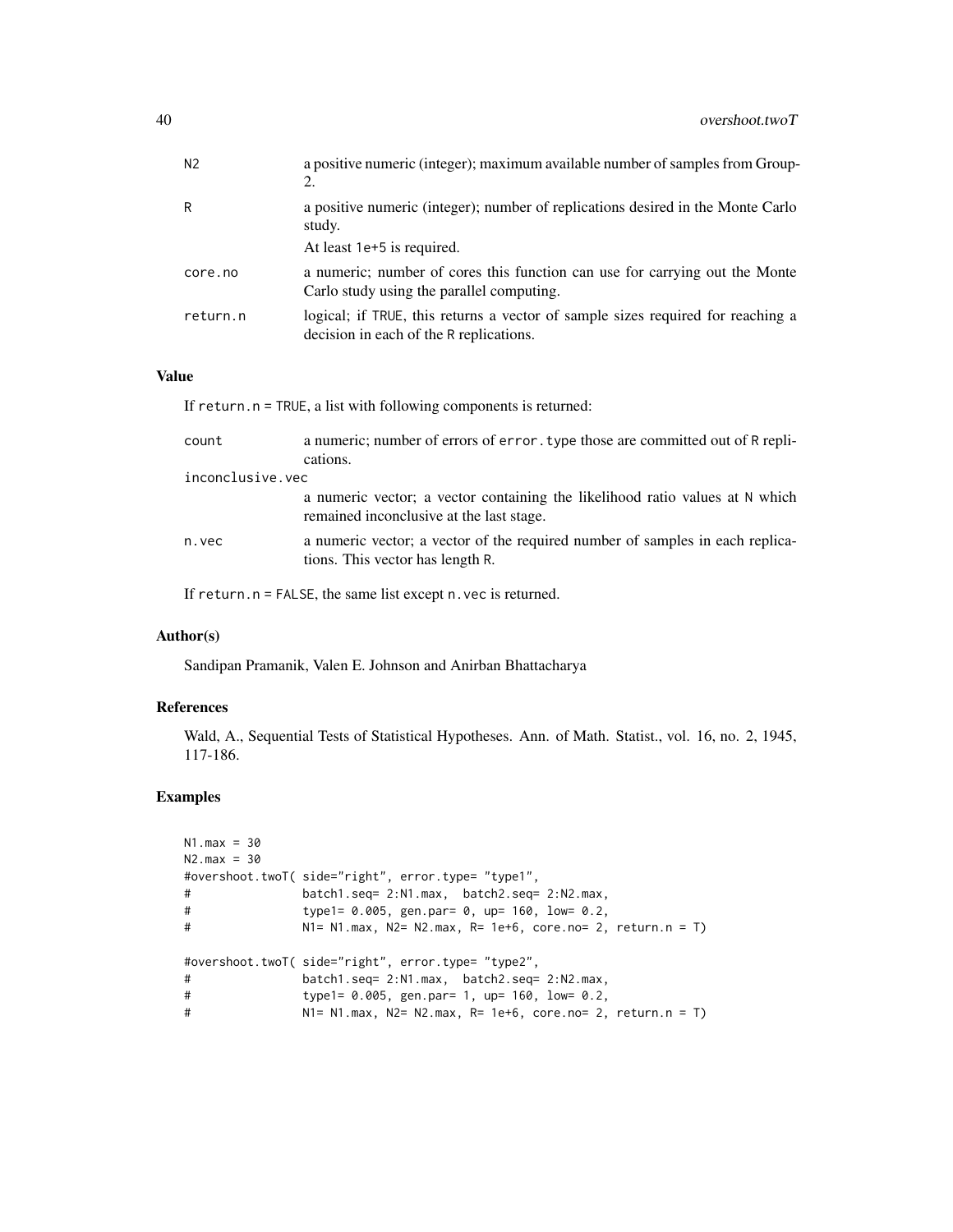<span id="page-40-0"></span>

# Description

MSPRT is designed on the assumption that we can afford at most, say, N samples. This function calculates a summary of the Type 1 or Type 2 error committed by the Wald's SPRT when it is simply truncated at N in two-sample Z-tests. This is done using parallel computation.

It is worth a mention that a case may remain inconclusive due to the truncation. The required sample size for reaching that decision is N.

#### Usage

overshoot.twoZ(error.type, batch1.seq, batch2.seq, gen.par, alt.LR, up, low, N1, N2, R, core.no, return.n = T)

| error.type     | a character; specifies which of the 2 types of errors need to be accounted for.<br>"type1" for Type 1 error.<br>"type2" for Type 2 error.                                                                                   |
|----------------|-----------------------------------------------------------------------------------------------------------------------------------------------------------------------------------------------------------------------------|
| batch1.seq     | a numeric vector; an increasing sequence of values until N1. Denotes the se-<br>quence of sample sizes where data is observed sequentially from Group-1.<br>Last element should equal be to N1.                             |
| batch2.seq     | a numeric vector; an increasing sequence of values until N2. Denotes the se-<br>quence of sample sizes where data is observed sequentially from Group-2.<br>Last element should equal be to N2.                             |
| gen.par        | a numeric; observations from Group-1 and 2 are generated from the normal dis-<br>tributions with common standard deviation gen.par[2], and means -gen.par[1]<br>and gen.par[1], respectively.                               |
| alt.LR         | a numeric; the simple alternative in favor of which the likelihood ratios are cal-<br>culated sequentially.<br>The UMPBT point alternative is used in case of a MSPRT. This is same with the<br>output u from umpbt.twoZ(). |
| up             | a numeric; value of a constant rejection threshold. Should be greater than low.                                                                                                                                             |
| low            | a numeric; value of a constant acceptance threshold. Should be smaller than up.                                                                                                                                             |
| N <sub>1</sub> | a positive numeric (integer); maximum available number of samples from Group-<br>1.                                                                                                                                         |
| N <sub>2</sub> | a positive numeric (integer); maximum available number of samples from Group-<br>2.                                                                                                                                         |
| R              | a positive numeric (integer); number of replications desired in the Monte Carlo<br>study.                                                                                                                                   |
|                | At least 1e+5 is required.                                                                                                                                                                                                  |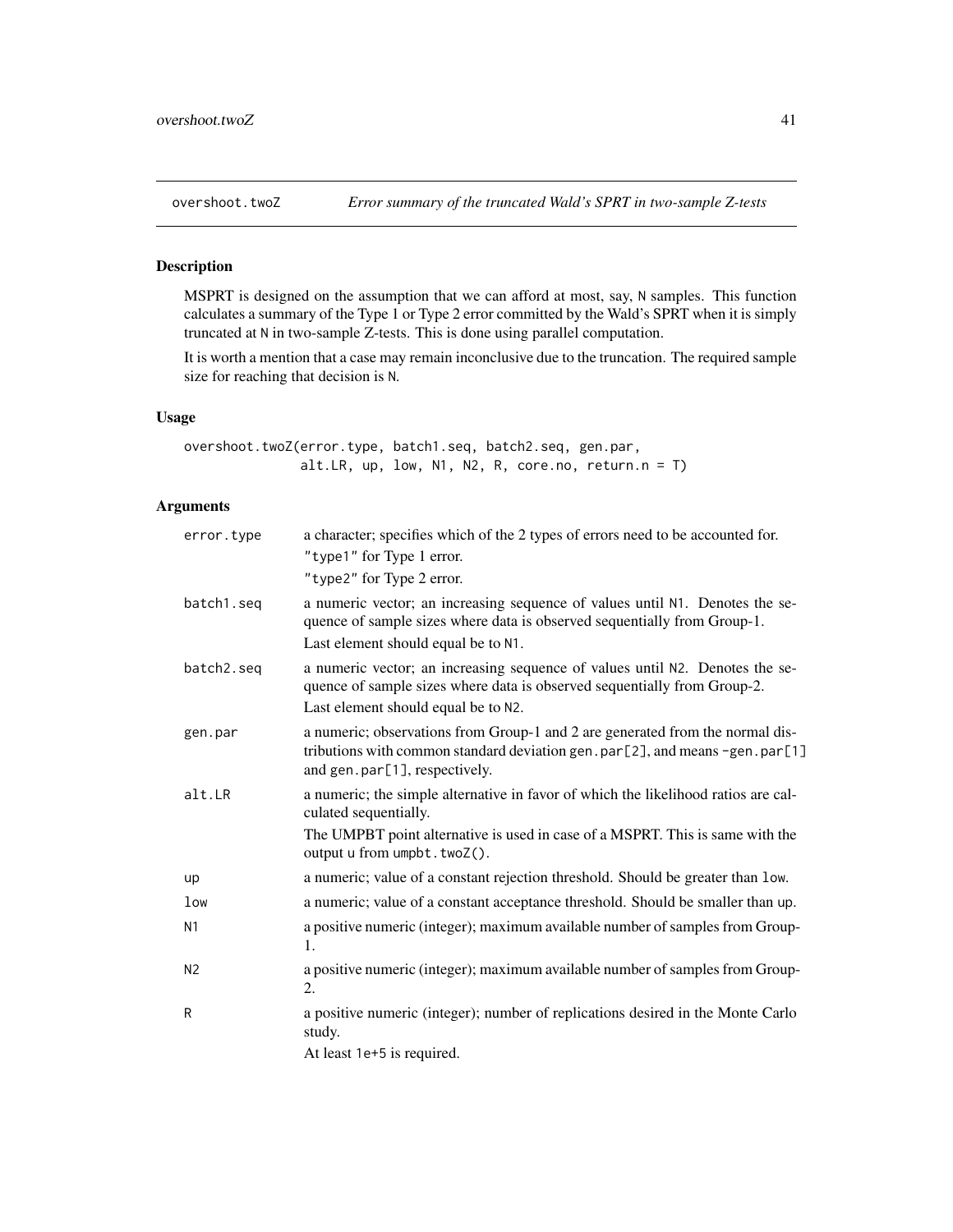| core.no  | a numeric; number of cores this function can use for carrying out the Monte<br>Carlo study using the parallel computing.   |
|----------|----------------------------------------------------------------------------------------------------------------------------|
| return.n | logical; if TRUE, this returns a vector of sample sizes required for reaching a<br>decision in each of the R replications. |

#### Value

If return.n = TRUE, a list with following components is returned:

| count            | a numeric; number of errors of error, type those are committed out of R repli-<br>cations.                               |
|------------------|--------------------------------------------------------------------------------------------------------------------------|
| inconclusive.vec |                                                                                                                          |
|                  | a numeric vector; a vector containing the likelihood ratio values at N which<br>remained inconclusive at the last stage. |
| n.vec            | a numeric vector; a vector of the required number of samples in each replica-<br>tions. This vector has length R.        |

If return.n = FALSE, the same list except n.vec is returned.

#### Author(s)

Sandipan Pramanik, Valen E. Johnson and Anirban Bhattacharya

#### References

Wald, A., Sequential Tests of Statistical Hypotheses. Ann. of Math. Statist., vol. 16, no. 2, 1945, 117-186.

## Examples

```
N1.max = 30
N2.max = 30#overshoot.twoZ( error.type= "type1", batch1.seq= 1:N1.max, batch2.seq= 1:N2.max,
# gen.par= c(0,1), alt.LR = 1, up= 160, low= 0.2,
# N1= N1.max, N2= N2.max, R= 1e+6, core.no= 2, return.n = T)
#overshoot.twoZ( error.type= "type1", batch1.seq= 1:N1.max, batch2.seq= 1:N2.max,
# gen.par= c(1,1), alt.LR = 1, up= 160, low= 0.2,
# N1= N1.max, N2= N2.max, R= 1e+6, core.no= 2, return.n = T)
```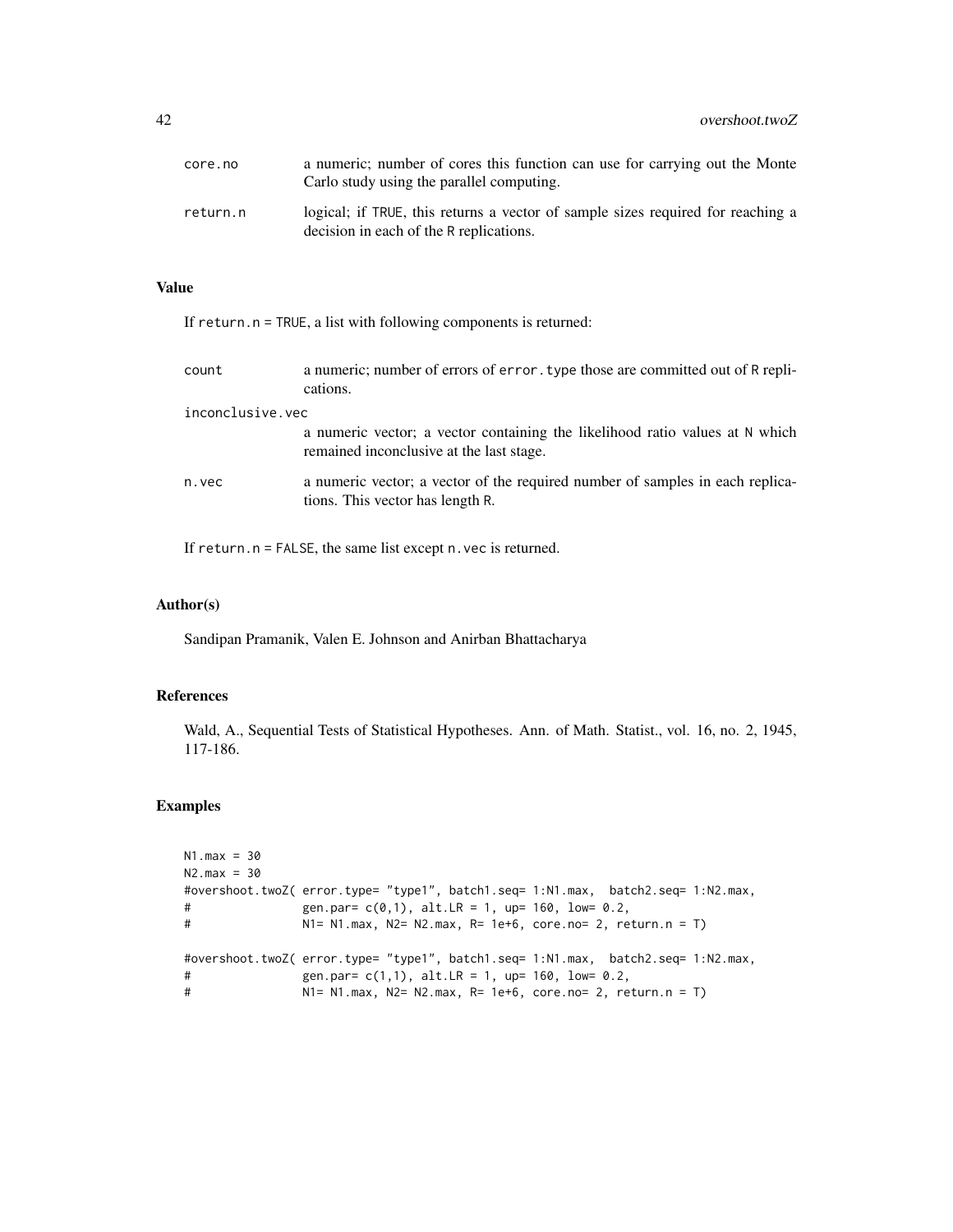<span id="page-42-0"></span>

# Description

In one-sample proportion tests this function simulates a data, computes the weighted likelihood ratios, and compares with the acceptance and rejection thresholds. overshoot.oneProp() carries out a Monte Carlo method by repeating this function for R number of times.

#### Usage

```
ovr.repl.oneProp(error.type, batch.seq, null, gen.par, alt.LR, alt.psi,
                 up, low, N, seed)
```

| error.type | a character; specifies which of the 2 types of errors need to be accounted for.<br>"type1" for Type 1 error.<br>"type2" for Type 2 error.                                         |
|------------|-----------------------------------------------------------------------------------------------------------------------------------------------------------------------------------|
| batch.seq  | a numeric vector; an increasing sequence of values until N. Denotes the sequence<br>of sample sizes where a user will observe data sequentially.                                  |
|            | Last element should equal to N.                                                                                                                                                   |
| null       | a numeric in $(0, 1)$ ; the hypothesized value of proportion under the simple null<br>hypothesis.                                                                                 |
| gen.par    | a numeric; the value of proportion from which the data needs to be generated<br>from.                                                                                             |
| alt.LR     | a numeric vector of lenth 2; this consists of the 2 UMPBT alternative points.<br>The sequence of weighted likelihood ratios $(L_n)$ is computed in favour of this<br>alternative. |
|            | This is same with the output $\mu$ from $\mu$ mpbt.oneProp().                                                                                                                     |
| alt.psi    | a numeric in $(0, 1)$ ; the mixing probability corresponding to the first component<br>of alt. LR in the UMPBT alternative.                                                       |
|            | This is same with the output psi from umpbt.oneProp().                                                                                                                            |
| up         | a numeric; value of a constant rejection threshold. Should be greater than low.                                                                                                   |
| low        | a numeric; value of a constant acceptance threshold. Should be smaller than up.                                                                                                   |
| N          | a positive numeric (integer); number of samples where truncation of Wald's<br>SPRT is required.                                                                                   |
|            | In a MSPRT, this is the maximum available sample size.                                                                                                                            |
| seed       | a positive integer; used in set. seed() to recreate the simulated data.                                                                                                           |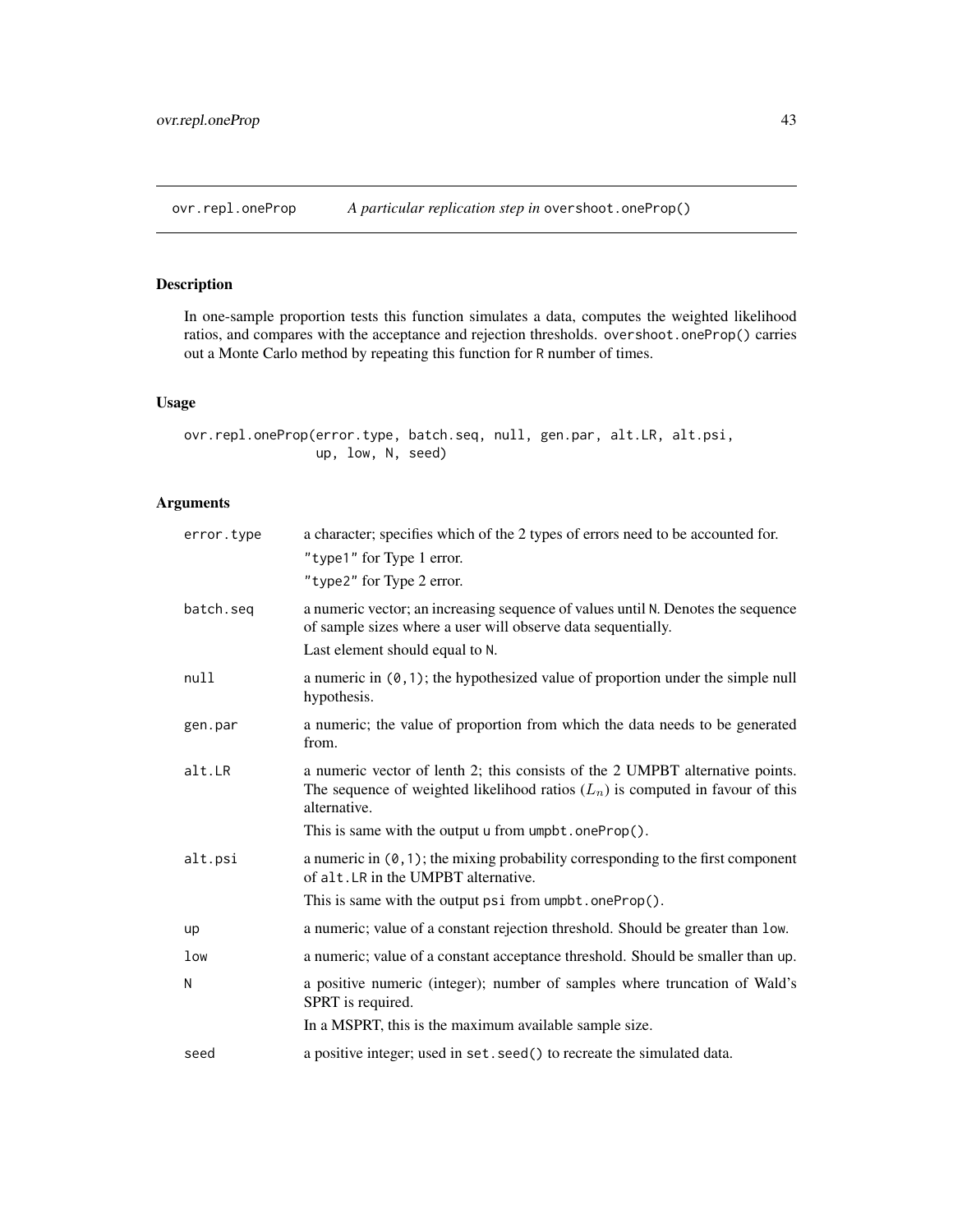# <span id="page-43-0"></span>Value

Returns a list with following components:

| incr.count   | either $0$ or 1; 1 if and only if an error of error. type is made.                                                                                     |
|--------------|--------------------------------------------------------------------------------------------------------------------------------------------------------|
| inconclusive | a numeric; the value of $LN$ if and only if it remains inconclusive after truncating<br>Wald's SPRT at N; otherwise a numeric of length 0 is returned. |
| n            | a numeric; number of samples required for reaching the decision. In an incon-<br>clusive case, this value is N.                                        |

# Author(s)

Sandipan Pramanik, Valen E. Johnson and Anirban Bhattacharya

#### References

Wald, A., Sequential Tests of Statistical Hypotheses. Ann. of Math. Statist., vol. 16, no. 2, 1945, 117-186.

#### Examples

```
N.max = 30ovr.repl.oneProp( error.type= "type1", batch.seq= 1:N.max, null= 0.5, gen.par= 0.5,
                  alt.LR= c(0.5,0.55), alt.psi= 0.4, up= 160, low= 0.2, N= N.max,
                  seed= 1)
ovr.repl.oneProp( error.type= "type2", batch.seq= 1:N.max, null= 0.5, gen.par= 0.7,
                  alt.LR= c(0.5,0.55), alt.psi= 0.4, up= 160, low= 0.2, N= N.max,
                  seed= 1)
```

```
ovr.repl.oneT A particular replication step in overshoot.oneT()
```
# Description

In one-sample T-tests this function simulates a data, computes the bayes factors, and compares with the acceptance and rejection thresholds. overshoot.oneT() carries out a Monte Carlo method by repeating this function for R number of times.

#### Usage

```
ovr.repl.oneT(side, error.type, batch.seq, type1, null, gen.par,
             up, low, N, seed)
```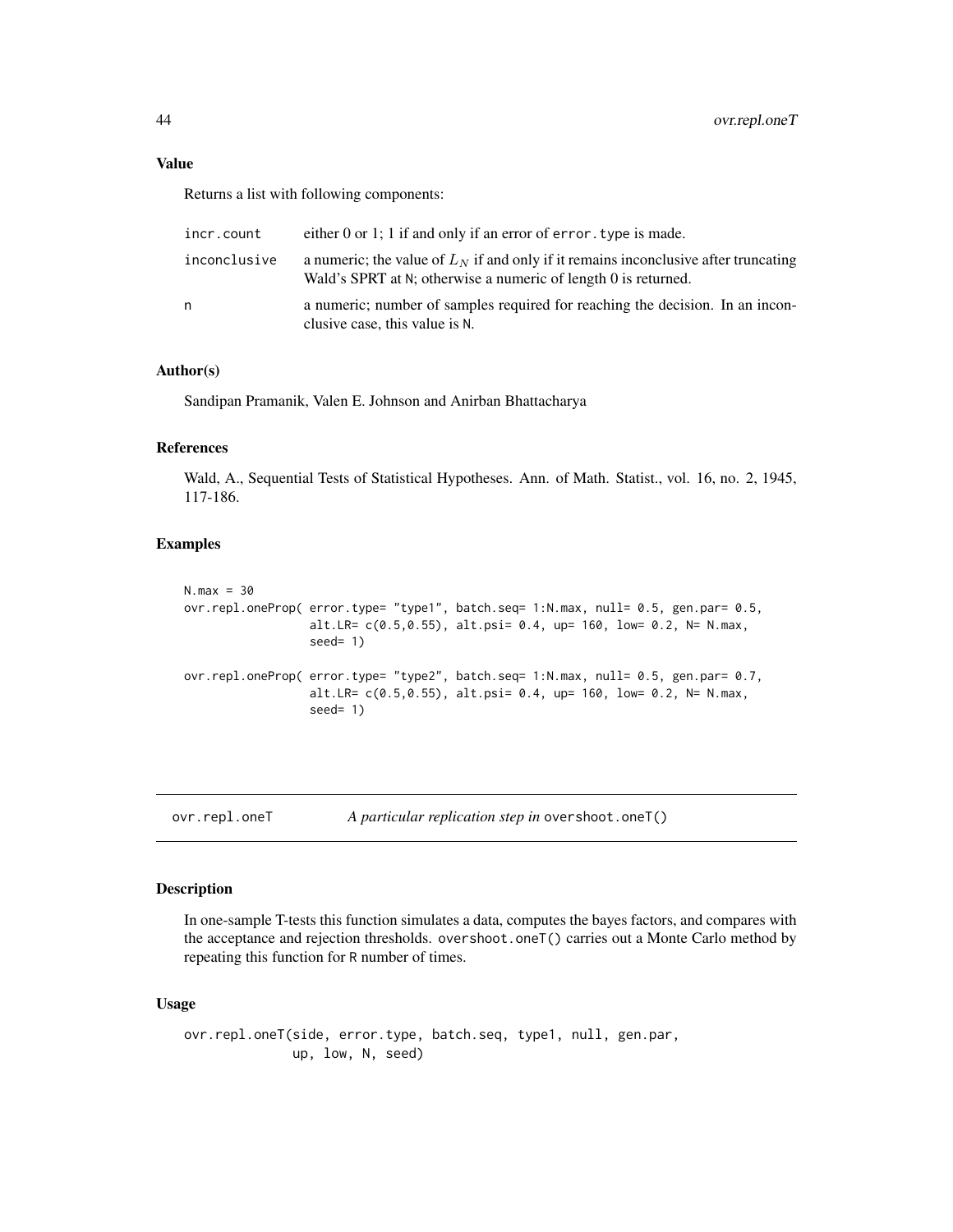# ovr.repl.oneT 45

# Arguments

| side       | a character; direction of the alternative hypothesis H1.<br>Has to be one of "right" or "left".                                                  |
|------------|--------------------------------------------------------------------------------------------------------------------------------------------------|
| error.type | a character; specifies which of the 2 types of errors need to be accounted for.<br>"type1" for Type 1 error.<br>"type2" for Type 2 error.        |
| batch.seq  | a numeric vector; an increasing sequence of values until N. Denotes the sequence<br>of sample sizes where a user will observe data sequentially. |
|            | First element should be at least 2. Last element should equal to N.                                                                              |
| type1      | a numeric in $(0, 1)$ ; the probability at which we want to control the Type 1 error<br>of the MSPRT.                                            |
| null       | a numeric; the hypothesized value of population mean under the simple null<br>hypothesis.                                                        |
| gen.par    | a numeric; the value of population mean from which normal observations need<br>to be generated from.                                             |
| up         | a numeric; value of a constant rejection threshold. Should be greater than low.                                                                  |
| low        | a numeric; value of a constant acceptance threshold. Should be smaller than up.                                                                  |
| N          | a positive numeric (integer); number of samples where truncation of Wald's<br>SPRT is required.                                                  |
|            | In a MSPRT, this is the maximum available sample size.                                                                                           |
| seed       | a positive integer; used in set. seed() to recreate the simulated data.                                                                          |

# Value

Returns a list with following components:

| incr.count   | either $0$ or 1; 1 if and only if an error of error, type is made.                                                                                     |
|--------------|--------------------------------------------------------------------------------------------------------------------------------------------------------|
| inconclusive | a numeric; the value of $LN$ if and only if it remains inconclusive after truncating<br>Wald's SPRT at N; otherwise a numeric of length 0 is returned. |
| n            | a numeric; number of samples required for reaching the decision. In an incon-<br>clusive case, this value is N.                                        |

# Author(s)

Sandipan Pramanik, Valen E. Johnson and Anirban Bhattacharya

# References

Wald, A., Sequential Tests of Statistical Hypotheses. Ann. of Math. Statist., vol. 16, no. 2, 1945, 117-186.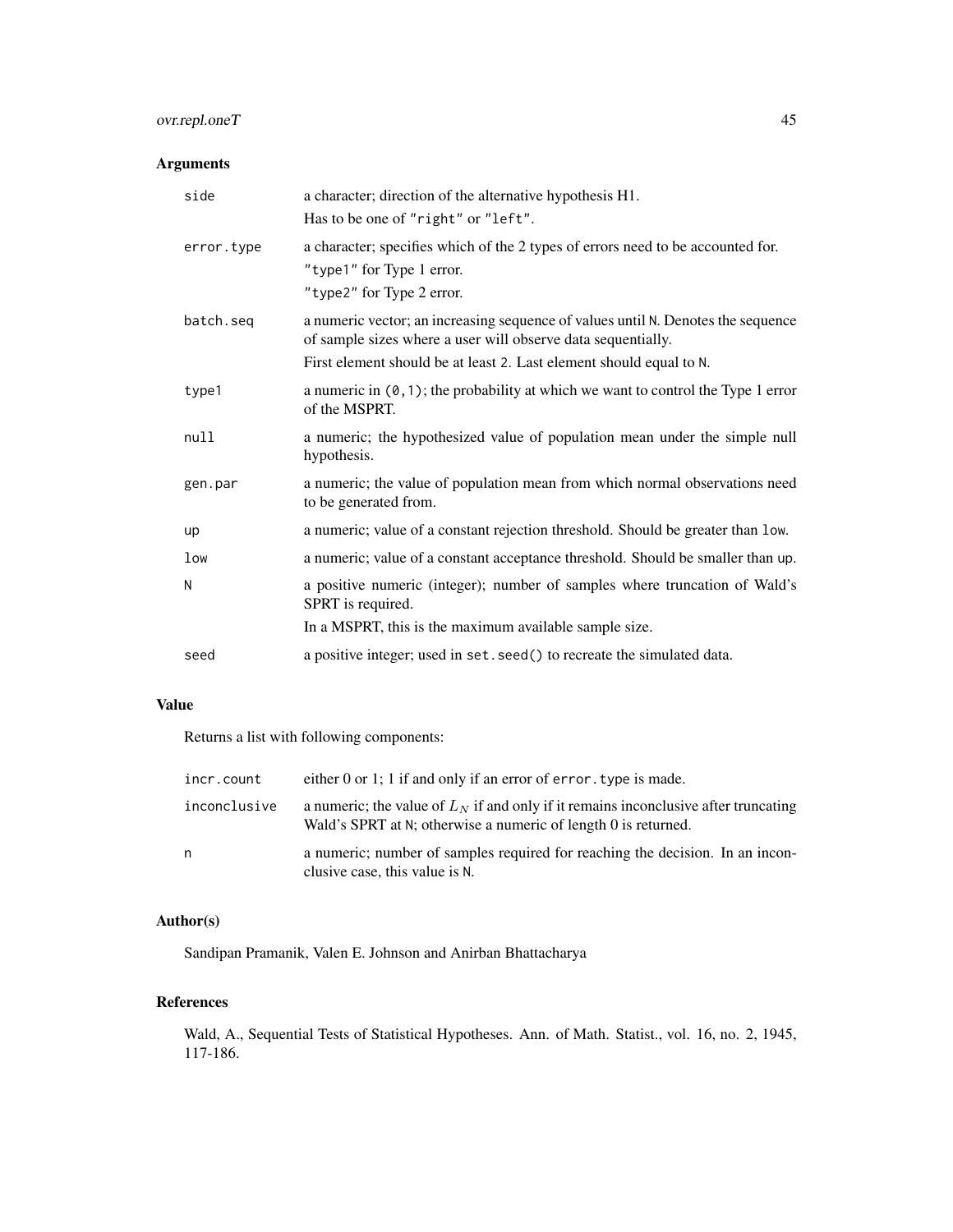# Examples

```
N.max = 30ovr.repl.oneT( side = "right", error.type= "type1", batch.seq= 2:N.max,
               type1 = 0.005, null= 0, gen.par= 0, up= 160, low= 0.2,
               N= N.max, seed= 1)
ovr.repl.oneT( side = "right", error.type= "type2", batch.seq= 2:N.max,
               type1 = 0.005, null= 0, gen.par= 1.5, up= 160, low= 0.2,
               N= N.max, seed= 1)
```
ovr.repl.oneZ *A particular replication step in* overshoot.oneZ()

# Description

In one-sample Z-tests this function simulates a data, computes the likelihood ratios, and compares with the acceptance and rejection thresholds. overshoot.oneZ() carries out a Monte Carlo method by repeating this function for R number of times.

# Usage

ovr.repl.oneZ(error.type, batch.seq, null, gen.par, alt.LR, up, low, N, seed)

| error.type | a character; specifies which of the 2 types of errors need to be accounted for.<br>"type1" for Type 1 error.<br>"type2" for Type 2 error.           |
|------------|-----------------------------------------------------------------------------------------------------------------------------------------------------|
| batch.seg  | a numeric vector; an increasing sequence of values until N. Denotes the sequence<br>of sample sizes where a user will observe data sequentially.    |
|            | Last element should equal to N.                                                                                                                     |
| null       | a numeric; the hypothesized value of population mean under the simple null<br>hypothesis.                                                           |
| gen.par    | a numeric vector of length 2; the first component is the value of the population<br>mean and second component is the known standard deviation (sd). |
|            | Observations are generated from a normal distribution with this mean and sd.                                                                        |
| alt.LR     | a numeric; the simple alternative in favor of which the likelihood ratios $(L_n)$ are<br>calculated sequentially.                                   |
|            | The UMPBT point alternative is used in case of a MSPRT. This is same with the<br>output $u$ from $umplot.outocZ()$ .                                |
| up         | a numeric; value of a constant rejection threshold; should be greater than low.                                                                     |
| low        | a numeric; value of a constant acceptance threshold; should be smaller than up.                                                                     |

<span id="page-45-0"></span>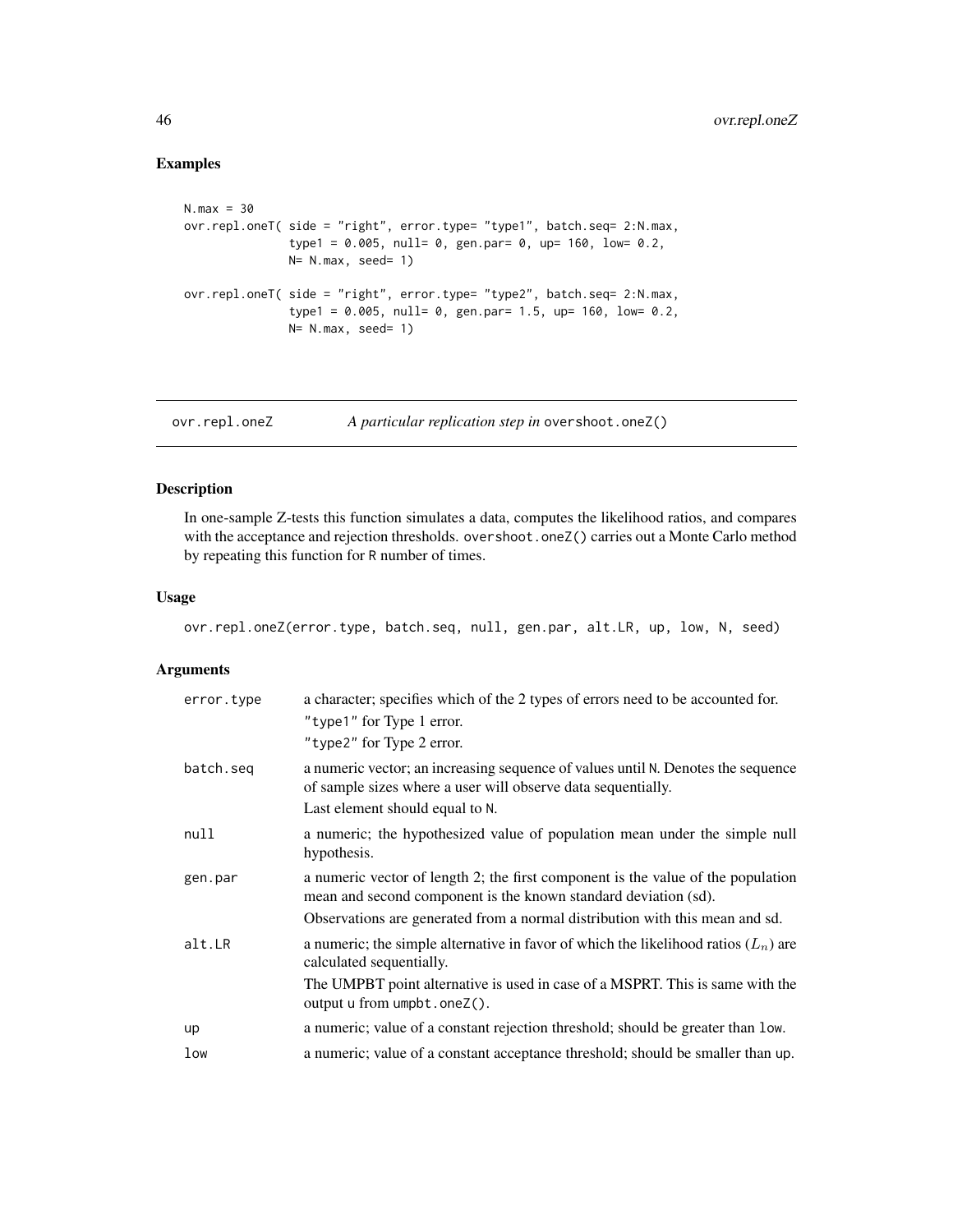# <span id="page-46-0"></span>ovr.repl.twoT 47

| N.   | a positive numeric (integer); number of samples where truncation of Wald's<br>SPRT is required: |
|------|-------------------------------------------------------------------------------------------------|
|      | in a MSPRT, this is the maximum available sample size.                                          |
| seed | a positive integer; used in set. seed () to recreate the simulated data.                        |

# Value

Returns a list with following components:

| incr.count   | either $0$ or 1; 1 if and only if an error of error. type is made.                                                                                     |
|--------------|--------------------------------------------------------------------------------------------------------------------------------------------------------|
| inconclusive | a numeric; the value of $LN$ if and only if it remains inconclusive after truncating<br>Wald's SPRT at N; otherwise a numeric of length 0 is returned. |
| n            | a numeric; number of samples required for reaching the decision. In an incon-<br>clusive case, this value is N.                                        |

# Author(s)

Sandipan Pramanik, Valen E. Johnson and Anirban Bhattacharya

#### References

Wald, A., Sequential Tests of Statistical Hypotheses. Ann. of Math. Statist., vol. 16, no. 2, 1945, 117-186.

#### Examples

```
N.max = 30ovr.repl.oneZ( error.type= "type1", batch.seq= 1:N.max, null= 0,
               gen.par= c(\emptyset, 1), alt.LR= 1, up= 160, low= 0.2,
               N= N.max, seed= 1)
ovr.repl.oneZ( error.type= "type2", batch.seq= 1:N.max, null= 0,
               gen.par= c(1.5,1), alt.LR= 1, up= 160, low= 0.2,
               N= N.max, seed= 1)
```
ovr.repl.twoT *A particular replication step in* overshoot.twoT()

#### Description

In two-sample T-tests this function simulates a data, computes the bayes factors, and compares with the acceptance and rejection thresholds. overshoot.twoT() carries out a Monte Carlo method by repeating this function for R number of times.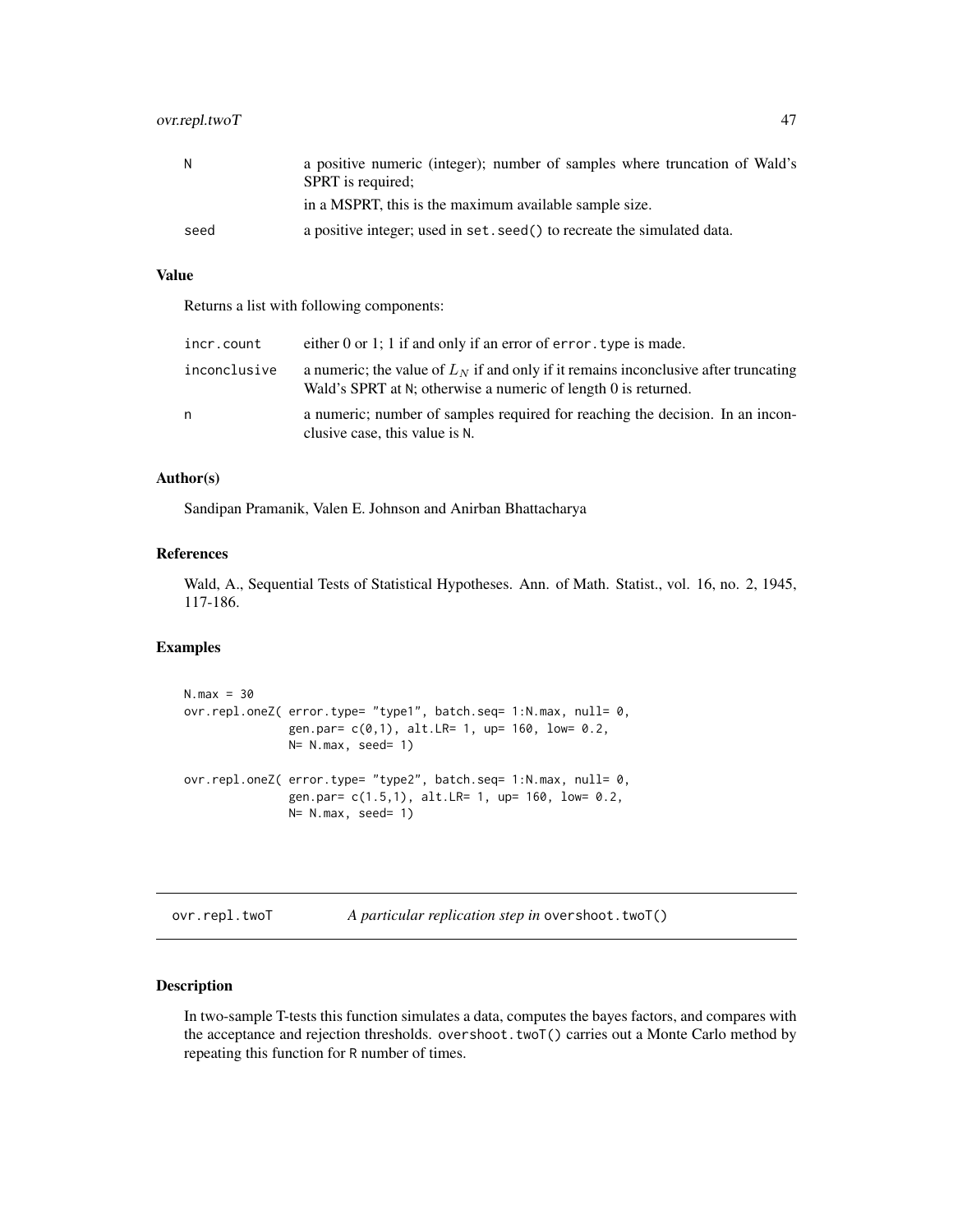# Usage

ovr.repl.twoT(side, error.type, batch1.seq, batch2.seq, type1, gen.par, up, low, N1, N2, seed)

# Arguments

| side           | a character; direction of the alternative hypothesis H1.<br>Has to be one of "right" or "left".                                                                                                                                     |
|----------------|-------------------------------------------------------------------------------------------------------------------------------------------------------------------------------------------------------------------------------------|
| error.type     | a character; specifies which of the 2 types of errors need to be accounted for.<br>"type1" for Type 1 error.<br>"type2" for Type 2 error.                                                                                           |
| batch1.seq     | a numeric vector; an increasing sequence of values until N1. Denotes the se-<br>quence of sample sizes where data is observed sequentially from Group-1.<br>First element should be at least 2. Last element should equal be to N1. |
| batch2.seq     | a numeric vector; an increasing sequence of values until N2. Denotes the se-<br>quence of sample sizes where data is observed sequentially from Group-2.<br>First element should be at least 2. Last element should equal be to N2. |
| type1          | a numeric in $(0, 1)$ ; the probability at which we want to control the Type 1 error<br>of the MSPRT.                                                                                                                               |
| gen.par        | a numeric; observations from Group-1 and 2 are generated from the normal<br>distributions with common variance 1, and means -gen.par and gen.par, re-<br>spectively.                                                                |
| up             | a numeric; value of a constant rejection threshold. Should be greater than low.                                                                                                                                                     |
| low            | a numeric; value of a constant acceptance threshold. Should be smaller than up.                                                                                                                                                     |
| N <sub>1</sub> | a positive numeric (integer); maximum available number of samples from Group-<br>1.                                                                                                                                                 |
| N <sub>2</sub> | a positive numeric (integer); maximum available number of samples from Group-<br>2.                                                                                                                                                 |
| seed           | a positive integer; used in set. seed() to recreate the simulated data.                                                                                                                                                             |

# Value

Returns a list with following components:

| incr.count   | either $0$ or 1; 1 if and only if an error of error. type is made.                                                                                     |
|--------------|--------------------------------------------------------------------------------------------------------------------------------------------------------|
| inconclusive | a numeric; the value of $LN$ if and only if it remains inconclusive after truncating<br>Wald's SPRT at N; otherwise a numeric of length 0 is returned. |
| n            | a numeric; number of samples required for reaching the decision. In an incon-<br>clusive case, this value is N.                                        |

# Author(s)

Sandipan Pramanik, Valen E. Johnson and Anirban Bhattacharya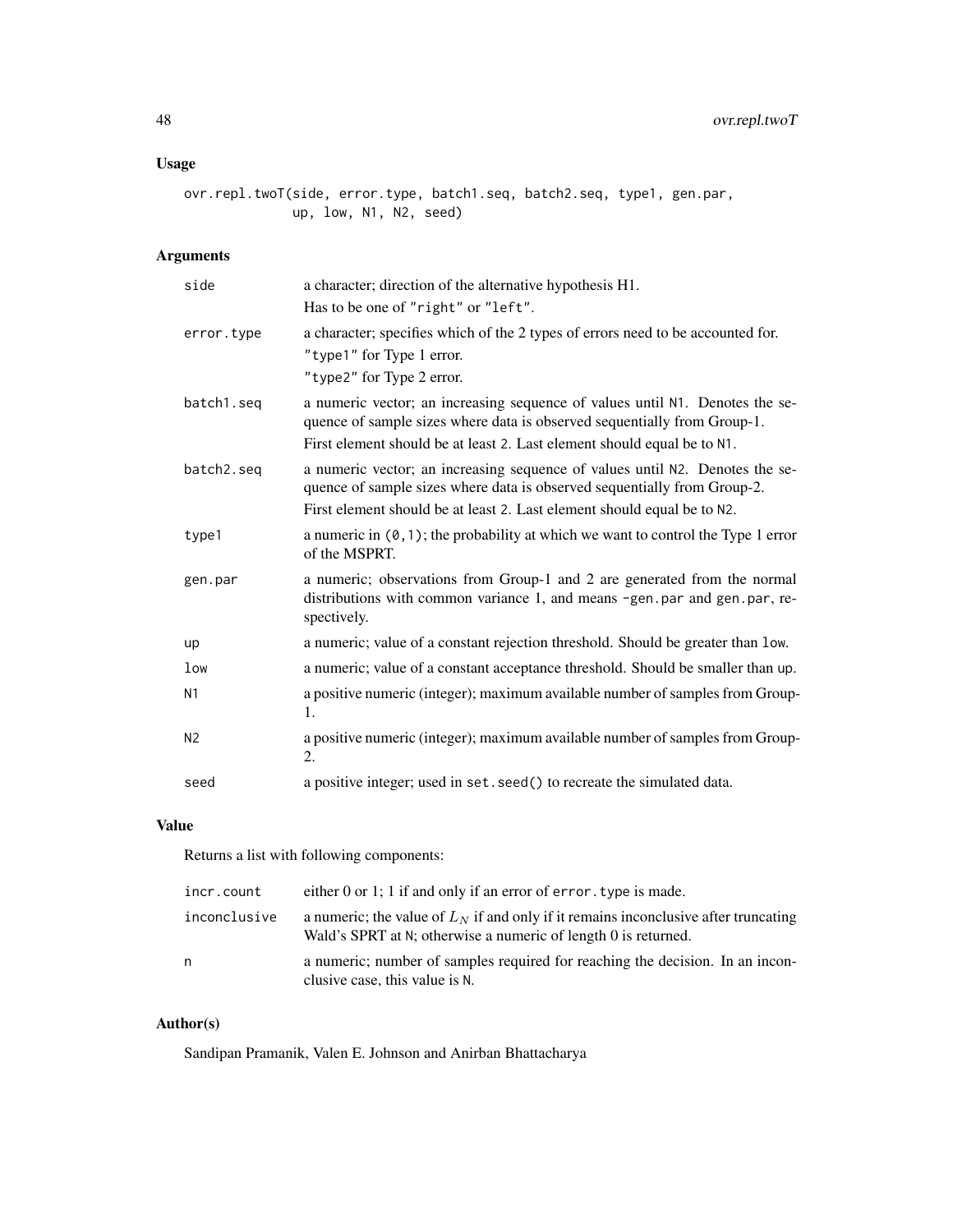# <span id="page-48-0"></span>ovr.repl.twoZ 49

# References

Wald, A., Sequential Tests of Statistical Hypotheses. Ann. of Math. Statist., vol. 16, no. 2, 1945, 117-186.

# Examples

```
N1. max = 30
N2.max = 30ovr.repl.twoT( side="right", error.type= "type1",
               batch1.seq= 2:N1.max, batch2.seq= 2:N2.max,
               type1= 0.005, gen.par= 0, up= 160, low= 0.2,
               N1= N1.max, N2= N2.max, seed= 1)
ovr.repl.twoT( side="right", error.type= "type2",
               batch1.seq= 2:N1.max, batch2.seq= 2:N2.max,
               type1= 0.005, gen.par= 1, up= 160, low= 0.2,
               N1= N1.max, N2= N2.max, seed= 1)
```
ovr.repl.twoZ *A particular replication step in* overshoot.twoZ()

# Description

In two-sample Z-tests this function simulates a data, computes the likelihood ratios, and compares with the acceptance and rejection thresholds. over shoot. twoZ() carries out a Monte Carlo method by repeating this function for R number of times.

# Usage

```
ovr.repl.twoZ(error.type, batch1.seq, batch2.seq, alt.LR, gen.par,
              up, low, N1, N2, seed)
```

| error.type | a character; specifies which of the 2 types of errors need to be accounted for.                                                                          |
|------------|----------------------------------------------------------------------------------------------------------------------------------------------------------|
|            | "type1" for Type 1 error.                                                                                                                                |
|            | "type2" for Type 2 error.                                                                                                                                |
| batch1.seq | a numeric vector; an increasing sequence of values until N1. Denotes the se-<br>quence of sample sizes where data is observed sequentially from Group-1. |
|            | Last element should equal be to N1.                                                                                                                      |
| batch2.seg | a numeric vector; an increasing sequence of values until N2. Denotes the se-<br>quence of sample sizes where data is observed sequentially from Group-2. |
|            | Last element should equal be to N2.                                                                                                                      |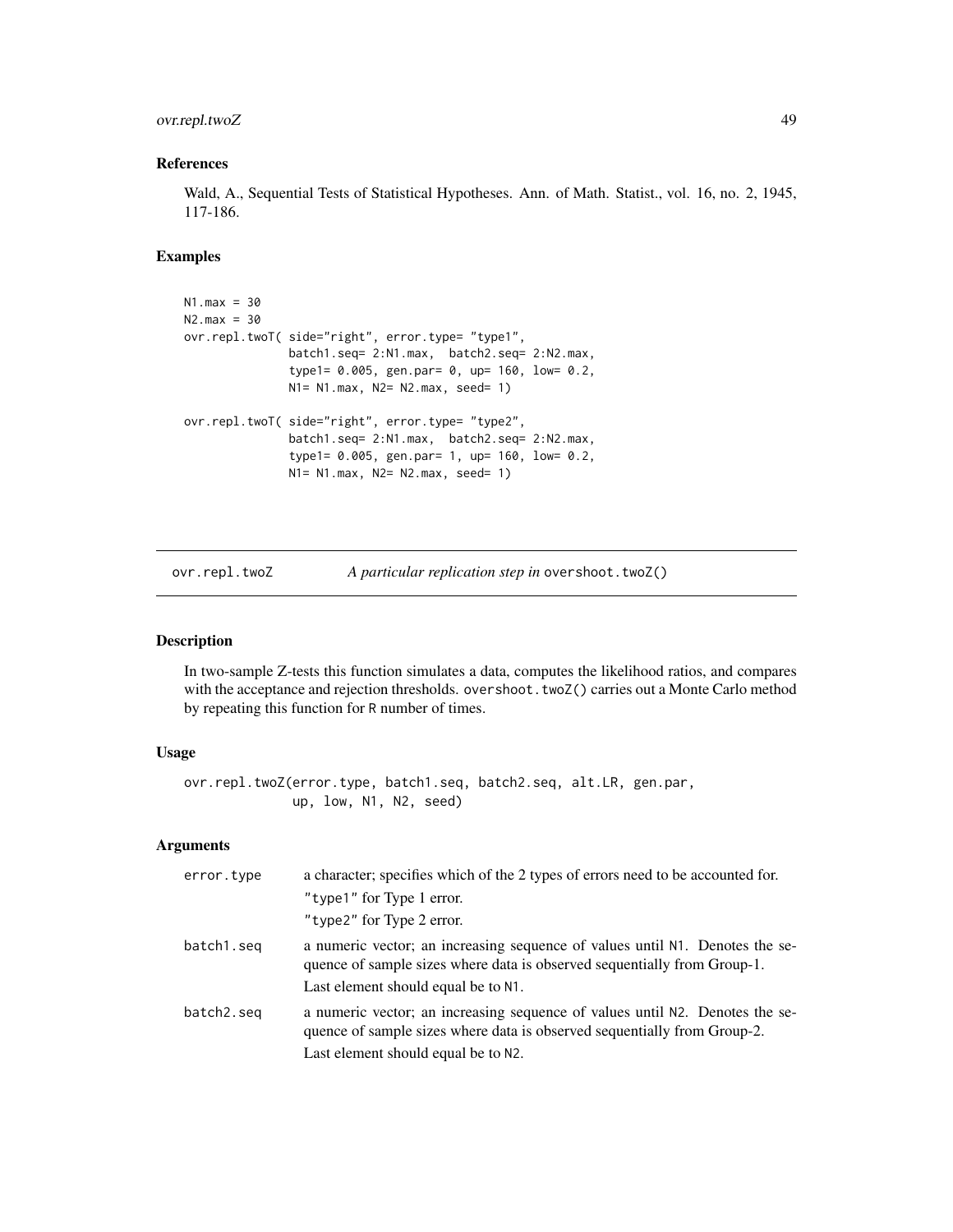| gen.par        | a numeric; observations from Group-1 and 2 are generated from the normal dis-<br>tributions with common standard deviation gen.par $[2]$ , and means -gen.par $[1]$<br>and gen.par[1], respectively. |
|----------------|------------------------------------------------------------------------------------------------------------------------------------------------------------------------------------------------------|
| alt.LR         | a numeric; the simple alternative in favor of which the likelihood ratios are cal-<br>culated sequentially.                                                                                          |
|                | The UMPBT point alternative is used in case of a MSPRT. This is same with the<br>output $u$ from $\text{unpbt.twoZ}($ ).                                                                             |
| up             | a numeric; value of a constant rejection threshold. Should be greater than low.                                                                                                                      |
| low            | a numeric; value of a constant acceptance threshold. Should be smaller than up.                                                                                                                      |
| N <sub>1</sub> | a positive numeric (integer); maximum available number of samples from Group-<br>1.                                                                                                                  |
| N <sub>2</sub> | a positive numeric (integer); maximum available number of samples from Group-<br>2.                                                                                                                  |
| seed           | a positive integer; used in set. seed() to recreate the simulated data.                                                                                                                              |

# Value

Returns a list with following components:

| incr.count   | either $0$ or 1; 1 if and only if an error of error. type is made.                                                                                     |
|--------------|--------------------------------------------------------------------------------------------------------------------------------------------------------|
| inconclusive | a numeric; the value of $LN$ if and only if it remains inconclusive after truncating<br>Wald's SPRT at N; otherwise a numeric of length 0 is returned. |
| n            | a numeric; number of samples required for reaching the decision. In an incon-<br>clusive case, this value is N.                                        |

# Author(s)

Sandipan Pramanik, Valen E. Johnson and Anirban Bhattacharya

# References

Wald, A., Sequential Tests of Statistical Hypotheses. Ann. of Math. Statist., vol. 16, no. 2, 1945, 117-186.

# Examples

```
N1. max = 30
N2.max = 30## common sd 1
# both groups have mean 0
ovr.repl.twoZ( error.type= "type1", batch1.seq= 1:N1.max, batch2.seq= 1:N2.max,
              gen.par= c(0,1), alt.LR = 1, up= 160, low= 0.2,
              N1= N1.max, N2= N2.max, seed= 1)
# Group-1 & 2 have mean -1 and 1, respectively
```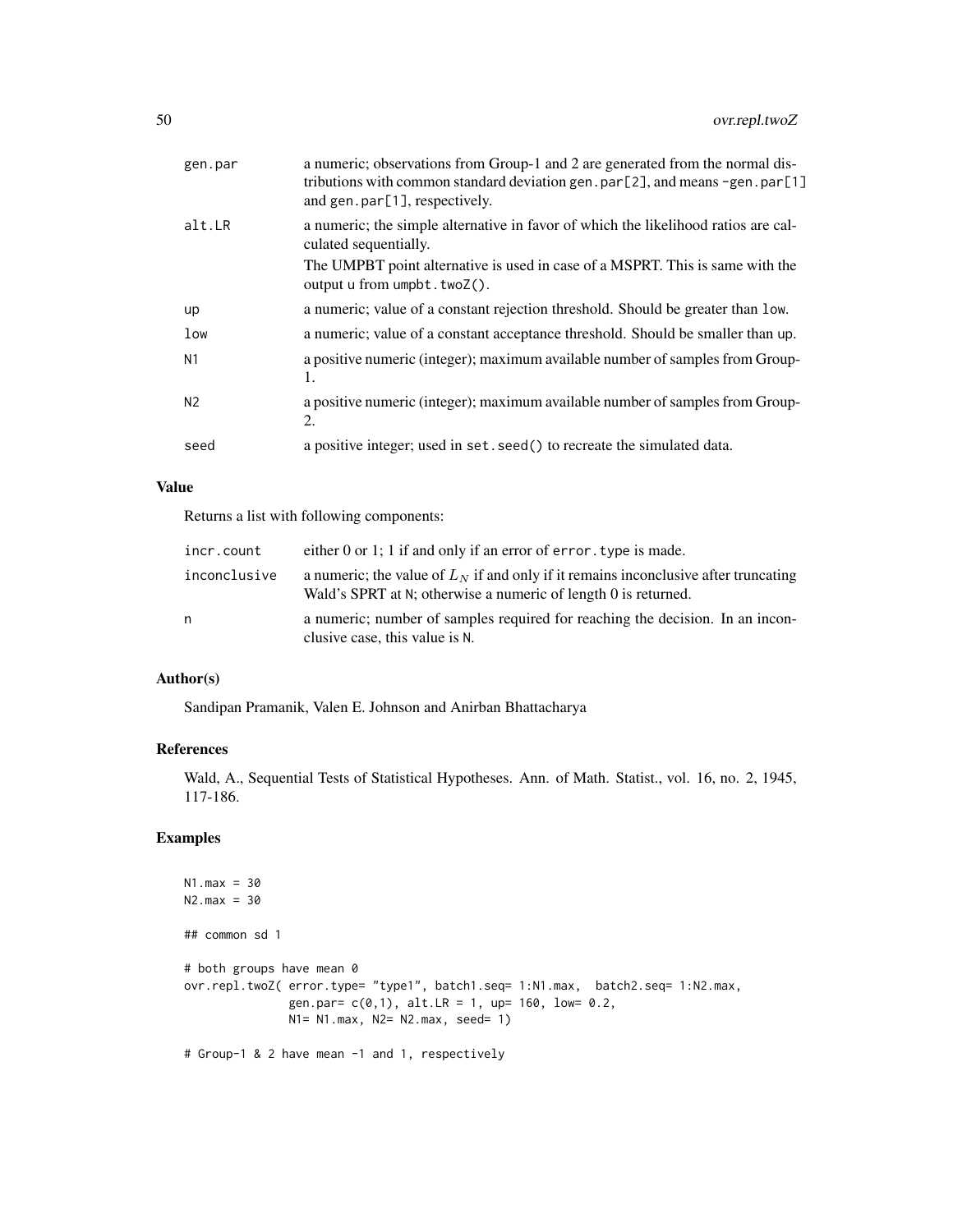```
ovr.repl.twoZ( error.type= "type2", batch1.seq= 1:N1.max, batch2.seq= 1:N2.max,
              gen.par= c(1,1), alt.LR = 1, up= 160, low= 0.2,
              N1= N1.max, N2= N2.max, seed= 1)
```
point.umpbt.oneProp *The UMPBT point alternative in one-sample proportion tests*

#### Description

This function finds the UMPBT point alternative, as defined in Johnson (2013), in case of onesample proportion tests. This is obtained by matching the rejection region of the UMPBT to that of the UMP (or fixed design) test.

#### Usage

```
point.umpbt.oneProp(side = "right", type1 = 0.005, n, null = 0.5)
```
#### **Arguments**

| side  | a character; direction of the alternative hypothesis H1.                                          |
|-------|---------------------------------------------------------------------------------------------------|
|       | Has to be one of "right" or "left".                                                               |
|       | Default: "right".                                                                                 |
| type1 | a numeric in $(0, 1)$ ; the prespecified Type 1 error probability.<br><b>Default: 0.005.</b>      |
| n     | a positive integer; number of samples to be used.                                                 |
| null  | a numeric in $(0, 1)$ ; the hypothesized value of proportion under the simple null<br>hypothesis. |
|       | <b>Default</b> is $0.5$ .                                                                         |

## Value

Returns a numeric which is the UMPBT point alternative as defined in Johnson (2013).

# Author(s)

Sandipan Pramanik, Valen E. Johnson and Anirban Bhattacharya

#### References

Johnson, Valen E., Uniformly most powerful Bayesian tests., Ann. of Stat., 41, (4), 2013, pp. 1716-1741

#### Examples

```
point.umpbt.oneProp(n= 60, null= .2)
point.umpbt.oneProp(side= "left", n= 60, null= .2)
```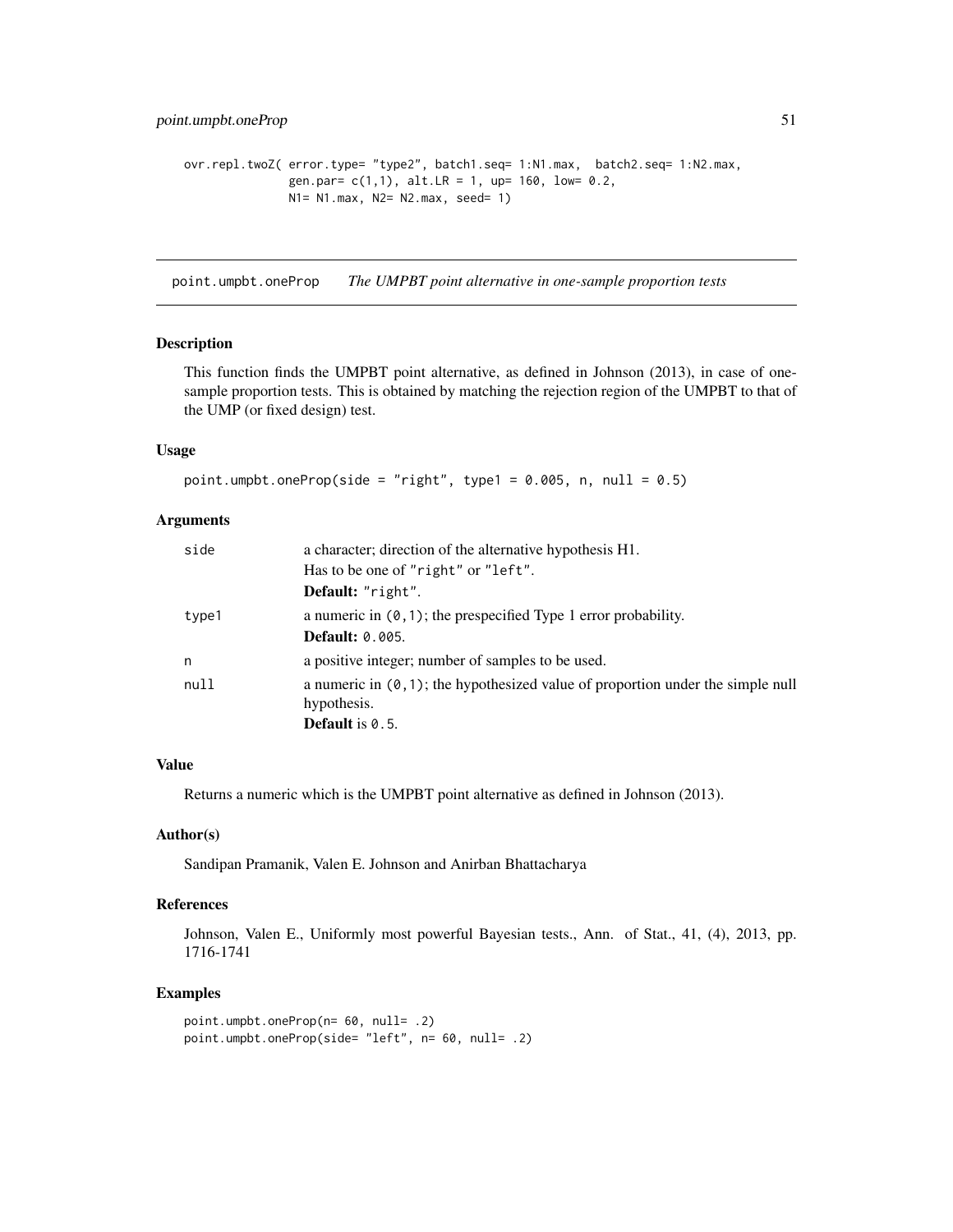<span id="page-51-0"></span>type2.error.oneProp *Type 2 error function of one-sample proportion tests in a fixed design*

#### Description

For one-sample proportion tests in a fixed design, this function evaluates (Type 2 error - a constant) at a specified alternative value of proportion.

#### Usage

```
type2.error.oneProp(alt, side = "right", null = 0.5, n, type1 = 0.005, root = 0)
```
# Arguments

| alt   | a numeric in $(0, 1)$ ; the value of proportion (consistent with side) where the<br>Type 2 error of the fixed design test needs to be evaluated at. |
|-------|-----------------------------------------------------------------------------------------------------------------------------------------------------|
| side  | a character; direction of the alternative hypothesis H1.                                                                                            |
|       | Has to be one of "right" or "left".                                                                                                                 |
|       | Default: "right".                                                                                                                                   |
| null  | a numeric in $(0, 1)$ ; the hypothesized value of proportion under a simple null<br>hypothesis.                                                     |
|       | Default: $0.5$ .                                                                                                                                    |
| n     | a positive numeric (integer); sample size to be used.                                                                                               |
| type1 | a numeric in $(0, 1)$ ; prespecified Type 1 error probability.                                                                                      |
|       | <b>Default: 0.005.</b>                                                                                                                              |
| root  | a numeric; when this is 0, the Type 2 error is returned. In general, (Type 2)<br>error -root) is returned.                                          |
|       | Default: 0.                                                                                                                                         |

# Details

In case of one-sample proportion tests in a fixed design, this function evaluates the Type 2 error at a specified value alt. We can also use this function to do the other way round by exploiting the argument root; that is, given a Type 2 error  $\beta$ , we can obtain the alt where Type 2 error equals  $\beta$ . To do that, we need to substitute  $root = \beta$  in the argument of this function, and then solve it for alt. The function find.alt() in this package excatly does this.

# Value

If root=k, a numeric (Type 2 error -k) evaluated at the speified alternative value alt is returned.

# Author(s)

Sandipan Pramanik, Valen E. Johnson and Anirban Bhattacharya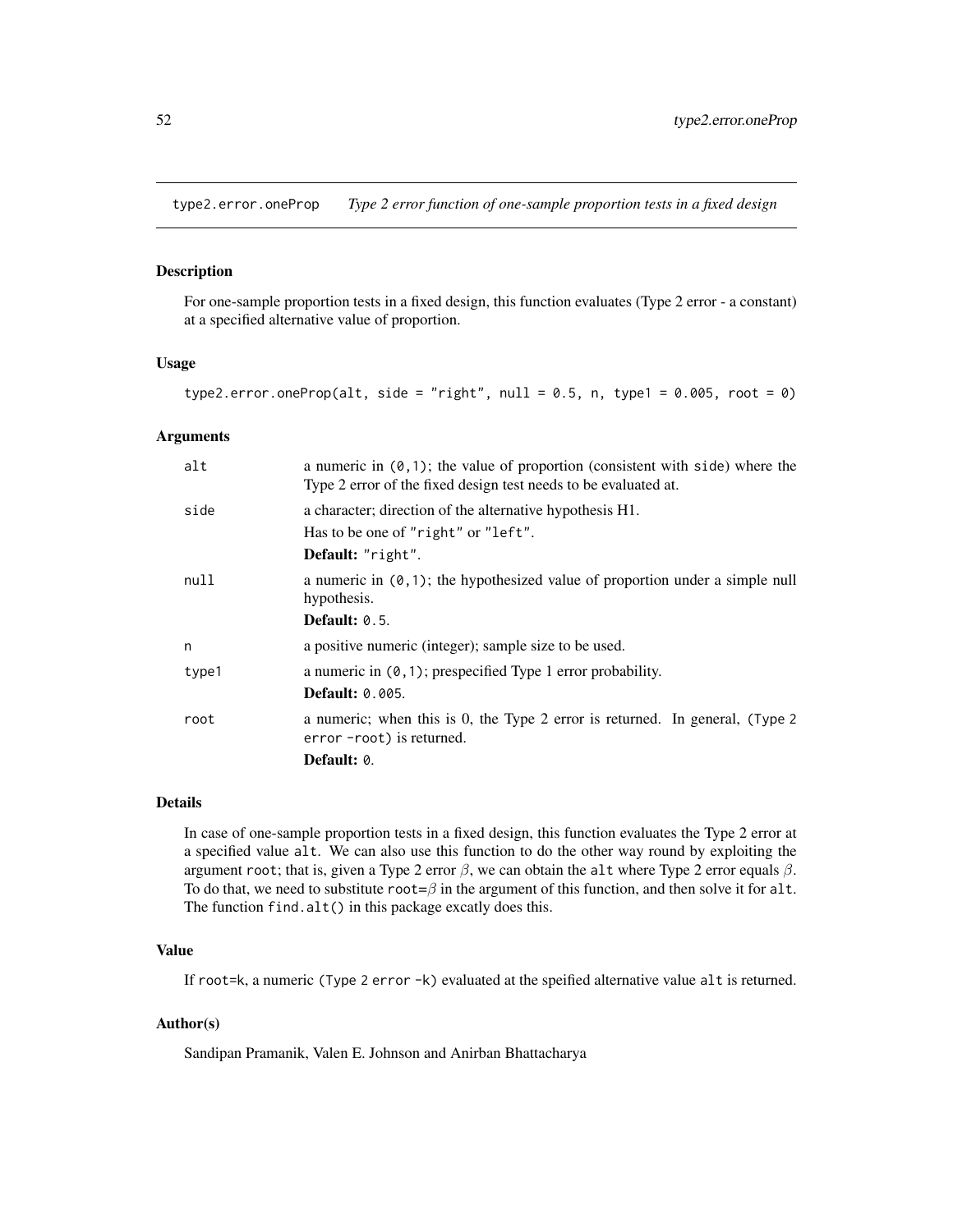# <span id="page-52-0"></span>type2.error.oneT 53

#### Examples

```
## Type 2 error at an alternative value
type2.error.oneProp(alt= 0.5, null= 0.2, n= 60)
## (Type 2 error - 0.5) at the same alternative value
type2.error.oneProp(alt= 0.5, null= 0.2, n= 60, root = 0.5)
```
type2.error.oneT *Type 2 error function of one-sample T-tests in a fixed design*

# Description

For a one-sample T-test in a fixed design, this function evaluates (Type 2 error - a constant) at a specified alternative value of population mean.

#### Usage

```
type2.error.oneT(alt, side = "right", null = 0, n, type1 = 0.005, root = 0)
```
#### Arguments

| alt   | a numeric; the value of population mean (consistent with side) where the Type<br>2 error of the fixed design test needs to be evaluated at. |
|-------|---------------------------------------------------------------------------------------------------------------------------------------------|
| side  | a character; direction of the alternative hypothesis H1.                                                                                    |
|       | Has to be one of "right" or "left".                                                                                                         |
|       | Default: "right".                                                                                                                           |
| null  | a numeric; the hypothesized value of population mean under a simple null hy-<br>pothesis.                                                   |
|       | Default: 0.                                                                                                                                 |
| n     | a positive numeric (integer); sample size to be used.                                                                                       |
| type1 | a numeric in $(0, 1)$ ; prespecified Type 1 error probability.                                                                              |
|       | <b>Default: 0.005.</b>                                                                                                                      |
| root  | a numeric; when this is 0, the Type 2 error is returned;                                                                                    |
|       | in general, (Type 2 error -root) is returned                                                                                                |
|       | Default: 0.                                                                                                                                 |

# Details

In case of one-sample T-tests in a fixed design, this function evaluates the Type 2 error at a specified value alt. We can also use this function to do the other way round by exploiting the argument root; that is, given a Type 2 error  $β$ , we can obtain the alt where Type 2 error equals  $β$ . To do that, we need to substitute root= $\beta$  in the argument of this function, and then solve it for alt. The function find.alt() in this package excatly does this.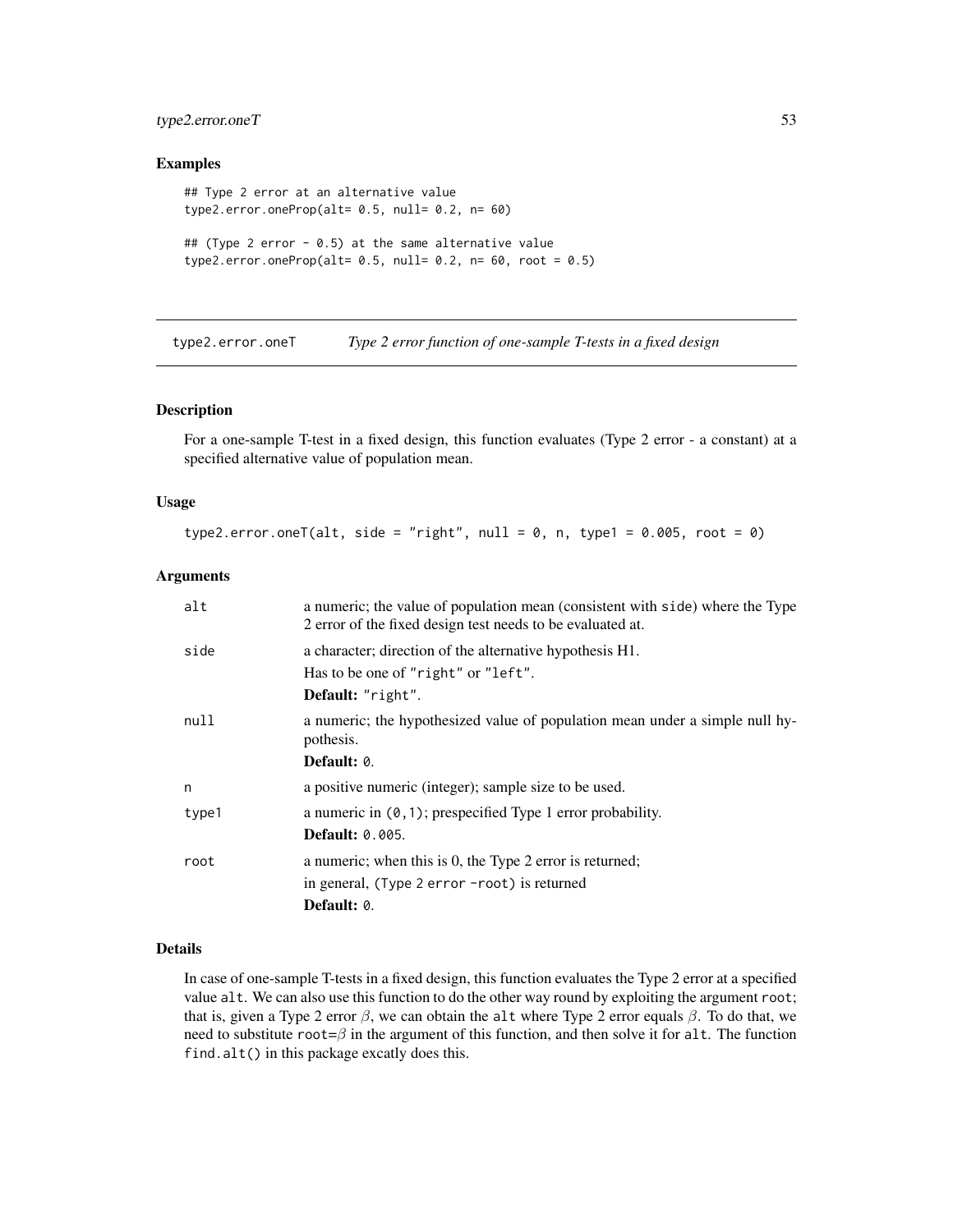# <span id="page-53-0"></span>Value

If root=k, a numeric (Type 2 error -k) evaluated at the speified alternative value alt is returned.

#### Author(s)

Sandipan Pramanik, Valen E. Johnson and Anirban Bhattacharya

#### Examples

```
## Type 2 error at an alternative value
type2.error.oneT(alt= 1.2, n= 60)
## (Type 2 error - 0.5) at the same alternative value
type2.error.oneT(alt= 1.2, n= 60, root = 0.5)
```
type2.error.oneZ *Type 2 error function of one-sample Z-tests in a fixed design*

# Description

For one-sample Z-tests in a fixed design, this function evaluates (Type 2 error - a constant) at a specified alternative value of population mean.

#### Usage

type2.error.oneZ(alt, side = "right", null =  $0$ , sigma $0 = 1$ ,  $n, type1 = 0.005, root = 0$ 

| alt    | a numeric; the value of population mean (consistent with side) where the Type<br>2 error of the fixed design test needs to be evaluated at. |
|--------|---------------------------------------------------------------------------------------------------------------------------------------------|
| side   | a character; direction of the alternative hypothesis H1.                                                                                    |
|        | Has to be one of "right" or "left".                                                                                                         |
|        | Default: "right".                                                                                                                           |
| null   | a numeric; the hypothesized value of population mean under a simple null hy-<br>pothesis.                                                   |
|        | Default: 0.                                                                                                                                 |
| sigma0 | a positive numeric; the known population standard deviation.                                                                                |
|        | Default: 1.                                                                                                                                 |
| n      | a positive numeric (integer); sample size to be used.                                                                                       |
| type1  | a numeric in $(0, 1)$ ; prespecified Type 1 error probability.                                                                              |
|        | <b>Default: 0.005.</b>                                                                                                                      |
| root   | a numeric; when this is 0, the Type 2 error is returned;                                                                                    |
|        | in general, (Type 2 error -root) is returned                                                                                                |
|        | Default: 0.                                                                                                                                 |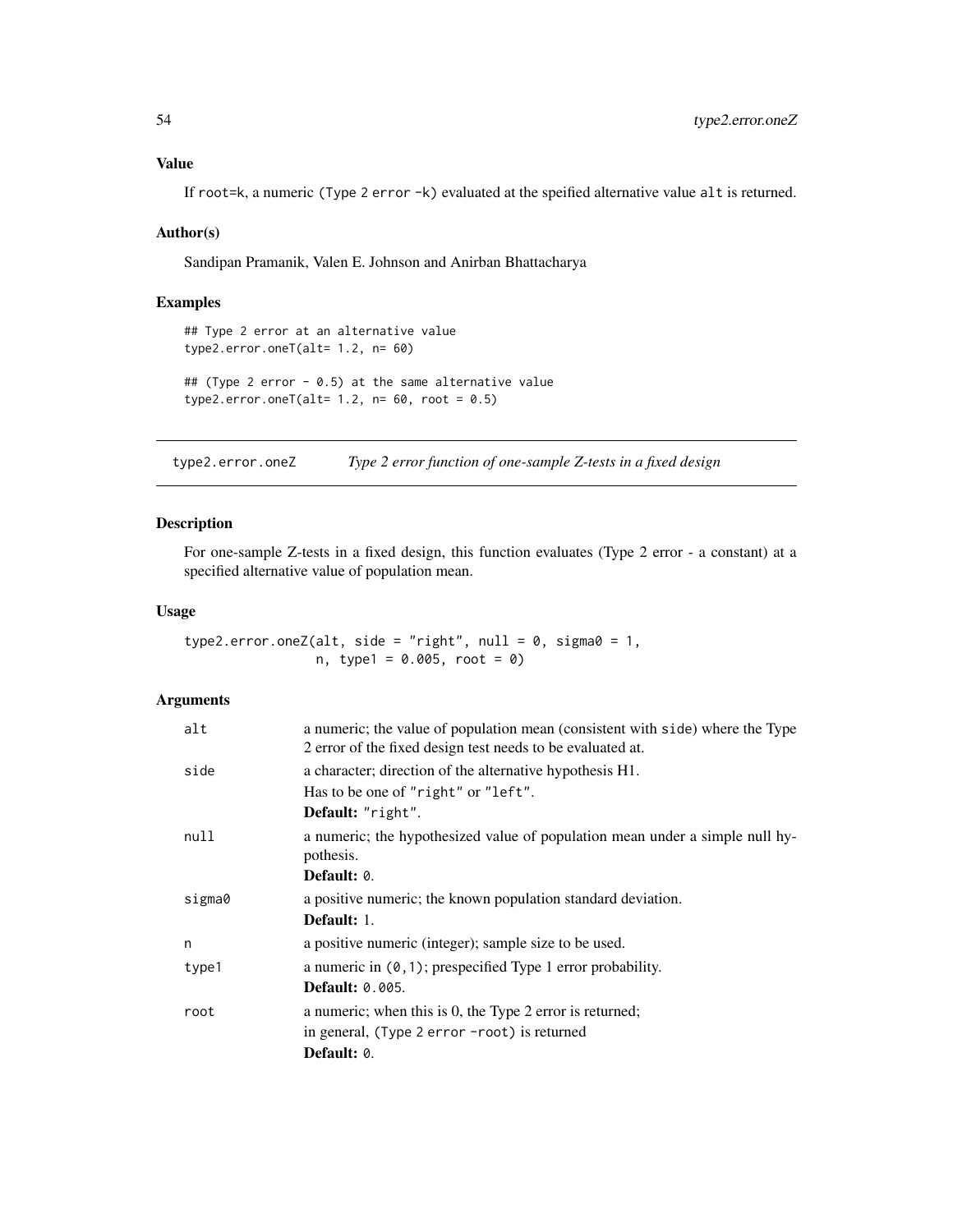# <span id="page-54-0"></span>type2.error.twoT 55

### Details

In case of one-sample Z-tests in a fixed design, this function evaluates the Type 2 error at a specified value alt. We can also use this function to do the other way round by exploiting the argument root; that is, given a Type 2 error  $\beta$ , we can obtain the alt where Type 2 error equals  $\beta$ . To do that, we need to substitute  $root = \beta$  in the argument of this function, and then solve it for alt. The function find.alt() in this package excatly does this.

# Value

If root=k, a numeric (Type 2 error -k) evaluated at the speified alternative value alt is returned.

#### Author(s)

Sandipan Pramanik, Valen E. Johnson and Anirban Bhattacharya

#### Examples

```
## Type 2 error at an alternative value
type2.error.oneZ(alt=1.2, n= 60)
```

```
## (Type 2 error - 0.5) at the same alternative value
type2_error.open(Zalt=1.2, n= 60, root = 0.5)
```
type2.error.twoT *Type 2 error function of two-sample T-tests in a fixed design*

#### Description

For a two-sample T-test in a fixed design, this function evaluates (Type 2 error - a constant) at a specified alternative value of the hypothesized parameter (the difference between the population means of Group-2 and Group-1). The hypothesized value under the simple null hypothesis is set at 0.

#### Usage

```
type2.error.twoT(alt, side = "right", n1, n2, type1 = 0.005, root = 0)
```

| a numeric; the value of hypothesized parameter (consistent with side) where<br>the Type 2 error of the fixed design test needs to be evaluated at. |
|----------------------------------------------------------------------------------------------------------------------------------------------------|
| a character; direction of the alternative hypothesis H1.                                                                                           |
| Has to be one of "right" or "left".                                                                                                                |
| Default: "right".                                                                                                                                  |
| a positive numeric (integer); sample size from Group-1 to be used.                                                                                 |
| a positive numeric (integer); sample size from Group-2 to be used.                                                                                 |
|                                                                                                                                                    |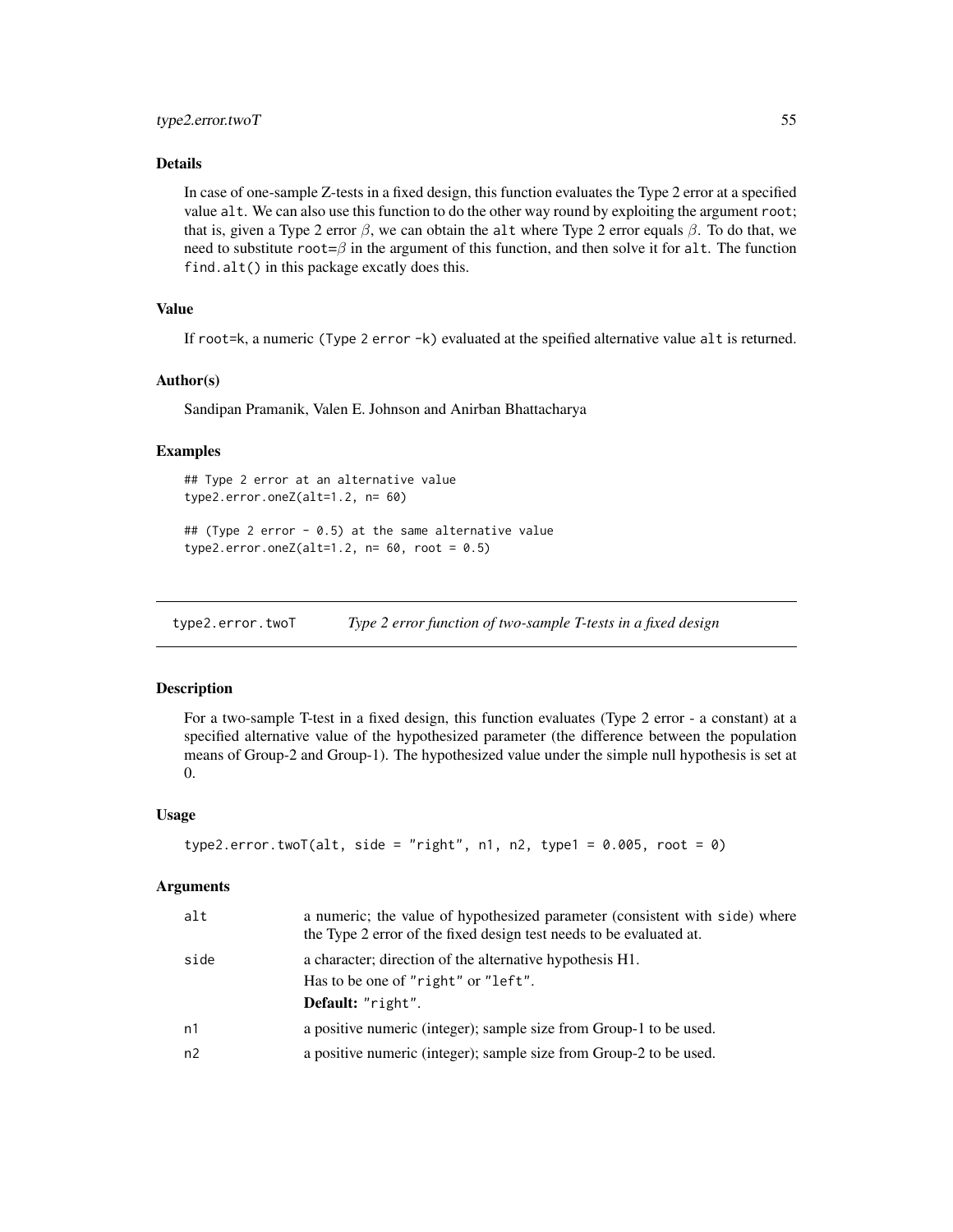<span id="page-55-0"></span>

| type1 | a numeric in $(0, 1)$ ; prespecified Type 1 error probability. |
|-------|----------------------------------------------------------------|
|       | <b>Default: 0.005.</b>                                         |
| root  | a numeric; when this is 0, the Type 2 error is returned;       |
|       | in general, $(\text{Type 2 error -root})$ is returned          |
|       | Default: 0.                                                    |

# Details

In case of two-sample T-tests in a fixed design, this function evaluates the Type 2 error at a specified value alt. We can also use this function to do the other way round by exploiting the argument root; that is, given a Type 2 error  $\beta$ , we can obtain the alt where Type 2 error equals  $\beta$ . To do that, we need to substitute root= $\beta$  in the argument of this function, and then solve it for alt. The function find.alt() in this package excatly does this.

#### Value

If root=k, a numeric (Type 2 error  $-k$ ) evaluated at the speified alternative value alt is returned.

## Author(s)

Sandipan Pramanik, Valen E. Johnson and Anirban Bhattacharya

#### Examples

## Type 2 error at an alternative value type2.error.twoT(alt= 1.2, n1= 60, n2= 60)

## (Type 2 error - 0.5) at the same alternative value type2.error.twoT(alt=  $1.2$ , n1=  $60$ , n2=  $60$ , root =  $0.5$ )

type2.error.twoZ *Type 2 error function of two-sample Z-tests in a fixed design*

#### Description

For a two-sample Z-test in a fixed design, this function evaluates (Type 2 error - a constant) at a specified alternative value of the hypothesized parameter (the difference between the population means of Group-2 and Group-1). The hypothesized value under the simple null hypothesis is set at 0.

#### Usage

```
type2.error.twoZ(alt, side = "right", sigma0 = 1, n1, n2, type1 = 0.005, root = 0)
```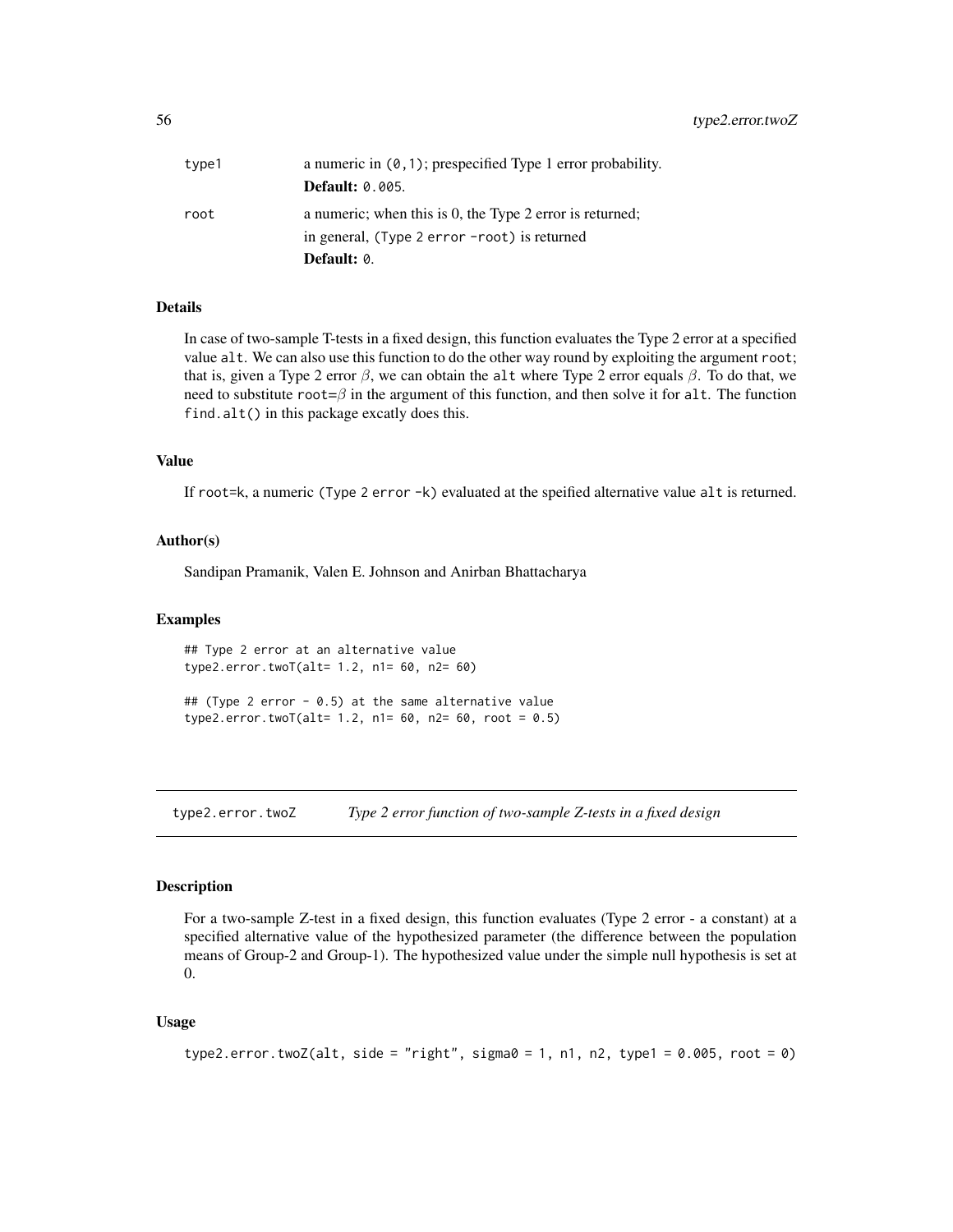# type2.error.twoZ 57

### Arguments

| alt    | a numeric; the value of hypothesized parameter (consistent with side) where<br>the Type 2 error of the fixed design test needs to be evaluated at. |
|--------|----------------------------------------------------------------------------------------------------------------------------------------------------|
| side   | a character; direction of the alternative hypothesis H1.                                                                                           |
|        | Has to be one of "right" or "left".                                                                                                                |
|        | Default: "right".                                                                                                                                  |
| sigma0 | a positive numeric; the known common population standard deviation.                                                                                |
|        | <b>Default:</b> 1.                                                                                                                                 |
| n1     | a positive numeric (integer); sample size from Group-1 to be used.                                                                                 |
| n2     | a positive numeric (integer); sample size from Group-2 to be used.                                                                                 |
| type1  | a numeric in $(0, 1)$ ; prespecified Type 1 error probability.                                                                                     |
|        | <b>Default: 0.005.</b>                                                                                                                             |
| root   | a numeric; when this is 0, the Type 2 error is returned;                                                                                           |
|        | in general, (Type 2 error -root) is returned                                                                                                       |
|        | Default: 0.                                                                                                                                        |

#### Details

In case of two-sample Z-tests in a fixed design, this function evaluates the Type 2 error at a specified value alt. We can also use this function to do the other way round by exploiting the argument root; that is, given a Type 2 error  $β$ , we can obtain the alt where Type 2 error equals  $β$ . To do that, we need to substitute  $root = \beta$  in the argument of this function, and then solve it for alt. The function find.alt() in this package excatly does this.

# Value

If root=k, a numeric (Type 2 error -k) evaluated at the speified alternative value alt is returned.

## Author(s)

Sandipan Pramanik, Valen E. Johnson and Anirban Bhattacharya

#### Examples

```
## Type 2 error at an alternative value
type2.error.twoZ(alt= 1.2, n1= 60, n2= 60)
## (Type 2 error - 0.5) at the same alternative value
type2.error.twoZ(alt= 1.2, n1= 60, n2= 60, root = 0.5)
```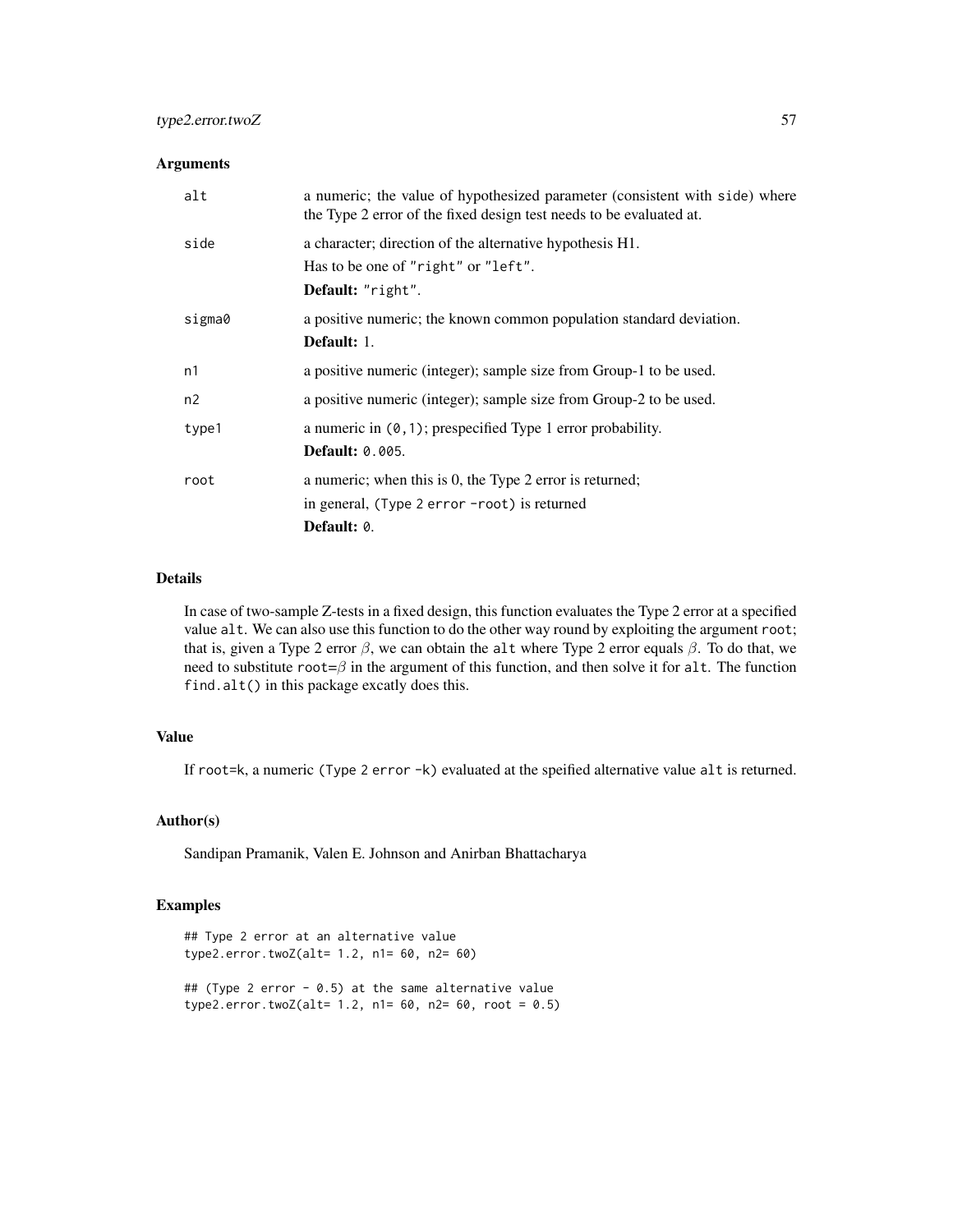<span id="page-57-0"></span>ump.match.oneProp *Finding the "evidence threshold (*δ*)" in one-sample proportion tests in a fixed design*

# Description

In one-sample proportion tests in a fixed design, this function solves for  $\delta$  by matching the rejection region from the UMPBT with that of the corresponding UMP (fixed design) test. Basically, this solves equation (20) in the supplemental information.

# Usage

ump.match.oneProp(side = "right", type1 =  $0.005$ , n, p0 =  $0.5$ )

#### Arguments

| side  | a character; direction of the alternative hypothesis H1.                                         |
|-------|--------------------------------------------------------------------------------------------------|
|       | Has to be one of "right" or "left".                                                              |
|       | Default: "right".                                                                                |
| type1 | a numeric in $(0,1)$ ; prespecified Type 1 error probability.                                    |
|       | <b>Default: 0.005.</b>                                                                           |
| n     | a positive numeric (integer); sample size to be used.                                            |
| p0    | a numeric in $(0,1)$ ; the hypothesized value of proportion under the simple null<br>hypothesis. |
|       | <b>Default</b> is $0.5$ .                                                                        |

# Author(s)

Sandipan Pramanik, Valen E. Johnson and Anirban Bhattacharya

#### References

MSPRT: Supplemental information

Johnson, Valen E., Uniformly most powerful Bayesian tests., Ann. of Stat., 41, (4), 2013, pp. 1716-1741

#### Examples

ump.match.oneProp(n= 60, p0= .2)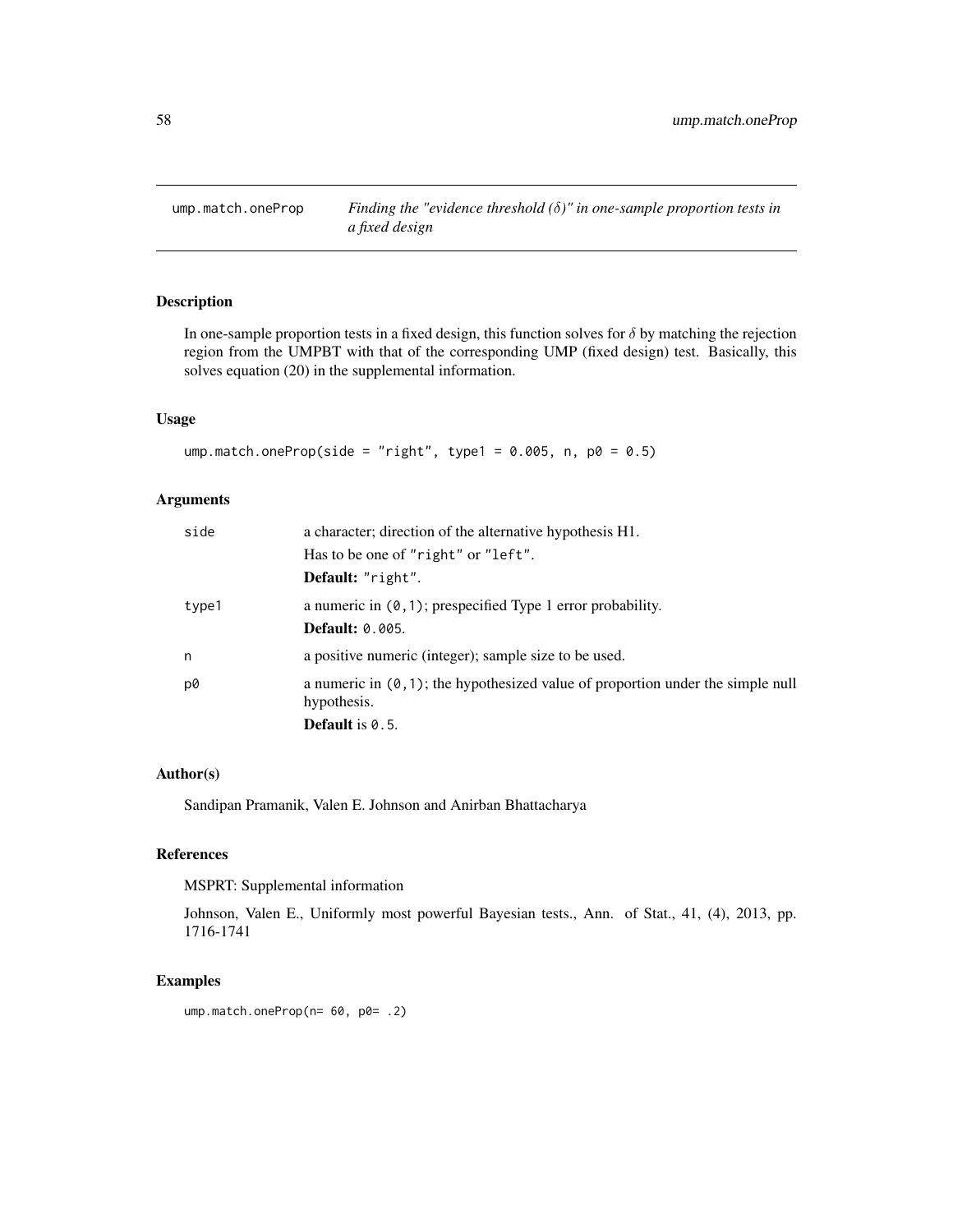<span id="page-58-0"></span>umpbt.oneProp *The UMPBT alternative used in the MSPRT in one-sample proportion tests*

#### Description

This function finds the UMPBT alternative, a 2-points mixture distribution, used in a MSPRT design in one-sample proportion tests (Table 1 in the main article). This is obtained by matching the rejection region of the UMPBT to that of the randomized fixed design test. For more details please refer to the following references.

This is a slight modification of the UMPBT point alternative as originally defined in Johnson (2013). This point alternative can be calculated using point.umpbt.oneProp().

#### Usage

umpbt.oneProp(side = "right", type1 =  $0.005$ , n, null =  $0.5$ )

# Arguments

| side  | a character; direction of the alternative hypothesis H1.                                          |
|-------|---------------------------------------------------------------------------------------------------|
|       | Has to be one of "right" or "left".                                                               |
|       | Default: "right".                                                                                 |
| type1 | a numeric in $(0,1)$ ; the prespecified Type 1 error probability.                                 |
|       | <b>Default: 0.005.</b>                                                                            |
| n     | a positive integer; number of samples to be used.                                                 |
| null  | a numeric in $(0, 1)$ ; the hypothesized value of proportion under the simple null<br>hypothesis. |
|       | <b>Default</b> is $0.5$ .                                                                         |

# Details

The UMPBT alternative used in the MSPRT in one-sample proportion tests is a mixture distribution with two points. This function returns those two points and the mixing probability.

#### Value

Returns a list with the following two components:

|     | a numeric vector of length 2; these are the two points of the mixture distribution. |
|-----|-------------------------------------------------------------------------------------|
| psi | a numeric in $(0, 1)$ ; mixing probability corresponding to the first component of  |
|     |                                                                                     |

#### Author(s)

Sandipan Pramanik, Valen E. Johnson and Anirban Bhattacharya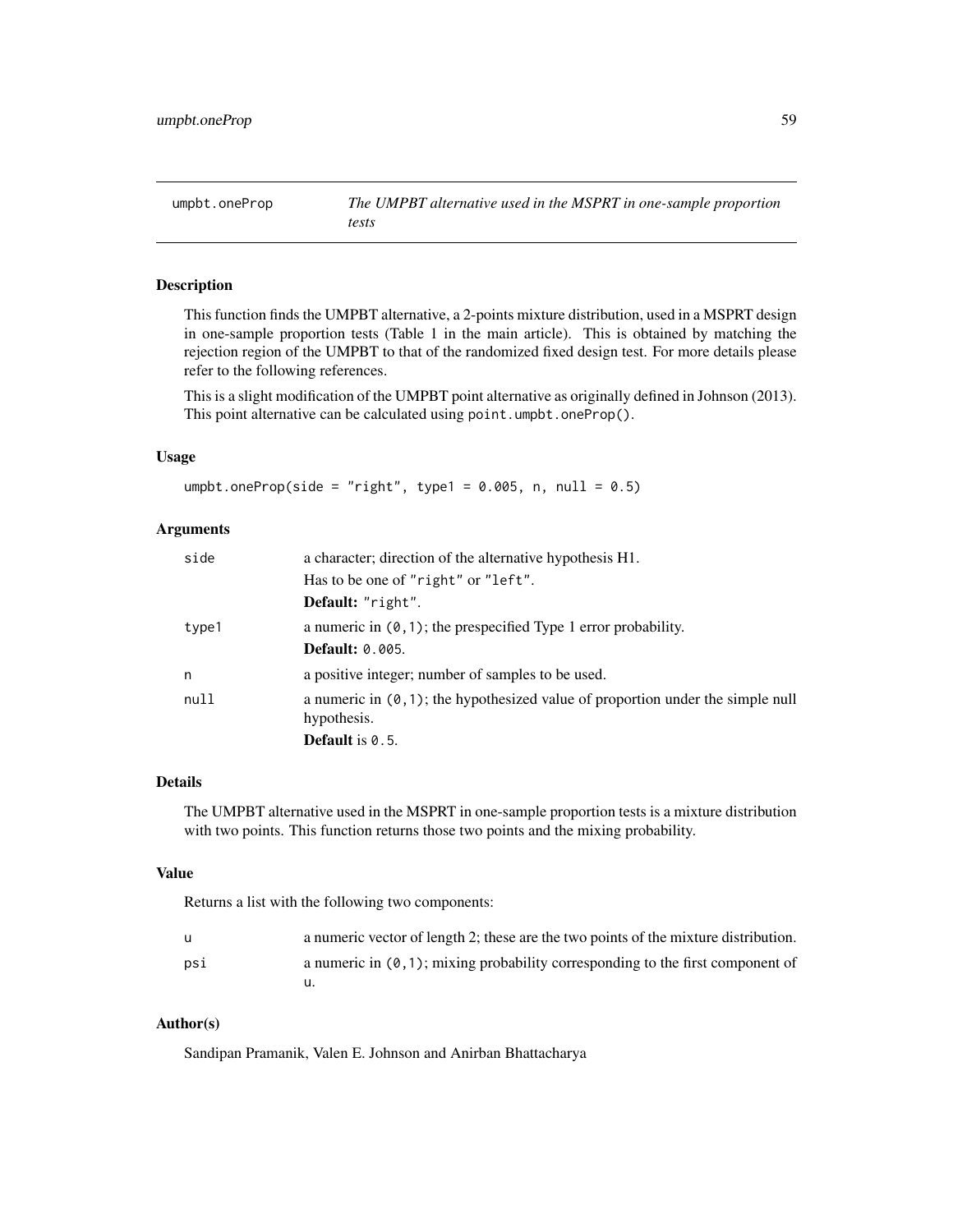# References

MSPRT: main article and supplemental information

Johnson, Valen E., Uniformly most powerful Bayesian tests., Ann. of Stat., 41, (4), 2013, pp. 1716-1741

Johnson, Valen E., Revised standards for statistical evidence., Proceedings of the National Academy of Sciences, 16, 1945. (Specifically, it's supplemental file)

#### Examples

```
# the point UMPBT alternative according to Johnson (2013)
point.umpbt.oneProp(n= 60, null= .2)
point.umpbt.oneProp(side= "left", n= 60, null= .2)
# the UMPBT alternative used by the MSPRT in these cases
umpbt.oneProp(n= 60, null= .2)
umpbt.oneProp(side= "left", n= 60, null= .2)
```
umpbt.oneT *The UMPBT alternative in one-sample T-tests*

#### Description

This function finds the approximate data dependent UMPBT alternative (Table 1 in the main article) in one-sample T-tests. For more details please refer to the following references.

#### Usage

umpbt.oneT(side = "right", type1 =  $0.005$ , n, null =  $0$ , obs, s)

| side  | a character; direction of the alternative hypothesis H1.                                                                                 |
|-------|------------------------------------------------------------------------------------------------------------------------------------------|
|       | Has to be one of "right" or "left".                                                                                                      |
|       | Default: "right".                                                                                                                        |
| type1 | a numeric in $(0, 1)$ ; prespecified Type 1 error probability.                                                                           |
|       | <b>Default: 0.005.</b>                                                                                                                   |
| n     | a positive numeric (integer); sample size to be used.                                                                                    |
| null  | a numeric; the hypothesized value of population mean under the simple null                                                               |
|       | hypothesis.                                                                                                                              |
|       | Default: 0.                                                                                                                              |
| obs   | a numeric vector; the vector of observations based on which the alternative needs<br>to be calculated. This is ignored if s is provided. |
| S     | a positive numeric; the sample standard deviation (sd) (of divisor $(n-1)$ ) of the                                                      |
|       | obs.                                                                                                                                     |
|       | Can be missing if obs is provided.                                                                                                       |

<span id="page-59-0"></span>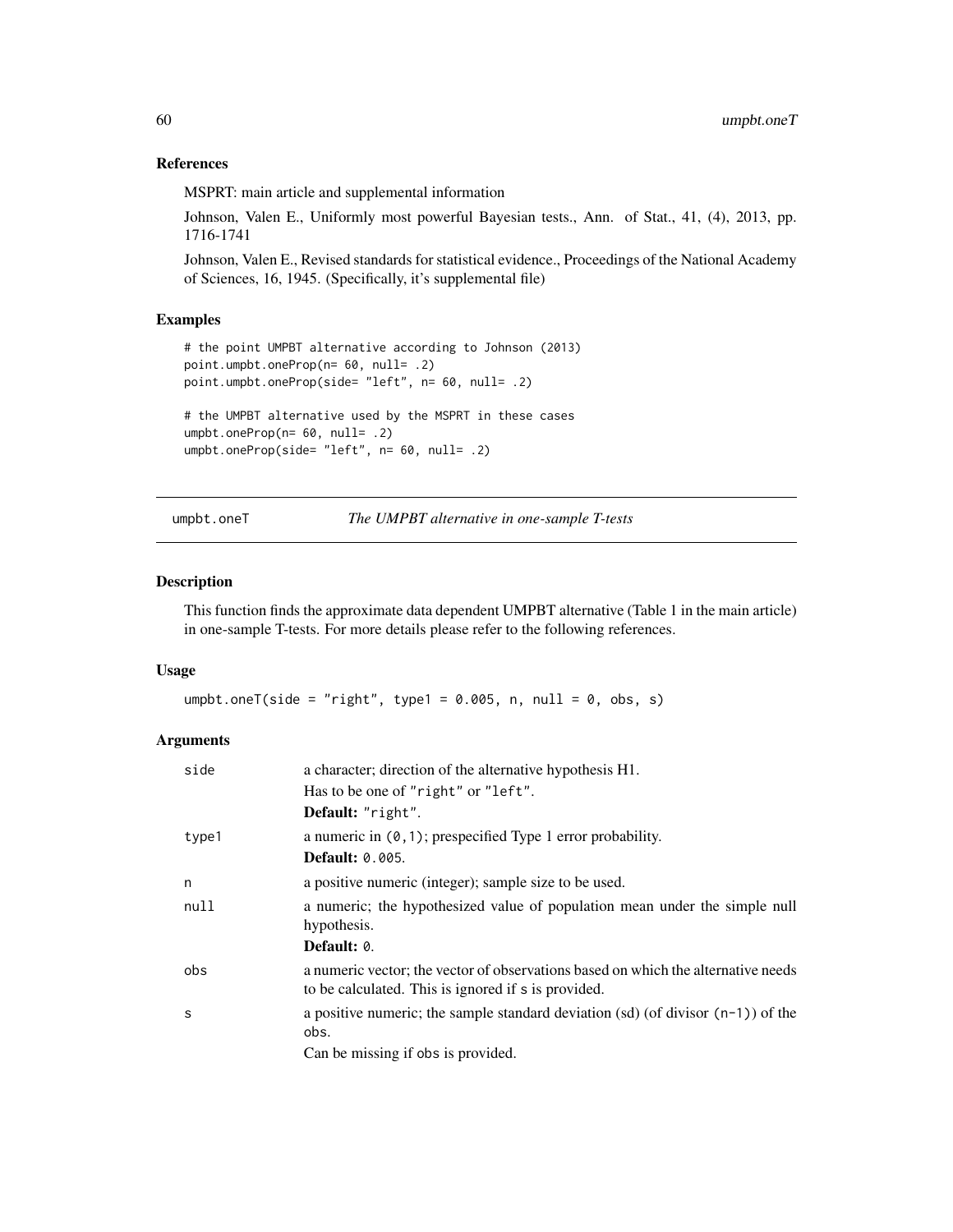#### <span id="page-60-0"></span>umpbt.oneZ 61

# Details

We need either obs or s.

When we are implementing the MSPRT in one-sample T-test and we need the alternative at Step-5, this function requires all the data observed until Step-5 in the order they were observed.

#### Value

Returns a numeric which is the UMPBT alternative in the one-sample T-test.

#### Author(s)

Sandipan Pramanik, Valen E. Johnson and Anirban Bhattacharya

#### References

MSPRT: main article and supplemental information

Johnson, Valen E., Uniformly most powerful Bayesian tests., Ann. of Stat., 41, (4), 2013, pp. 1716-1741

Johnson, Valen E., Revised standards for statistical evidence., Proceedings of the National Academy of Sciences, 16, 1945. (Specially it's supplemental file)

#### Examples

```
# a simulated ordered data at step-30
x.\text{seq} = \text{rnorm}(30, 2, 1.5)# UMPBT alternative at step-30
## providing the data x.seq
umpbt.oneT(n= 60, obs= x.seq)
## providing the sd of x.seq
umpbt.oneT(n= 60, s= sd(x.seq))
```
umpbt.oneZ *The UMPBT alternative in one-sample Z-tests*

# Description

This function finds the UMPBT alternative (Table 1 in the main article) in one-sample Z-tests. This is obtained by matching the rejection region of the UMPBT to that of the fixed design test. For more details please refer to the following references.

#### Usage

```
umpbt.oneZ(side = "right", type1 = 0.005, n, null = 0, sigma0 = 1)
```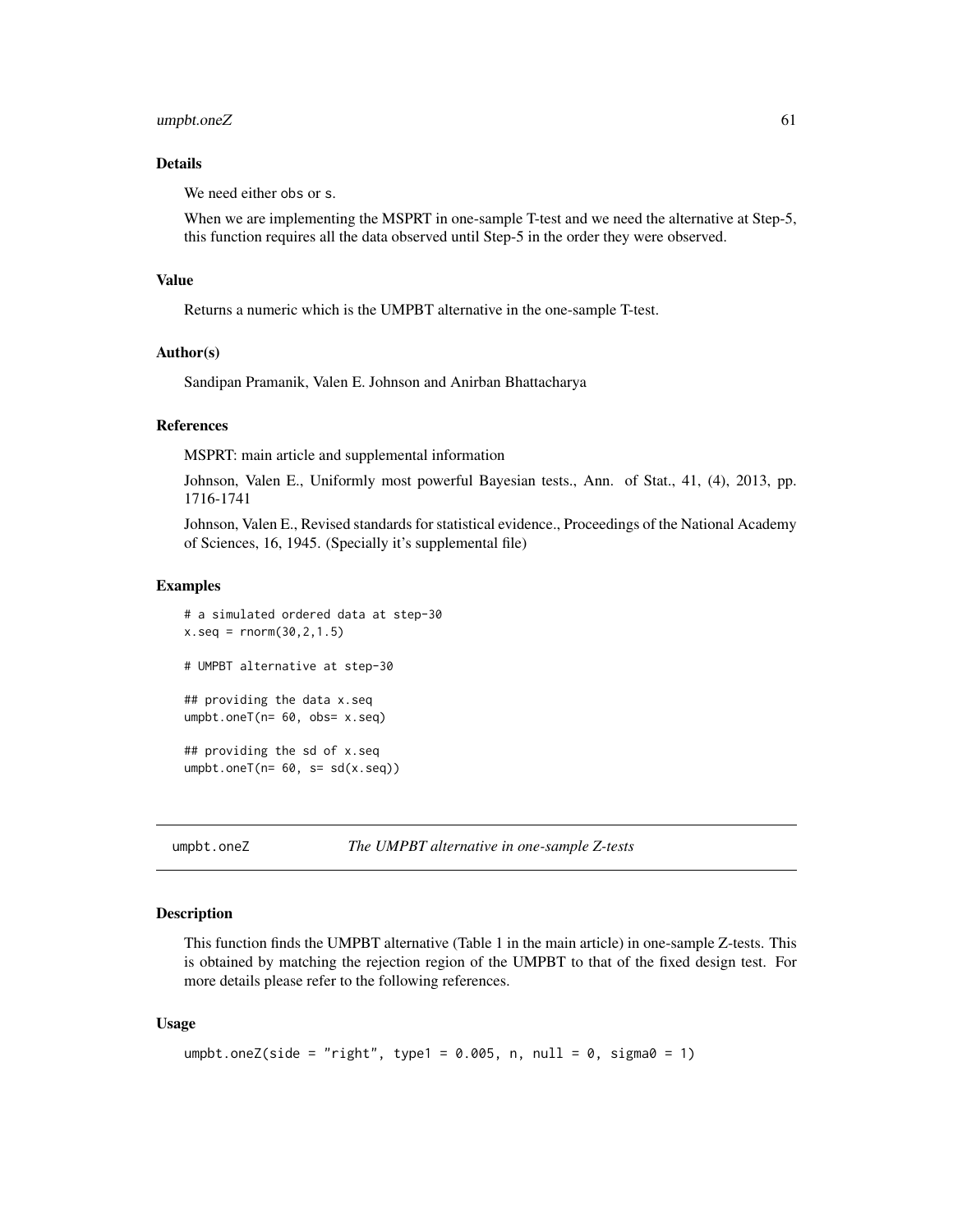#### <span id="page-61-0"></span>**Arguments**

| side   | a character; direction of the alternative hypothesis H1.                                  |
|--------|-------------------------------------------------------------------------------------------|
|        | Has to be one of "right" or "left".                                                       |
|        | Default: "right".                                                                         |
| type1  | a numeric in $(0, 1)$ ; prespecified Type 1 error probability.                            |
|        | <b>Default: 0.005.</b>                                                                    |
| n      | a positive numeric (integer); sample size to be used.                                     |
| null   | a numeric; the hypothesized value of population mean under the simple null<br>hypothesis. |
|        | Default: 0.                                                                               |
| sigma0 | a positive numeric; the known population standard deviation.                              |
|        | <b>Default:</b> 1.                                                                        |

#### Value

Returns a numeric which is the UMPBT point alternative in the one-sample Z-test.

#### Author(s)

Sandipan Pramanik, Valen E. Johnson and Anirban Bhattacharya

# References

MSPRT: main article and supplemental information

Johnson, Valen E., Uniformly most powerful Bayesian tests., Ann. of Stat., 41, (4), 2013, pp. 1716-1741

Johnson, Valen E., Revised standards for statistical evidence., Proceedings of the National Academy of Sciences, 16, 1945. (Specially it's supplemental file)

#### Examples

umpbt.oneZ(n= 60)

umpbt.twoT *The UMPBT alternative in two-sample T-tests*

# Description

This function finds the approximate data dependent UMPBT alternative in two-sample T-tests. The value of hypothesized parameter, the difference between the population means of Group-2 and Group-1, under the simple null hypothesis is set at 0.

#### Usage

```
umpbt.twoT(side = "right", type1 = 0.005, n1, n2, obs1, obs2, s)
```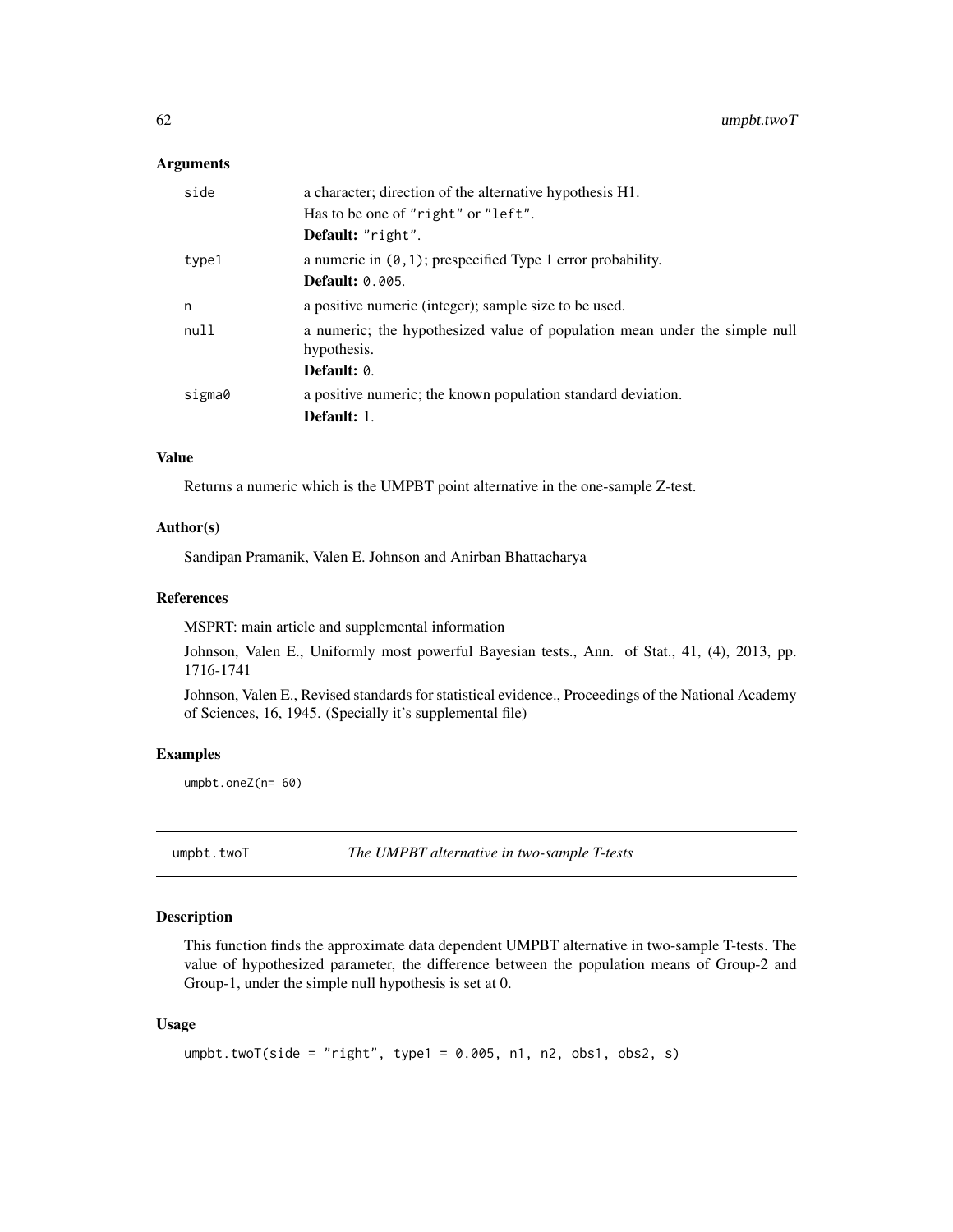### umpbt.twoT 63

## Arguments

| side  | a character; direction of the alternative hypothesis H1.<br>Has to be one of "right" or "left".<br>Default: "right". |
|-------|----------------------------------------------------------------------------------------------------------------------|
| type1 | a numeric in $(0, 1)$ ; prespecified Type 1 error probability.<br>Default: 0.005.                                    |
| n1    | a positive numeric (integer); sample size from Group-1 to be used.                                                   |
| n2    | a positive numeric (integer); sample size from Group-2 to be used.                                                   |
| obs1  | a numeric vector; the vector of observations from Group-1 based on which the<br>alternative is calculated.           |
| obs2  | a numeric vector; the vector of observations from Group-2 based on which the<br>alternative is calculated.           |
| s     | a positive numeric; the pooled sample standard deviation (sd) based on obs1 and<br>obs2.                             |
|       | Can be missing if obs1 and obs2 are provided.                                                                        |

#### Details

We need either obs1 & obs2, or s.

When we are implementing the MSPRT in a two-sample T-test and we need the alternative at Step-5, this function requires all the data from both groups observed until that step in the order they were observed.

# Value

Returns a numeric which is the UMPBT alternative in the two-sample T-test.

# Author(s)

Sandipan Pramanik, Valen E. Johnson and Anirban Bhattacharya

#### References

MSPRT: main article and supplemental information

Johnson, Valen E., Uniformly most powerful Bayesian tests., Ann. of Stat., 41, (4), 2013, pp. 1716-1741

Johnson, Valen E., Revised standards for statistical evidence., Proceedings of the National Academy of Sciences, 16, 1945. (Specially it's supplemental file)

# Examples

```
# suppose we get data from both groups after each observation
# a simulated ordered data at Step-30
x1.\text{seq} = \text{rnorm}(30, 2, 1.5)x2.\text{seq} = \text{rnorm}(30, 2, 1.5)
```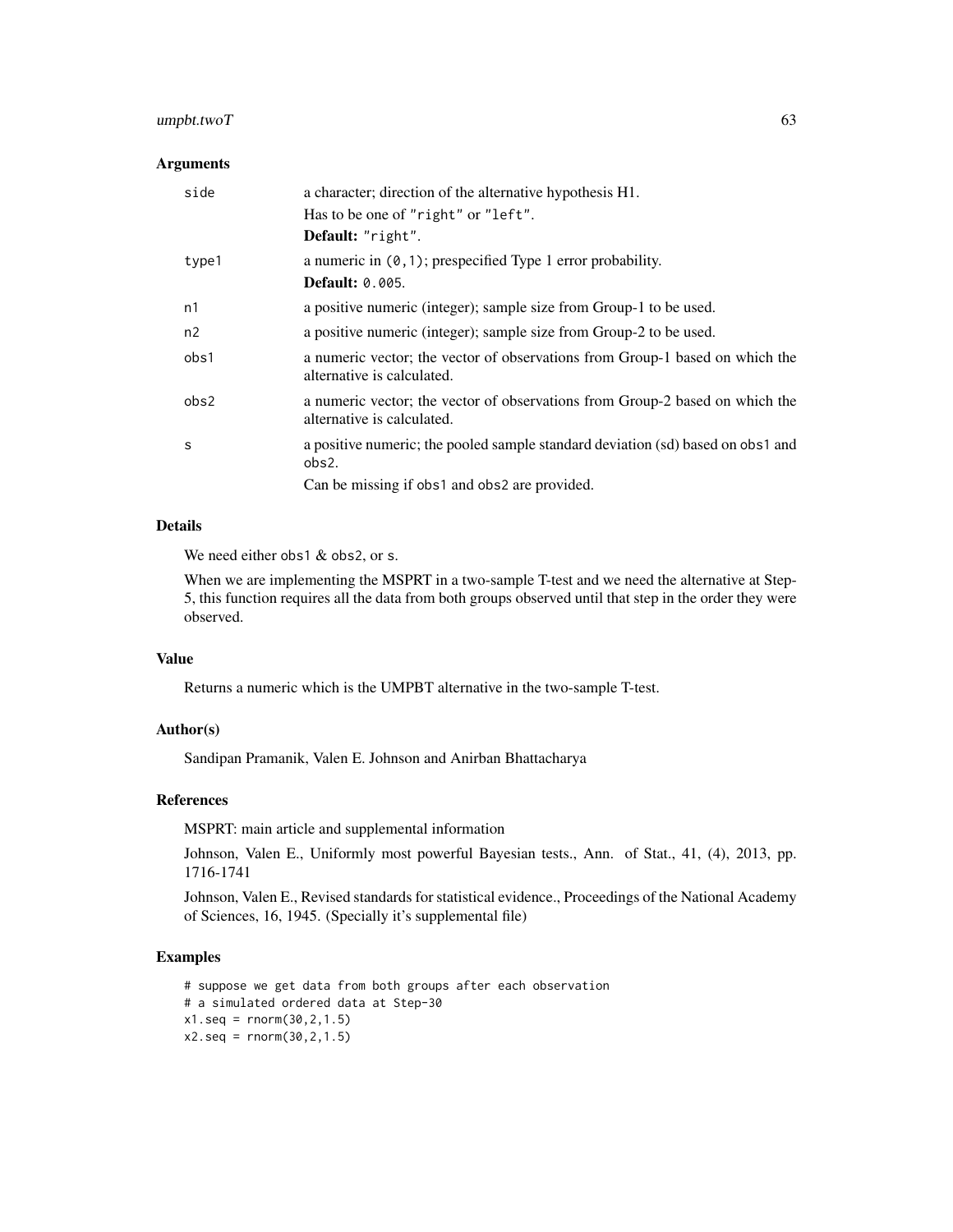```
## UMPBT alternative at step-30
# providing the data x1.seq & x2.seq
umpbt.twoT(n1= 60, n2= 60, obs1= x1.seq, obs2= x2.seq)
```

```
umpbt.twoZ The UMPBT alternative in two-sample Z-tests
```
#### Description

This function finds the UMPBT alternative in two-sample Z-tests. The value of hypothesized parameter, the difference between the population means of Group-2 and Group-1, under the simple null hypothesis is set at 0.

#### Usage

umpbt.twoZ(side = "right", type1 =  $0.005$ , n1, n2, sigma $0 = 1$ )

# Arguments

| side           | a character; direction of the alternative hypothesis H1.            |
|----------------|---------------------------------------------------------------------|
|                | Has to be one of "right" or "left".                                 |
|                | Default: "right".                                                   |
| type1          | a numeric in $(0, 1)$ ; prespecified Type 1 error probability.      |
|                | <b>Default: 0.005.</b>                                              |
| n1             | a positive numeric (integer); sample size from Group-1 to be used.  |
| n <sub>2</sub> | a positive numeric (integer); sample size from Group-2 to be used.  |
| sigma0         | a positive numeric; the known common population standard deviation. |
|                | Default: 1.                                                         |

#### Value

Returns a numeric which is the UMPBT alternative in the two-sample Z-test.

# Author(s)

Sandipan Pramanik, Valen E. Johnson and Anirban Bhattacharya

# References

MSPRT: main article and supplemental information

Johnson, Valen E., Uniformly most powerful Bayesian tests., Ann. of Stat., 41, (4), 2013, pp. 1716-1741

Johnson, Valen E., Revised standards for statistical evidence., Proceedings of the National Academy of Sciences, 16, 1945. (Specially it's supplemental file)

#### Examples

umpbt.twoZ(n1= 60, n2= 60)

<span id="page-63-0"></span>